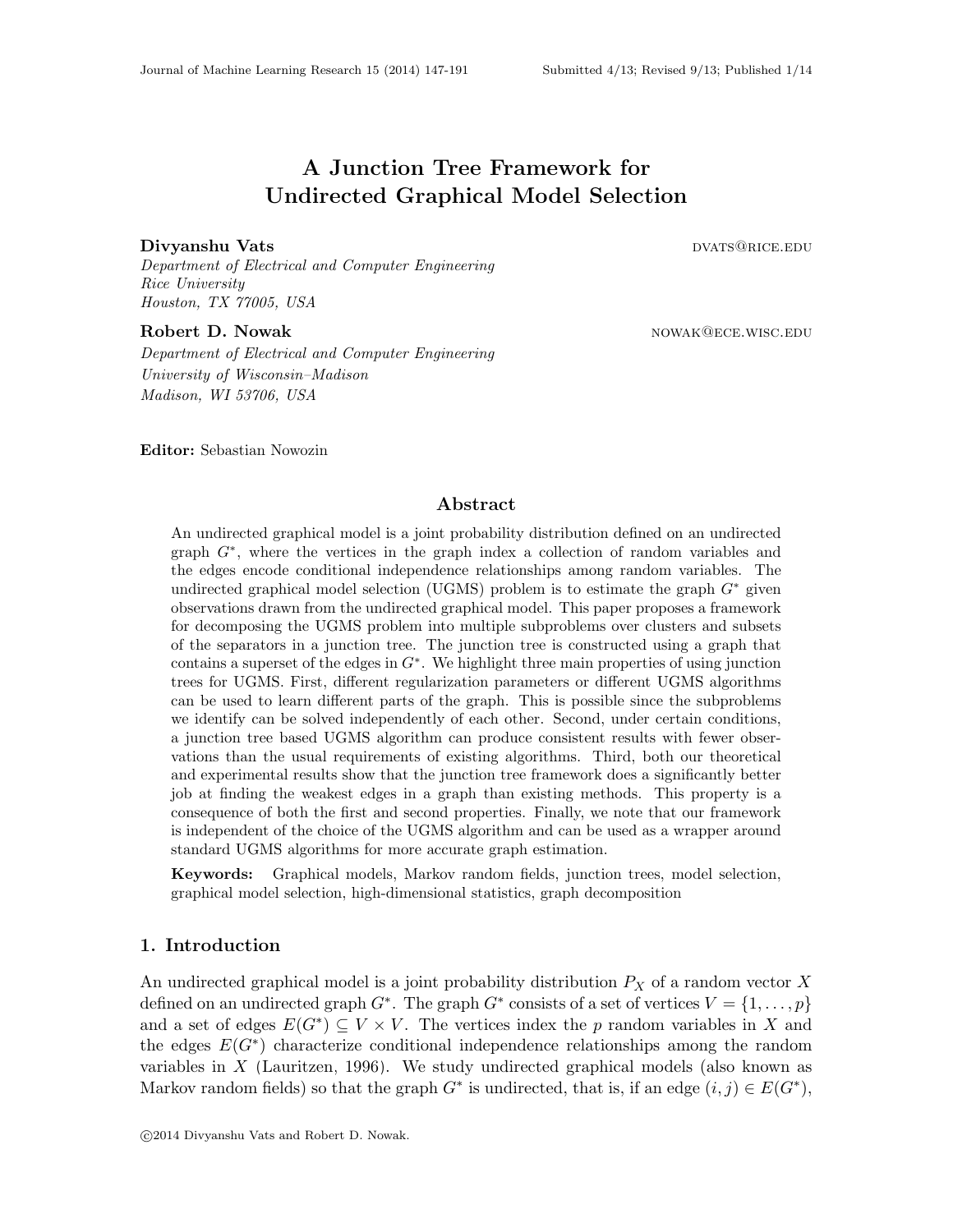

<span id="page-1-0"></span>Figure 1: Our framework for estimating the graph in (a) using (b) computes the junction tree in (c) and uses a region graph representation in (d) of the junction tree to decompose the UGMS problem into multiple subproblems.

then  $(j, i) \in E(G^*)$ . The undirected graphical model selection (UGMS) problem is to estimate  $G^*$  given *n* observations  $\mathfrak{X}^n = (X^{(1)}, \ldots, X^{(n)})$  drawn from  $P_X$ . This problem is of interest in many areas including biological data analysis, financial analysis, and social network analysis; see [Koller and Friedman](#page-41-1) [\(2009\)](#page-41-1) for some more examples.

This paper studies the following problem: Given the observations  $\mathfrak{X}^n$ drawn from  $P_X$  and a graph H that contains all the true edges  $E(G^*)$ , and possibly some extra edges, estimate the graph  $G^*$ .

(iii) demographic information when modeling social networks. Yet another method can be A natural question to ask is how can the graph H be selected in the first place? One way of doing so is to use screening algorithms, such as in [Fan and Lv](#page-40-0) [\(2008\)](#page-40-0) or in [Vats](#page-43-0) [\(to](#page-43-0) [appear\)](#page-43-0), to eliminate edges that are clearly non-existent in  $G^*$ . Another method can be to use partial prior information about  $X$  to remove unnecessary edges. For example, this could be based on (i) prior knowledge about statistical properties of genes when analyzing gene expressions, (ii) prior knowledge about companies when analyzing stock returns, or to use clever model selection algorithms that estimate more edges than desired. Assuming an initial graph  $H$  has been computed, our main contribution in this paper is to show how a junction tree representation of H can be used as a wrapper around UGMS algorithms for more accurate graph estimation.

### 1.1 Overview of the Junction Tree Framework

A junction tree is a tree-structured representation of an arbitrary graph [\(Robertson and](#page-43-1) [Seymour, 1986\)](#page-43-1). The vertices in a junction tree are clusters of vertices from the original graph. An edge in a junction tree connects two clusters. Junction trees are used in many applications to reduce the computational complexity of solving graph related problems [\(Arnborg and Proskurowski, 1989\)](#page-39-0). Figure [1\(](#page-1-0)c) shows an example of a junction tree for the graph in Figure [1\(](#page-1-0)b). Notice that each edge in the junction tree is labeled by the set of vertices common to both clusters connected by the edge. These set of vertices are referred to as a separator.

Let  $H$  be a graph that contains all the edges in  $G^*$ . We show that the UGMS problem can be decomposed into multiple subproblems over clusters and subsets of the separators in a junction tree representation of  $H$ . In particular, using the junction tree, we construct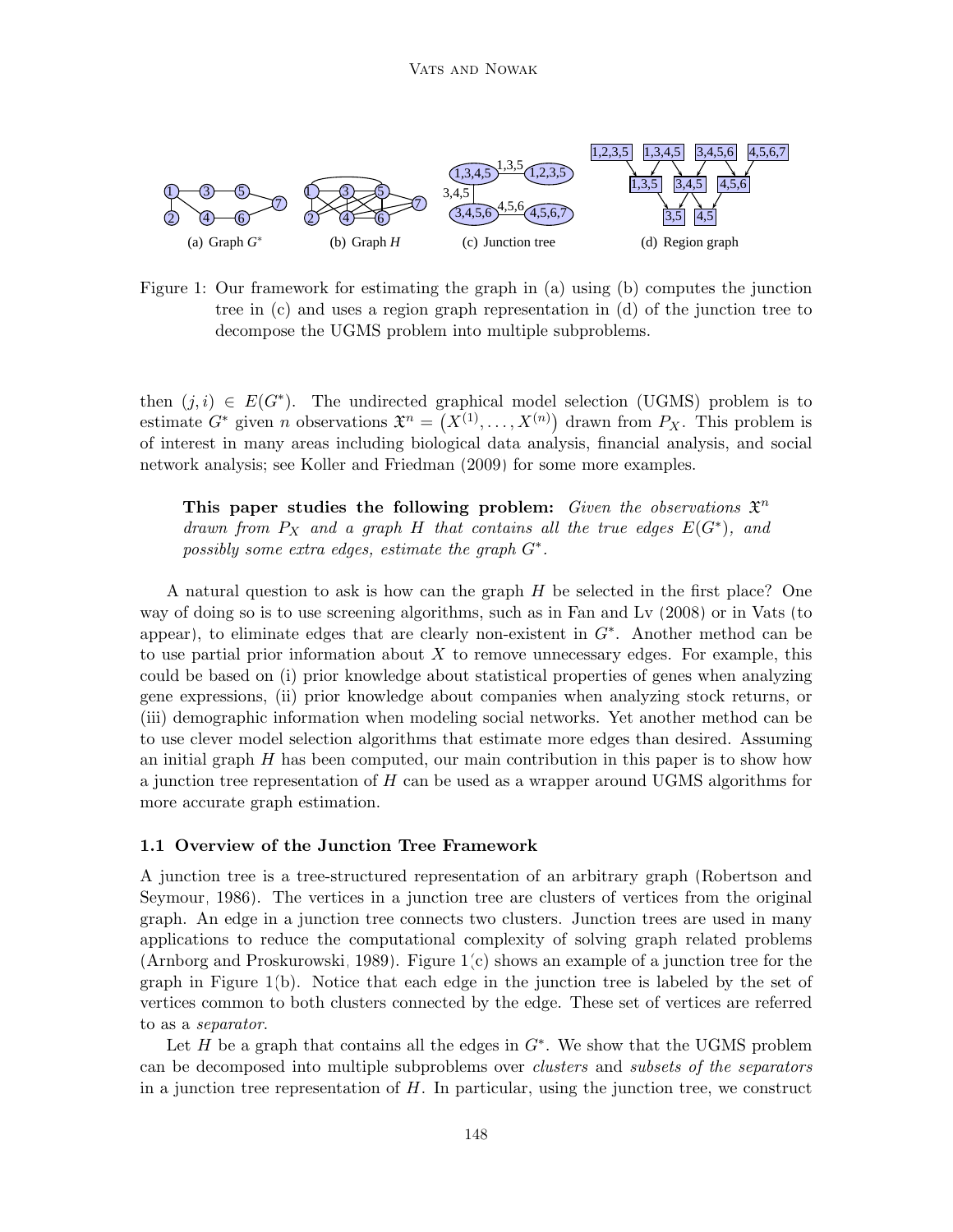

<span id="page-2-1"></span>Figure 2: Structure of the graph used to analyze the junction tree framework for UGMS.

a region graph, which is a directed graph over clusters of vertices. An example of a region graph for the junction tree in Figure [1\(](#page-1-0)c) is shown in Figure 1(d). The first two rows in the region graph are the clusters and separators of the junction tree, respectively. The rest of the rows contain subsets of the separators.<sup>[1](#page-2-0)</sup> The multiple subproblems we identify correspond to estimating a subset of edges over each cluster in the region graph. For example, the subproblem over the cluster  $\{1, 2, 3, 5\}$  in Figure [1\(](#page-1-0)d) estimates the edges  $(2, 3)$  and  $(2, 5)$ .

We solve the subproblems over the region graph in an iterative manner. First, all subproblems in the first row of the region graph are solved in parallel. Second, the region graph is updated taking into account the edges removed in the first step. We keep solving subproblems over rows in the region graph and update the region graph until all the edges in the graph  $H$  have been estimated.

heuristics that compute close to optimal junction trees [\(Kjaerulff, 1990;](#page-41-2) [Berry et al., 2003\)](#page-40-1). As illustrated above, our framework depends on a junction tree representation of the graph  $H$  that contains a superset of the true edges. Given any graph, there may exist several junction tree representations. An optimal junction tree is a junction tree representation such that the maximum size of the cluster is as small as possible. Since we apply UGMS algorithms to the clusters of the junction tree, and the complexity of UGMS depends on the number of vertices in the graph, it is useful to apply our framework using optimal junction trees. Unfortunately, it is computationally intractable to find optimal junction trees [\(Arnborg et al., 1987\)](#page-39-1). However, there exists several computationally efficient greedy We use such heuristics to find junction trees when implementing our algorithms in practice.

### <span id="page-2-2"></span>1.2 Advantages of Using Junction Trees

We highlight three main advantages of the junction tree framework for UGMS.

Choosing Regularization Parameters and UGMS Algorithms: UGMS algorithms typically depend on a regularization parameter that controls the number of estimated edges. This regularization parameter is usually chosen using model selection algorithms such as crossvalidation or stability selection. Since each subproblem we identify in the region graph is solved independently, different regularization parameters can be used to learn different parts of the graph. This has advantages when the true graph  $G^*$  has different characteristics in different parts of the graph. Further, since the subproblems are independent, different UGMS algorithms can be used to learn different parts of the graph. Our numerical simulations clearly show the advantages of this property.

Reduced Sample Complexity: One of the key results of our work is to show that in many cases, the junction tree framework is capable of consistently estimating a graph under weaker conditions than required by previously proposed methods. For example, we show that if

<span id="page-2-0"></span><sup>1.</sup> See Algorithm [1](#page-8-0) for details on how to exactly construct the region graph.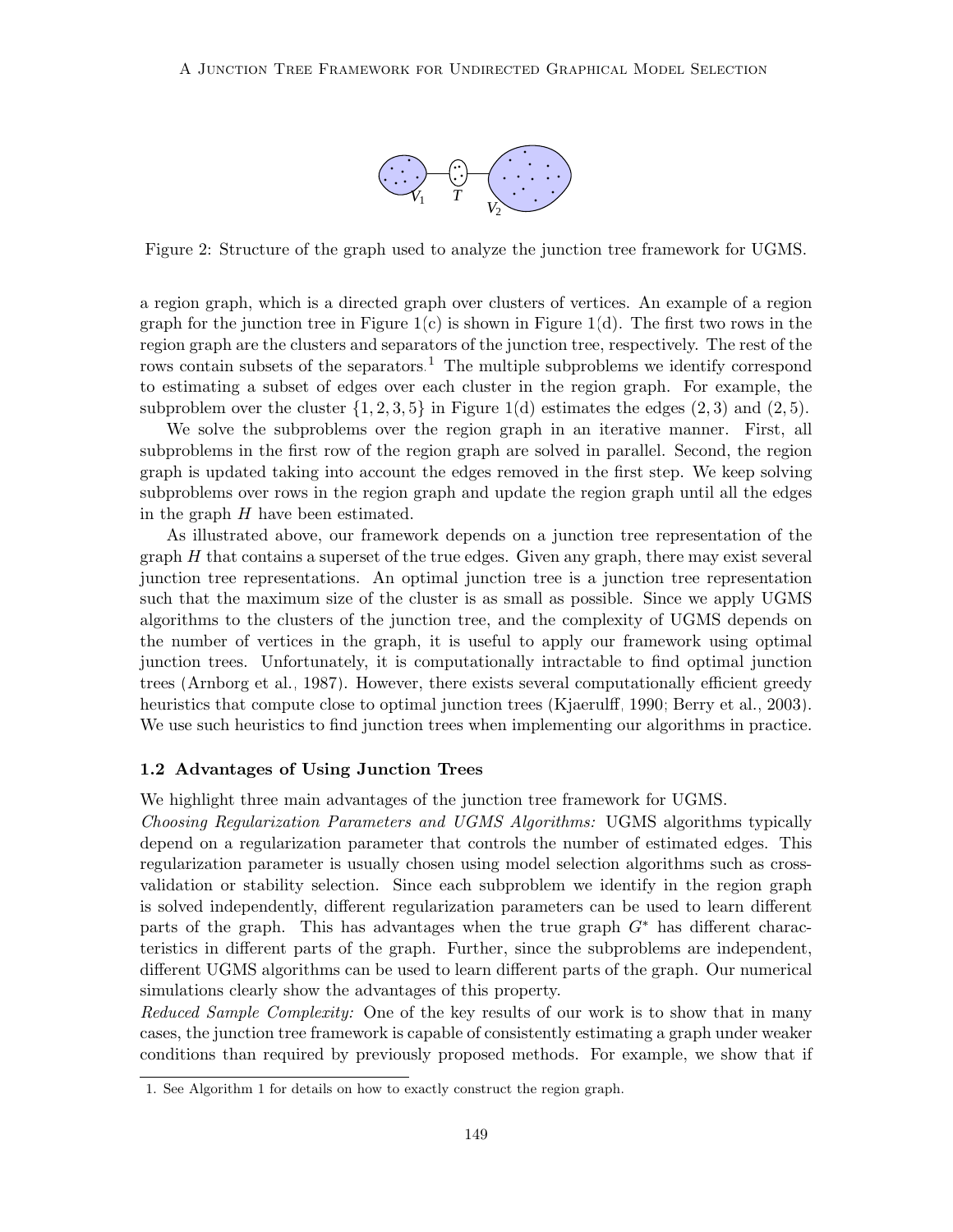G<sup>\*</sup> consists of two main components that are separated by a relatively small number of vertices (see Figure [2](#page-2-1) for a general example), then, under certain conditions, the number of observations needed for consistent estimation scales like  $log(p_{min})$ , where  $p_{min}$  is the number of vertices in the smaller of the two components. In contrast, existing methods are known to be consistent if the observations scale like  $\log p$ , where p is the total number of vertices. If the smaller component were, for example, exponentially smaller than the larger component, then the junction tree framework is consistent with about  $\log \log p$  observations. For generic problems, without structure that can be exploited by the junction tree framework, we recover the standard conditions for consistency.

Learning Weak Edges: A direct consequence of choosing different regularization parameters and the reduced sample complexity is that certain weak edges, not estimated using standard algorithms, may be estimated when using the junction tree framework. We show this theoretically and using numerical simulations on both synthetic and real world data.

### 1.3 Related Work

Several algorithms have been proposed in the literature for learning undirected graphical models. Some examples include References [Spirtes and Glymour](#page-43-2) [\(1991\)](#page-43-2), [Kalisch](#page-41-3) and Bühlmann [\(2007\)](#page-41-3), [Banerjee et al.](#page-40-2) [\(2008\)](#page-41-4), [Friedman et al.](#page-41-4) (2008), [Meinshausen and](#page-42-0) Bühlmann [\(2006\)](#page-42-0), [Anandkumar et al.](#page-39-2) [\(2012a\)](#page-39-2) and [Cai et al.](#page-40-3) [\(2011\)](#page-40-3) for learning Gaussian graphical models, references [Liu et al.](#page-42-1) [\(2009\)](#page-42-1), [Xue and Zou](#page-44-0) [\(2012\)](#page-44-0), [Liu et al.](#page-42-2) [\(2012a\)](#page-42-2), [Laf](#page-41-5)[ferty et al.](#page-41-5) [\(2012\)](#page-41-5) and [Liu et al.](#page-42-3) [\(2012b\)](#page-42-3) for learning non-Gaussian graphical models, and references [Bresler et al.](#page-40-4) [\(2008\)](#page-40-4), [Bromberg et al.](#page-40-5) [\(2009\)](#page-40-5), [Ravikumar et al.](#page-43-3) [\(2010\)](#page-43-3), [Netrapalli](#page-42-4) [et al.](#page-42-4) [\(2010\)](#page-42-4), [Anandkumar et al.](#page-39-3) [\(2012b\)](#page-39-3), [Jalali et al.](#page-41-6) [\(2011\)](#page-41-6), [Johnson et al.](#page-41-7) [\(2012\)](#page-41-7) and [Yang](#page-44-1) [et al.](#page-44-1) [\(2012\)](#page-44-1) for learning discrete graphical models. Although all of the above algorithms can be modified to take into account prior knowledge about a graph  $H$  that contains all the true edges (see Appendix [B](#page-5-0) for some examples), our junction tree framework is fundamentally different than the standard modification of these algorithms. The main difference is that the junction tree framework allows for using the global Markov property of undirected graphical models (see Definition [1\)](#page-6-0) when learning graphs. This allows for improved graph estimation, as illustrated by both our theoretical and numerical results. We note that all of the above algorithms can be used in conjunction with the junction tree framework.

Junction trees have been used for performing exact probabilistic inference in graphical models [\(Lauritzen and Spiegelhalter, 1988\)](#page-41-8). In particular, given a graphical model, and its junction tree representation, the computational complexity of exact inference is exponential in the size of the cluster in the junction tree with the most of number of vertices. This has motivated a line of research for learning *thin junction trees* so that the maximum size of the cluster in the estimated junction tree is small so that inference is computationally tractable [\(Chow and Liu, 1968;](#page-40-6) [Bach and Jordan, 2001;](#page-40-7) [Karger and Srebro, 2001;](#page-41-9) [Chechetka and Guestrin, 2007;](#page-40-8) [Kumar and Bach, 2013\)](#page-41-10). We also make note of algorithms for learning decomposable graphical models where the graph structure is assumed to triangulated [\(Malvestuto, 1991;](#page-42-5) [Giudici and Green, 1999\)](#page-41-11). In general, the goal in the above algorithms is to learn a joint probability distribution that approximates a more complex probability distribution so that computations, such as inference, can be done in a tractable manner. On the other hand, this paper considers the problem of learning the *structure of*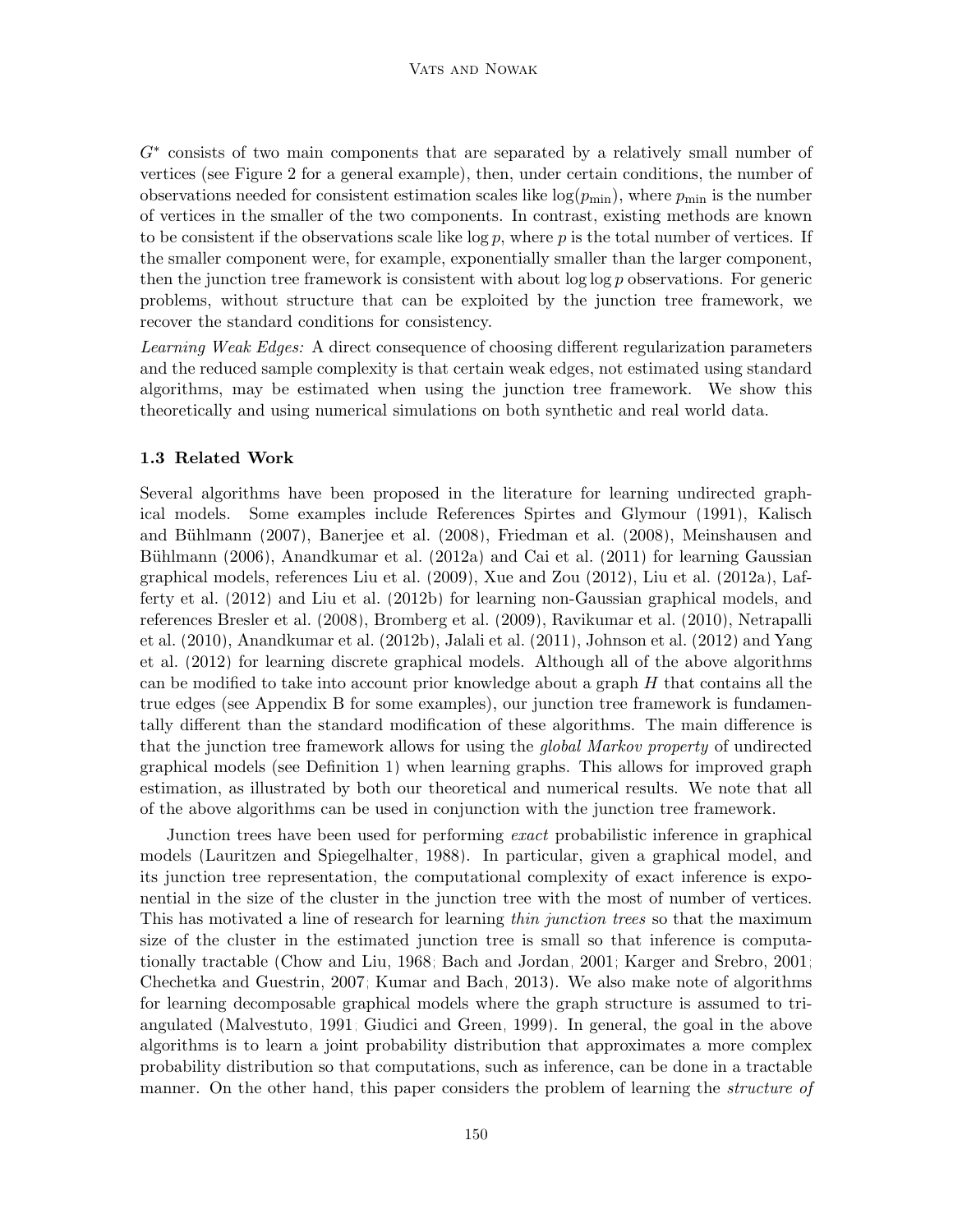the graph that best represents the conditional dependencies among the random variables under consideration.

There are two notable algorithms in the literature that use junction trees for learning graphical models. The first is an algorithm presented in [Xie and Geng](#page-44-2) [\(2008\)](#page-44-2) that uses junction trees to find the direction of edges for learning *directed* graphical models. Unfortunately, this algorithm cannot be used for UGMS. The second is an algorithm presented in [Ma et al.](#page-42-6) [\(2008\)](#page-42-6) for learning chain graphs, that are graphs with both directed and undirected edges. The algorithm in [Ma et al.](#page-42-6) [\(2008\)](#page-42-6) uses a junction tree representation to learn an undirected graph before orienting some of the edges to learn a chain graph. Our proposed algorithm, and subsequent analysis, differs from the work in [Ma et al.](#page-42-6) [\(2008\)](#page-42-6) in the following ways:

- (i) Our algorithm identifies an ordering on the edges, which subsequently results in a lower sample complexity and the possibility of learning weak edges in a graph. The ordering on the edges is possible because of our novel region graph interpretation for learning graphical models. For example, when learning the graph in Figure [1\(](#page-1-0)a) using Figure [1\(](#page-1-0)b), the algorithm in [Ma et al.](#page-42-6)  $(2008)$  learns the edge  $(3,5)$  by applying a UGMS algorithm to the vertices  $\{1, 2, 3, 4, 5, 6\}$ . In contrast, our proposed algorithm first estimates all edges in the second layer of the region graph in Figure  $1(d)$ , reestimates the region graph, and then only applies a UGMS algorithm to  $\{3, 4, 5\}$  to determine if the edge (3, 4) belongs to the graph. In this way, our algorithm, in general, requires applying a UGMS algorithm to a smaller number of vertices when learning edges over separators in a junction tree representation.
- (ii) Our algorithm for using junction trees for UGMS is independent of the choice of the UGMS algorithm, while the algorithm presented in [Ma et al.](#page-42-6) [\(2008\)](#page-42-6) uses conditional independence tests for UGMS.
- (iii) Our algorithm, as discussed in (i), has the additional advantage of learning certain weak edges that may not be estimated when using standard UGMS algorithms. We theoretically quantify this property of our algorithm, while no such theory was presented in [Ma et al.](#page-42-6) [\(2008\)](#page-42-6).

Recent work has shown that solutions to the graphical lasso (gLasso) [\(Friedman et al.,](#page-41-4) [2008\)](#page-41-4) problem for UGMS over Gaussian graphical models can be computed, under certain conditions, by decomposing the problem over connected components of the graph computed by thresholding the empirical covariance matrix [\(Witten et al., 2011;](#page-44-3) [Mazumder and Hastie,](#page-42-7) [2012\)](#page-42-7). The methods in [Witten et al.](#page-44-3) [\(2011\)](#page-44-3) and [Mazumder and Hastie](#page-42-7) [\(2012\)](#page-42-7) are useful for computing solutions to gLasso for particular choices of the regularization parameter and not for accurately estimating graphs. Thus, when using gLasso for UGMS, we can use the methods in [Witten et al.](#page-44-3) [\(2011\)](#page-44-3) and [Mazumder and Hastie](#page-42-7) [\(2012\)](#page-42-7) to solve gLasso when performing model selection for choosing suitable regularization parameters. Finally, we note that recent work in [Loh and Wainwright](#page-42-8) [\(2012\)](#page-42-8) uses properties of junction trees to learn discrete graphical models. The algorithm in [Loh and Wainwright](#page-42-8) [\(2012\)](#page-42-8) is designed for learning discrete graphical models and our methods can be used to improve its performance.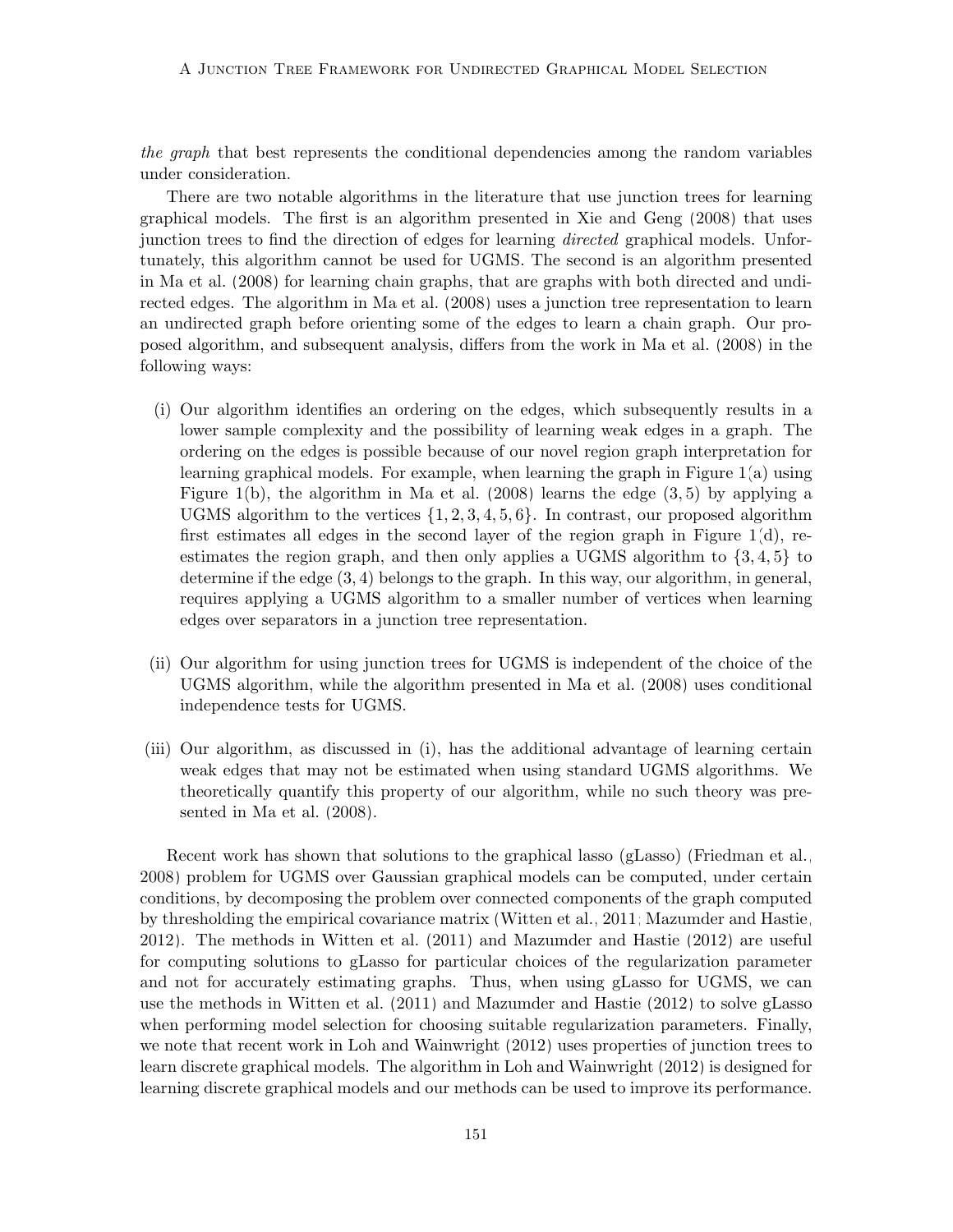# 1.4 Paper Organization

The rest of the paper is organized as follows:

- Section [2](#page-5-0) reviews graphical models and formulates the undirected graphical model selection (UGMS) problem.
- Section [3](#page-8-1) shows how junction trees can be represented as region graphs and outlines an algorithm for constructing a region graph from a junction tree.
- Section [4](#page-10-0) shows how the region graphs can be used to apply a UGMS algorithm to the clusters and separators of a junction tree.
- Section [5](#page-12-0) presents our main framework for using junction trees for UGMS. In particular, we show how the methods in Sections [3-](#page-8-1)[4](#page-10-0) can be used iteratively to estimate a graph.
- Section [6](#page-16-0) reviews the PC-Algorithm, which we use to study the theoretical properties of the junction tree framework.
- Section [7](#page-18-0) presents theoretical results on the sample complexity of learning graphical models using the junction tree framework. We also highlight advantages of using the junction tree framework as summarized in Section [1.2.](#page-2-2)
- Section [8](#page-23-0) presents numerical simulations to highlight the advantages of using junction trees for UGMS in practice.
- Section [9](#page-31-0) summarizes the paper and outlines some future work.

# <span id="page-5-0"></span>2. Preliminaries

In this section, we review some necessary background on graphs and graphical models that we use in this paper. Section [2.1](#page-5-1) reviews some graph theoretic concepts. Section [2.2](#page-6-1) reviews undirected graphical models. Section [2.3](#page-6-2) formally defines the undirected graphical model selection (UGMS) problem. Section [2.4](#page-7-0) reviews junction trees, which we use use as a tool for decomposing UGMS into multiple subproblems.

## <span id="page-5-1"></span>2.1 Graph Theoretic Concepts

A graph is a tuple  $G = (V, E(G))$ , where V is a set of vertices and  $E(G) \subseteq V \times V$  are edges connecting vertices in V. For any graph  $H$ , we use the notation  $E(H)$  to denote its edges. We only consider undirected graphs where if  $(v_1, v_2) \in E(G)$ , then  $(v_2, v_1) \in E(G)$ for  $v_1, v_2 \in V$ . Some graph theoretic notations that we use in this paper are summarized as follows:

- Neighbor  $ne_G(i)$ : Set of nodes connected to i.
- Path  $\{i, s_1, \ldots, s_d, j\}$ : A sequence of nodes such that  $(i, s_1), (s_d, j), (s_k, s_{k+1}) \in E$  for  $k = 1, \ldots, d - 1.$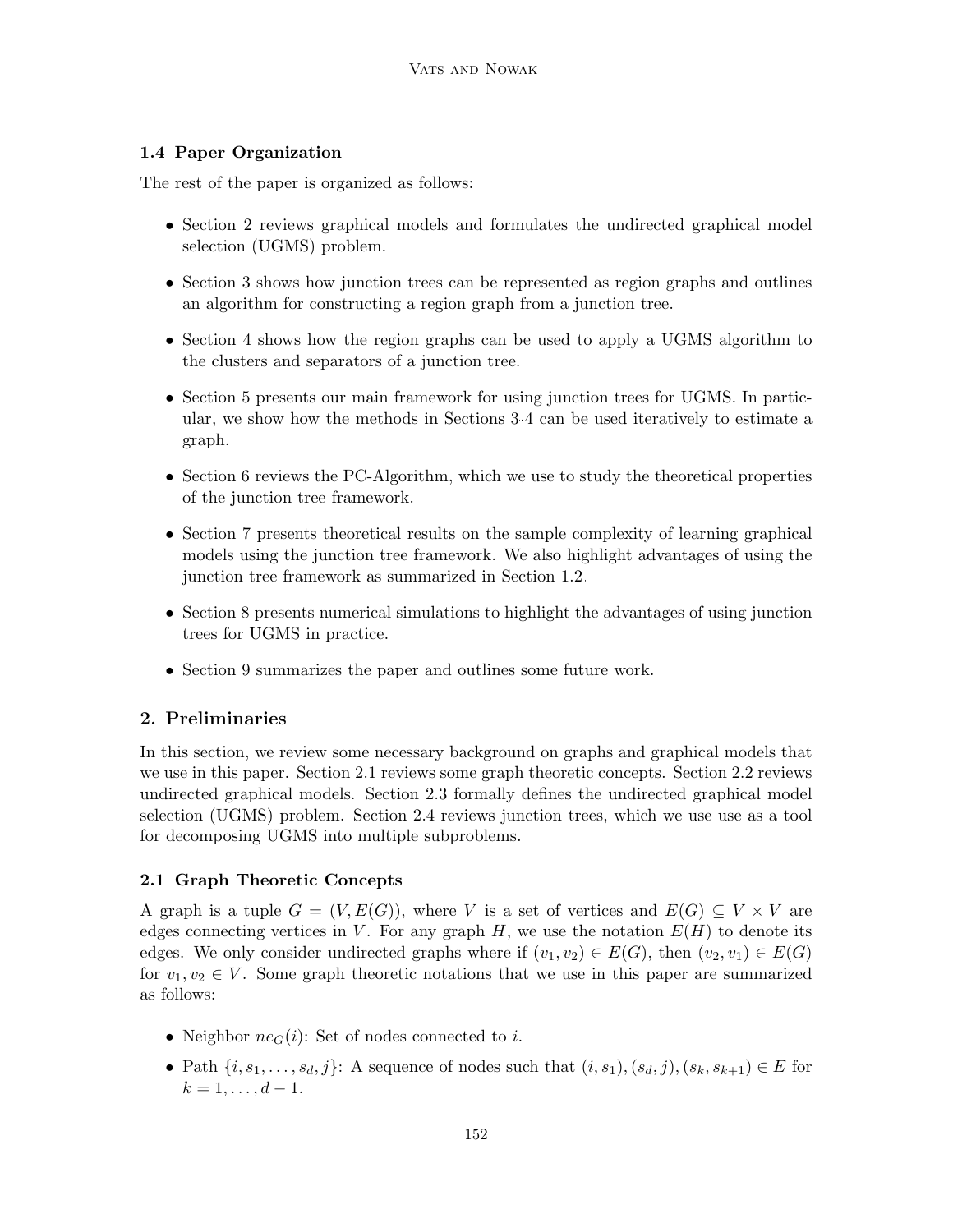- Separator S: A set of nodes such that all paths from  $i$  to  $j$  contain at least one node in S. The separator S is minimal if no proper subset of S separates i and j.
- Induced Subgraph  $G[A] = (A, E(G[A]))$ : A graph over the nodes A such that  $E(G[A])$ contains the edges only involving the nodes in A.
- Complete graph  $K_A$ : A graph that contains all possible edges over the nodes  $A$ .

For two graphs  $G_1 = (V_1, E(G_1))$  and  $G_2 = (V_2, E(G_2))$ , we define the following standard operations:

- Graph Union:  $G_1 \cup G_2 = (V_1 \cup V_2, E_1 \cup E_2)$ .
- Graph Difference:  $G_1 \backslash G_2 = (V_1, E_1 \backslash E_2)$ .

### <span id="page-6-1"></span>2.2 Undirected Graphical Models

<span id="page-6-0"></span>Definition 1 (Undirected Graphical Model, [Lauritzen, 1996\)](#page-41-0) An undirected graphical model is a probability distribution  $P_X$  defined on a graph  $G^* = (V, E(G^*))$ , where  $V = \{1, \ldots, p\}$  indexes the random vector  $X = (X_1, \ldots, X_p)$  and the edges  $E(G^*)$  encode the following Markov property: for a set of nodes A, B, and S, if S separates A and B, then  $X_A \perp\!\!\!\perp X_B | X_S$ .

The Markov property outlined above is referred to as the *global Markov property*. Undirected graphical models are also referred to as Markov random fields or Markov networks in the literature. When the joint probability distribution  $P_X$  is non-degenerate, that is,  $P_X$  > 0, the Markov property in Definition [1](#page-6-0) are equivalent to the pairwise and local Markov properties:

- Pairwise Markov property: For all  $(i, j) \notin E$ ,  $X_i \perp \!\!\!\! \perp X_j | X_{V \setminus \{i, j\}}$ .
- Local Markov property: For all  $i \in V$ ,  $X_i \perp\!\!\!\perp X_{V \setminus \{n e_G(i) \cup \{i\}\}} | X_{n e_G(i)}$ .

In this paper, we always assume  $P_X > 0$  and say  $P_X$  is Markov on G to reflect the Markov properties. Examples of conditional independence relations conveyed by a proba-bility distribution defined on the graph in Figure [3\(](#page-8-2)d) are  $X_1 \perp \!\!\!\perp X_6$  { $X_2, X_4$ } and  $X_4 \perp \!\!\!\perp$  $X_6$ {{ $X_2, X_5, X_8$ }.

### <span id="page-6-2"></span>2.3 Undirected Graphical Model Section (UGMS)

<span id="page-6-3"></span>**Definition 2 (UGMS)** The undirected graphical model selection (UGMS) problem is to estimate a graph  $G^*$  such that the joint probability distribution  $P_X$  is Markov on  $G^*$ , but not Markov on any subgraph of  $G^*$ .

The last statement in Definition [2](#page-6-3) is important, since, if  $P_X$  is Markov on  $G^*$ , then it is also Markov on any graph that contains  $G^*$ . For example, all probability distributions are Markov on the complete graph. Thus, the UGMS problem is to find the minimal graph that captures the Markov properties associated with a joint probability distribution. In the literature, this is also known as finding the minimal I-map.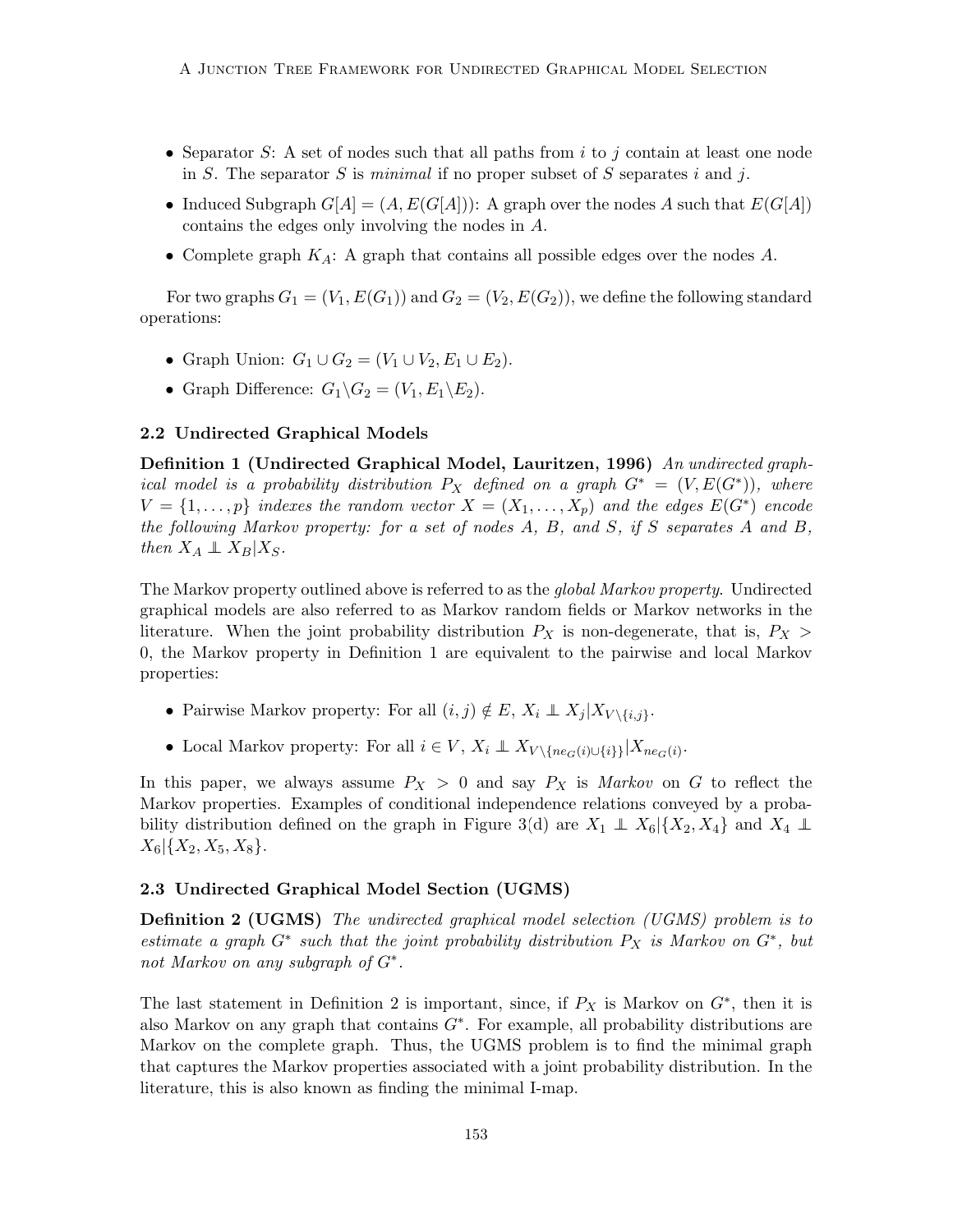Let  $\Psi$  be an abstract UGMS algorithm that takes as inputs a set of n i.i.d. observations  $\mathfrak{X}^n = \{X^{(1)}, \ldots, X^{(n)}\}$  drawn from  $P_X$  and a regularization parameter  $\lambda_n$ . The output of  $\Psi$ is a graph  $\widehat{G}_n$ , where  $\lambda_n$  controls the number of edges estimated in  $\widehat{G}_n$ . Note the dependence of the regularization parameter on n. We assume  $\Psi$  is consistent, which is formalized in the following assumption.

<span id="page-7-1"></span>**Assumption 1** There exists a  $\lambda_n$  for which  $P(\widehat{G}_n = G^*) \to 1$  as  $n \to \infty$ , where  $\widehat{G}_n =$  $\Psi(\mathfrak{X}^n, \lambda_n)$ .

We give examples of  $\Psi$  in Appendix [B.](#page-5-0) Assumption [1](#page-7-1) also takes into account the highdimensional case where p depends on n in such a way that  $p, n \to \infty$ .

#### <span id="page-7-0"></span>2.4 Junction Trees

Junction trees [\(Robertson and Seymour, 1986\)](#page-43-1) are used extensively for efficiently solving various graph related problems, see [Arnborg and Proskurowski](#page-39-0) [\(1989\)](#page-39-0) for some examples. Reference [Lauritzen and Spiegelhalter](#page-41-8) [\(1988\)](#page-41-8) shows how junction trees can be used for exact inference (computing marginal distribution given a joint distribution) over graphical models. We use junction trees as a tool for decomposing the UGMS problem into multiple subproblems.

<span id="page-7-2"></span>**Definition 3 (Junction tree)** For an undirected graph  $G = (V, E(G))$ , a junction tree  $\mathcal{J} = (\mathcal{C}, E(\mathcal{J}))$  is a tree-structured graph over clusters of nodes in V such that

- (i) Each node in  $V$  is associated with at least one cluster in  $\mathcal{C}$ .
- (ii) For every edge  $(i, j) \in E(G)$ , there exists a cluster  $C_k \in \mathcal{C}$  such that  $i, j \in C_k$ .
- (iii) J satisfies the running intersection property: For all clusters  $C_u$ ,  $C_v$ , and  $C_w$  such that  $C_w$  separates  $C_u$  and  $C_v$  in the tree defined by  $E(\mathcal{J})$ ,  $C_u \cap C_v \subset C_w$ .

The first property in Definition [3](#page-7-2) says that all nodes must be mapped to at least one cluster of the junction tree. The second property states that each edge of the original graph must be contained within a cluster. The third property, known as the running intersection property, is the most important since it restricts the clusters and the trees that can be be formed. For example, consider the graph in Figure  $3(a)$ . By simply clustering the nodes over edges, as done in Figure  $3(b)$ , we can not get a valid junction tree [\(Wainwright, 2002\)](#page-43-4). By making appropriate clusters of size three, we get a valid junction tree in Fig. [3\(](#page-8-2)c). In other words, the running intersection property says that for two clusters with a common node, all the clusters on the path between the two clusters must contain that common node.

<span id="page-7-3"></span>**Proposition 4 [\(Robertson and Seymour, 1986\)](#page-43-1)** Let  $\mathcal{J} = (\mathcal{C}, E(\mathcal{J}))$  be a junction tree of the graph G. Let  $S_{uv} = C_u \cap C_v$ . For each  $(C_u, C_v) \in \mathcal{E}$ , we have the following properties:

- 1.  $S_{uv} \neq \emptyset$ .
- 2.  $S_{uv}$  separates  $C_u \backslash S_{uv}$  and  $C_v \backslash S_{uv}$ .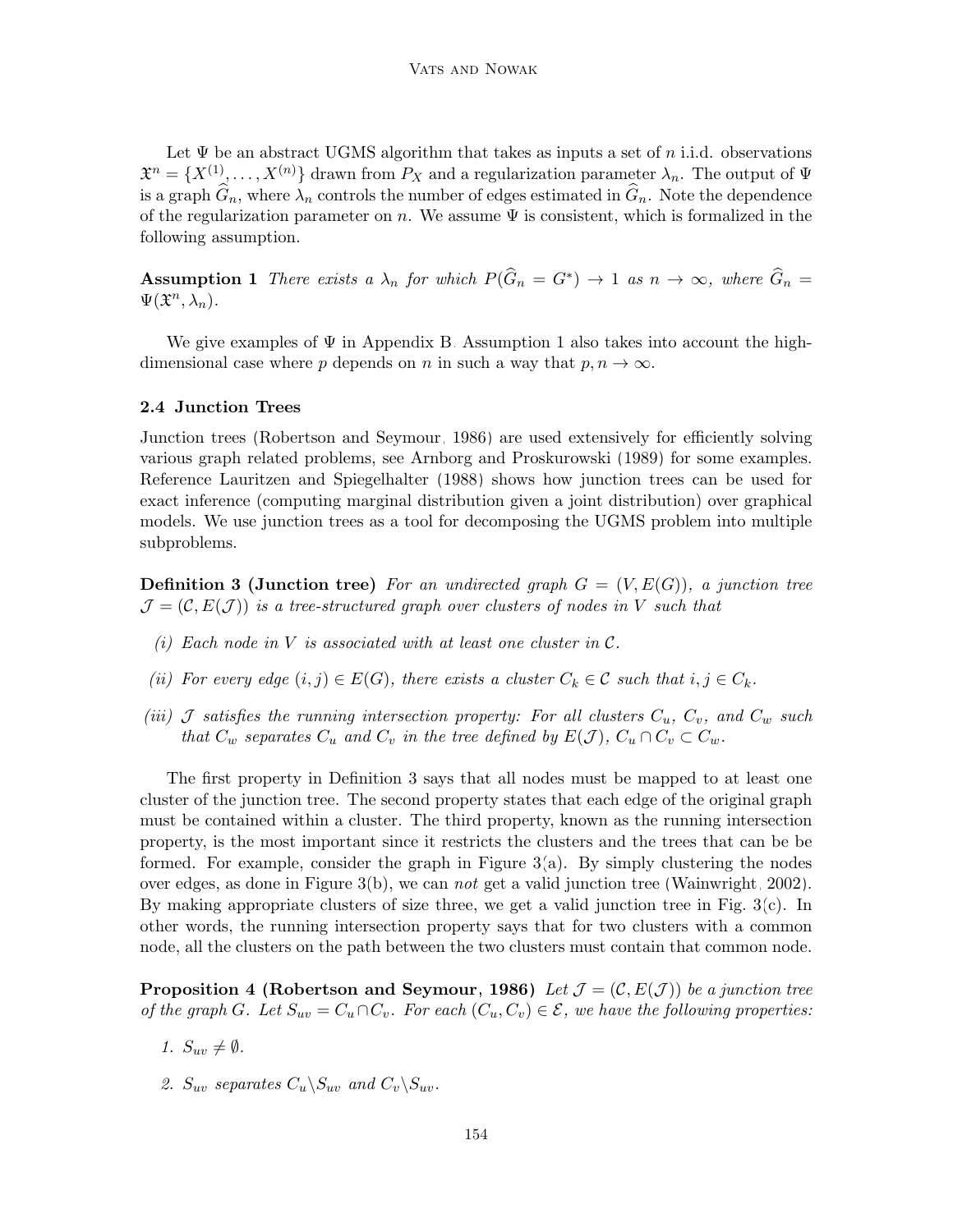

<span id="page-8-2"></span>Figure 3: (a) An undirected graph, (b) Invalid junction tree since  $\{1,2\}$  separates  $\{1,3\}$ and  $\{3,4\}$ ,but  $3 \notin \{1,2\}$ . (c) Valid junction tree for the graph in (a). (d) A grid graph. (e) Junction tree representation of (d).

The set of nodes  $S_{uv}$  on the edges are called the *separators* of the junction tree. Proposition [4](#page-7-3) says that all clusters connected by an edge in the junction tree have at least one common node and the common nodes separate nodes in each cluster. For example, consider the junction tree in Figure [3\(](#page-8-2)e) of the graph in Figure 3(d). We can infer that 1 and 5 are separated by 2 and 4. Similarly, we can also infer that 4 and 6 are separated by 2, 5, and 8. It is clear that if a graphical model is defined on the graph, then the separators can be used to easily define conditional independence relationships. For example, using Figure [3\(](#page-8-2)e), we can conclude that  $X_1 \perp X_5$  given  $X_2$  and  $X_4$ . As we will see in later Sections, Proposition [4](#page-7-3) allow the decomposition of UGMS into multiple subproblems over clusters and subsets of the separators in a junction tree.

### <span id="page-8-1"></span>3. Overview of Region Graphs

In this section, we show how junction trees can be represented as region graphs. As we will see in Section [5,](#page-12-0) region graphs allow us to easily decompose the UGMS problem into multiple subproblems. There are many different types of region graphs and we refer the readers to [Yedidia et al.](#page-44-4) [\(2005\)](#page-44-4) for a comprehensive discussion about region graphs and how they are useful for characterizing graphical models. The region graph we present in this section differs slightly from the standard definition of region graphs. This is mainly because our goal is to estimate edges, while the standard region graphs defined in the literature are used for computations over graphical models.

<span id="page-8-0"></span>A region is a collection of nodes, which in this paper can be the clusters of the junction tree, separators of the junction tree, or subsets of the separators. A region graph  $\mathcal{G} =$  $(\mathcal{R}, E(\mathcal{G}))$  is a directed graph where the vertices are regions and the edges represent directed edges from one region to another. We use the notation  $\vec{E}(\cdot)$  to emphasize that region graphs contain directed edges. A description of region graphs is given as follows:

- The set  $\vec{E}(\mathcal{G})$  contains directed edges so that if  $(R, S) \in \vec{E}(\mathcal{G})$ , then there exists a directed edge from region  $R$  to region  $S$ .
- Whenever  $R \longrightarrow S$ , then  $S \subseteq R$ .

Algorithm [1](#page-8-0) outlines an algorithm to construct region graphs given a junction tree representation of a graph H. We associate a label l with every region in  $\mathcal{R}$  and group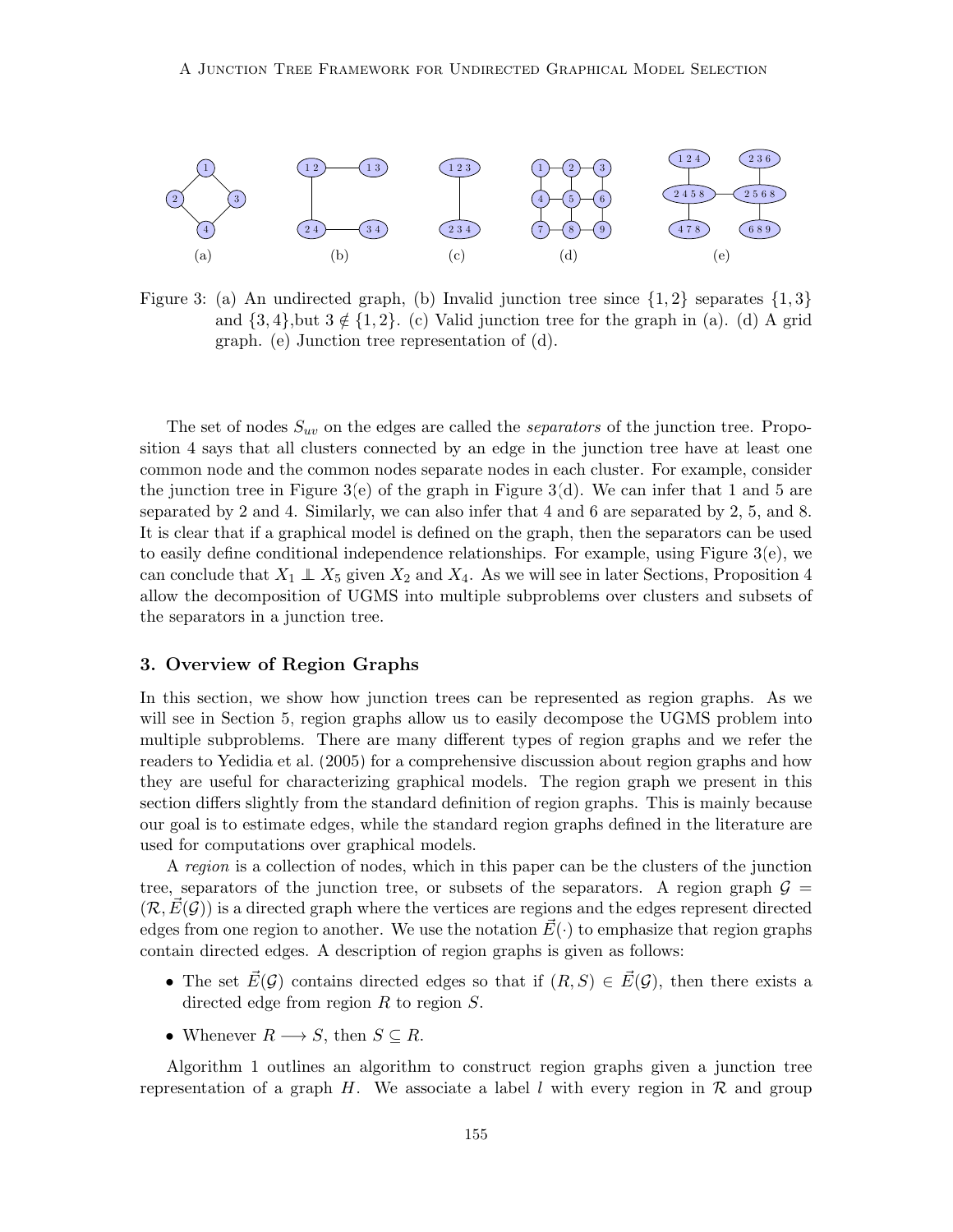

<span id="page-9-0"></span>Figure 4: (a) An example of H. (b) A junction tree representation of H. (c) A region graph representation of (b) computed using Algorithm [1.](#page-8-0)

| <b>Algorithm 1:</b> Constructing region graphs                                                                                                       |
|------------------------------------------------------------------------------------------------------------------------------------------------------|
| <b>Input:</b> A junction tree $\mathcal{J} = (\mathcal{C}, E(\mathcal{J}))$ of a graph H.                                                            |
| <b>Output:</b> A region graph $\mathcal{G} = (\mathcal{R}, \vec{E}(\mathcal{G}))$ .                                                                  |
| $\mathcal{R}^1 = \mathcal{C}$ , where $\mathcal{C}$ are the clusters of the junction tree $\mathcal{J}$ .                                            |
| 2 Let $\mathcal{R}^2$ be all the separators of $\mathcal{J}$ , that is, $\mathcal{R}^2 = \{S_{uv} = C_u \cap C_v : (C_u, C_v) \in E(\mathcal{J})\}.$ |
| <b>3</b> To construct $\mathbb{R}^3$ , find all possible pairwise intersections of regions in $\mathbb{R}^2$ . Add all                               |
| intersecting regions with cardinality greater than one to $\mathcal{R}^3$ .                                                                          |
| 4 Repeat previous step to construct $\mathcal{R}^4, \ldots, \mathcal{R}^L$ until there are no more intersecting                                      |
| regions of cardinality greater than one.                                                                                                             |
| 5 For $R \in \mathcal{R}^{\ell}$ and $S \in \mathcal{R}^{\ell+1}$ , add the edge $(R, S)$ to $\vec{E}(\mathcal{G})$ if $S \subseteq R$ .             |
| 6 Let $\mathcal{R} = {\mathcal{R}^1, \ldots, \mathcal{R}^L}$ .                                                                                       |
|                                                                                                                                                      |

and then iteratively find  $\mathcal{R}^3, \ldots, \mathcal{R}^L$  by computing all possible intersections of regions with regions with the same label to partition R into L groups  $\mathcal{R}^1, \ldots, \mathcal{R}^L$ . In Algorithm [1,](#page-8-0) we initialize  $\mathcal{R}^1$  and  $\mathcal{R}^2$  to be the clusters and separators of a junction tree  $\mathcal{J}$ , respectively, the same label. The edges in  $\vec{E}(\mathcal{G})$  are only drawn from a region in  $\mathcal{R}^l$  to a region in  $\mathcal{R}^{l+1}$ . Figure [4\(](#page-9-0)c) shows an example of a region graph computed using the junction tree in Figure [4\(](#page-9-0)b).

Remark 5 Note that the construction of the region graph depends on the junction tree. Using methods in [Vats and Moura](#page-43-5) [\(2012\)](#page-43-5), we can always construct junction trees such that the region graph only has two sets of regions, namely the clusters of the junction tree and the separators of the junction tree. However, in this case, the size of the regions or clusters may be too large. This may not be desirable since the computational complexity of applying UGMS algorithms to region graphs, as shown in Section [5,](#page-12-0) depends on the size of the regions.

Remark 6 (Region graph vs. Junction tree) For every junction tree, Algorithm [1](#page-8-0) outputs a unique region graph. The junction tree only characterizes the relationship between the clusters in a junction tree. A region graph extends the junction tree representation to characterize the relationships between the clusters as well as the separators. For example, in Figure [4\(](#page-9-0)c), the region  $\{5, 6\}$  is in the third row and is a subset of two separators of the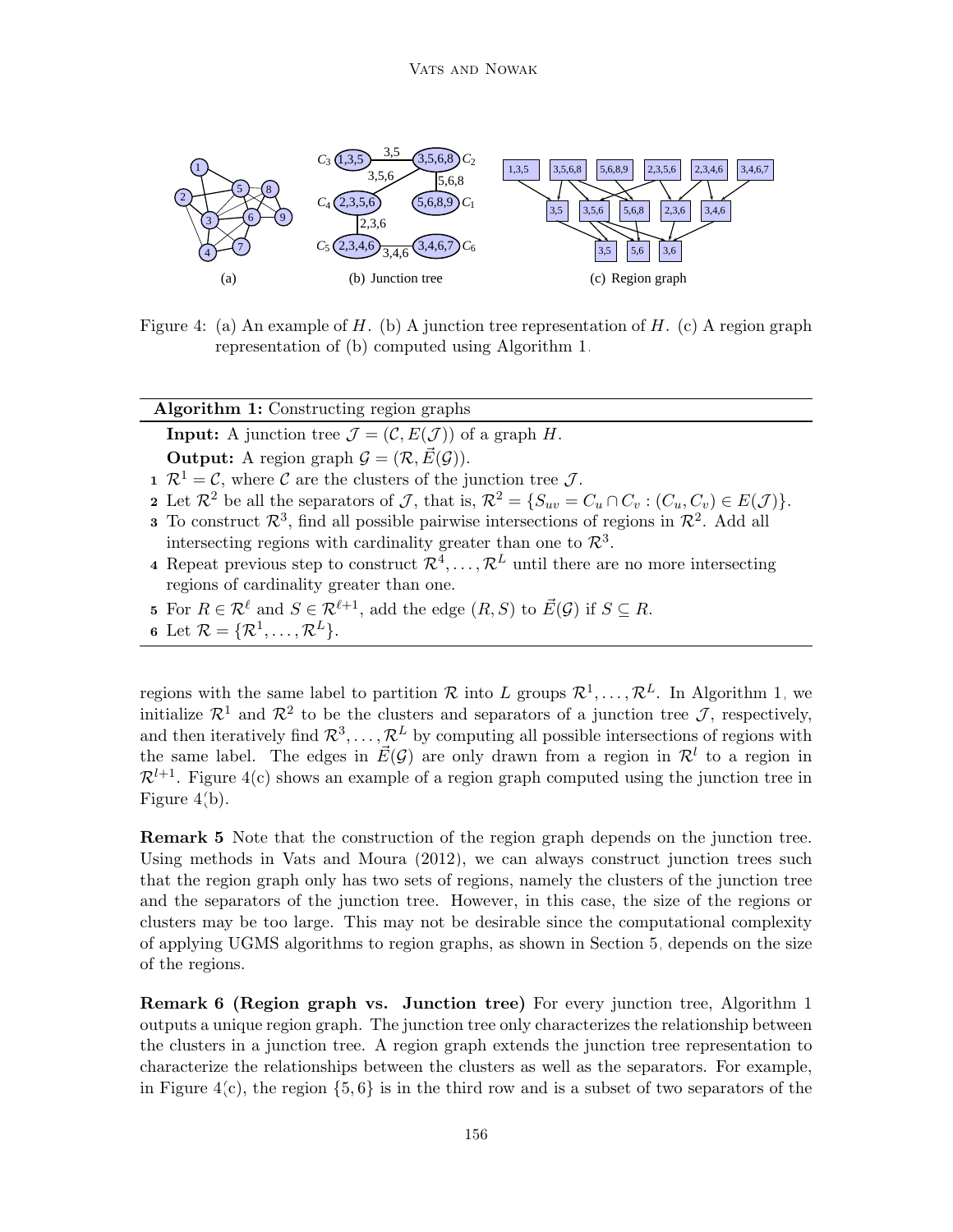junction tree. Thus, the only difference between the region graph and the junction tree is the additional set of regions introduced in  $\mathcal{R}^3, \ldots, \mathcal{R}^L$ .

**Remark 7** From the construction in Algorithm [1,](#page-8-0)  $\mathcal{R}$  may have two or more regions that are the same but have different labels. For example, in Figure  $4(c)$ , the region  $\{3, 5\}$  is in both  $\mathcal{R}^2$  and  $\mathcal{R}^3$ . We can avoid this situation by removing  $\{3,5\}$  from  $\mathcal{R}^2$  and adding an edge from the region  $\{1,3,5\}$  in  $\mathcal{R}^1$  to the region  $\{3,5\}$  in  $\mathcal{R}^3$ . For notational simplicity and for the purpose of illustration, we allow for duplicate regions. This does not change the theory or the algorithms that we develop.

## <span id="page-10-0"></span>4. Applying UGMS to Region Graphs

Before presenting our framework for decomposing UGMS into multiple subproblems, we first show how UGMS algorithms can be applied to estimate a subset of edges in a region of a region graph. In particular, for a region graph  $\mathcal{G} = (\mathcal{R}, \vec{E}(\mathcal{G}))$ , we want to identify a set of edges in the induced subgraph  $H[R]$  that can be estimated by applying a UGMS algorithm to either R or a set of vertices that contains R. With this goal in mind, define the children  $ch(R)$  of a region R as follows:

<span id="page-10-1"></span>
$$
Children: ch(R) = \left\{ S : (R, S) \in \vec{\mathcal{E}} \right\}.
$$
\n(1)

We say R connects to S if  $(R, S) \in \vec{E}(\mathcal{G})$ . Thus, the children in [\(1\)](#page-10-1) consist of all regions that  $R$  connects to. For example, in Figure [4\(](#page-9-0)c),

$$
ch({2,3,4,6}) = {\{2,3,6\}, {3,4,6\}}.
$$

If there exists a direct path from  $S$  to  $R$ , we say  $S$  is an ancestor of  $R$ . The set of all ancestors of R is denoted by  $an(R)$ . For example, in Figure [4\(](#page-9-0)c),

$$
an({5, 6, 8, 9}) = \emptyset,
$$
  
\n
$$
an({3, 5, 6}) = ({3, 5, 6, 8}, {2, 3, 5, 6}, and
$$
  
\n
$$
an({3, 6}) = ({3, 5, 6}, {2, 3, 6}, {3, 4, 6}, {2, 3, 5, 6}, {2, 3, 4, 6}, {3, 4, 6, 7}, {3, 5, 6, 8}}.
$$

The notation  $\overline{R}$  takes the union of all regions in  $an(R)$  and R so that

<span id="page-10-4"></span>
$$
\overline{R} = \bigcup_{S \in \{an(R), R\}} S. \tag{2}
$$

Thus,  $\overline{R}$  contains the union of all clusters in the junction tree that contain R. An illustration of some of the notations defined on region graphs is shown in Figure [5.](#page-11-0) Using  $ch(R)$ , define the subgraph  $H'_R$  as<sup>[2](#page-10-2)</sup>

<span id="page-10-3"></span>
$$
H_R' = H[R] \setminus \left\{ \cup_{S \in ch(R)} K_S \right\},\tag{3}
$$

where  $H[R]$  is the induced subgraph that contains all edges in H over the region R and  $K_S$ is the complete graph over S. In words,  $H'_R$  is computed by removing all edges from  $H[R]$ that are contained in another separator. For example, in Figure [4\(](#page-9-0)c), when  $R = \{5, 6, 8\}$ ,  $E(H'_R) = \{(5, 8), (6, 8)\}.$  The subgraph  $H'_R$  is important since it identifies the edges that can be estimated when applying a UGMS algorithm to the set of vertices R.

<span id="page-10-5"></span><span id="page-10-2"></span>2. For graphs  $G_1$  and  $G_2$ ,  $E(G_1\backslash G_2) = E(G_1)\backslash E(G_2)$  and  $E(G_1\cup G_2) = E(G_1)\cup E(G_2)$ .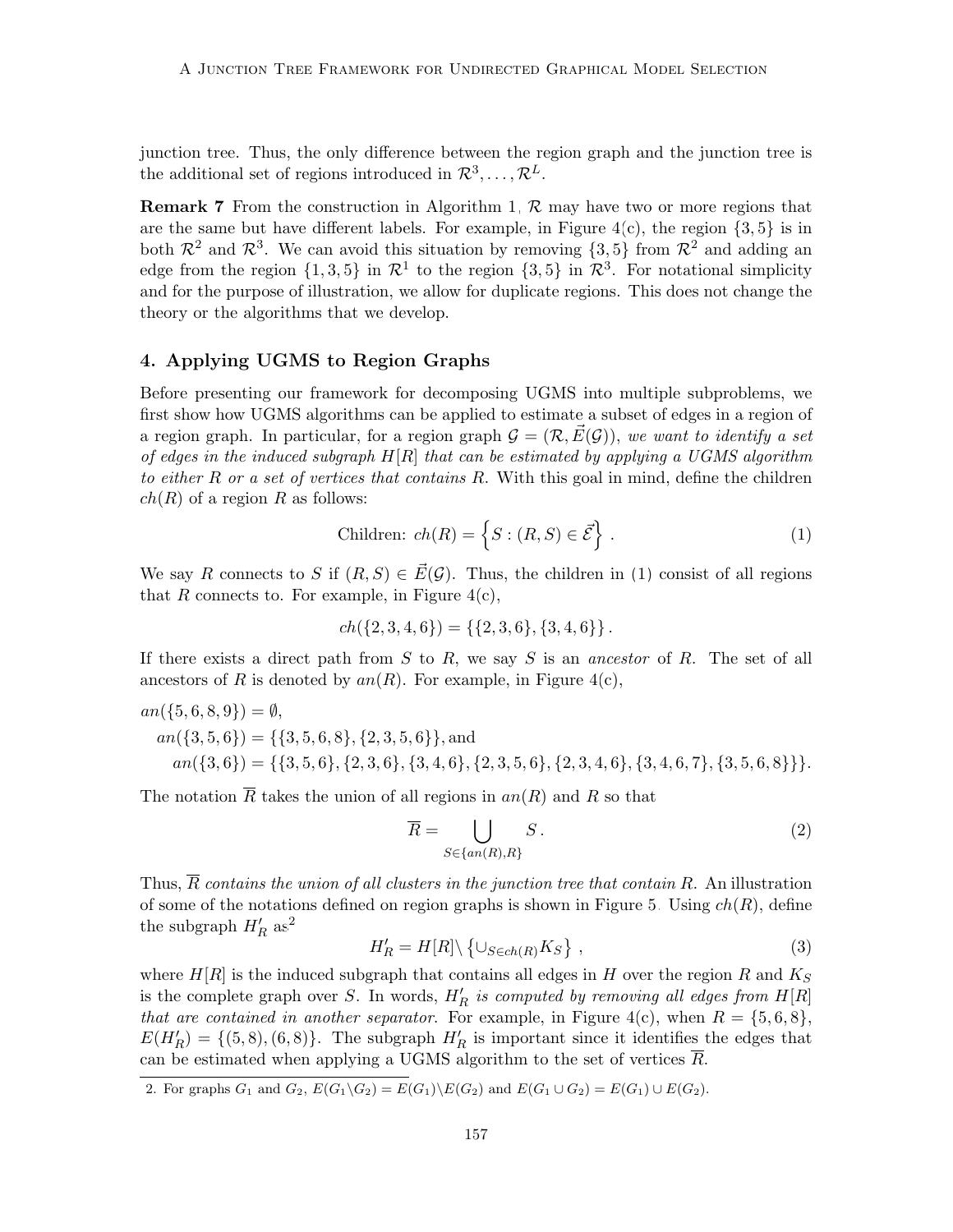| Algorithm 2: UGMS over regions in a region graph |  |  |  |  |
|--------------------------------------------------|--|--|--|--|
|                                                  |  |  |  |  |

- <span id="page-11-1"></span>1: **Input:** Region graph  $G = (\mathcal{R}, \vec{E}(\mathcal{G}))$ , a region R, observations  $\mathfrak{X}^n$ , and a UGMS algorithm Ψ.
- 2: Compute  $H'_R$  using [\(3\)](#page-10-3) and  $\overline{R}$  using [\(2\)](#page-10-4).
- 3: Apply  $\Psi$  to  $\mathfrak{X}^n_{\overline{R}}$  $\frac{n}{R}$  to estimate edges in  $H'_R$ . See Appendix [B](#page-5-0) for examples.
- 4: **Return** the estimated edges  $E_R$ .



<span id="page-11-0"></span>Figure 5: Notations defined on region graphs. The children  $ch(R)$  are the set of regions that R connects to. The ancestors  $an(R)$  are all the regions that have a directed path to the region R. The set R takes the union of all regions in  $an(R)$  and R.

**Proposition 8** Suppose  $E(G^*) \subseteq E(H)$ . All edges in  $H'_R$  can be estimated by solving a UGMS problem over the vertices  $\overline{R}$ .

Proof See Appendix [C.](#page-8-1)

-graph in Figure [4\(](#page-9-0)c) are described as follows. how to use Algorithm [2](#page-11-1) to estimate some edges of the graph in Figure  $4(a)$  using the region Proposition [8](#page-10-5) says that all edges in  $H'_R$  can be estimated by applying a UGMS algorithm to the set of vertices  $R$ . The intuition behind the result is that only those edges in the region  $R$  can be estimated whose Markov properties can be deduced using the vertices in R. Moreover, the edges not estimated in  $H[R]$  share an edge with another region that does not contain all the vertices in  $R$ . Algorithm [2](#page-11-1) summarizes the steps involved in estimating the edges in  $H'_R$  using the UGMS algorithm  $\Psi$  defined in Section [2.3.](#page-6-2) Some examples on

- 1. Let  $R = \{1, 3, 5\}$ . This region only connects to  $\{3, 5\}$ . This means that all edges, except the edge  $(3, 5)$  in  $H[R]$ , can be estimated by applying  $\Psi$  to R.
- 2. Let  $R = \{3, 5, 6\}$ . The children of this region are  $\{3, 5\}$ ,  $\{5, 6\}$ , and  $\{3, 6\}$ . This means that  $H'_R = \emptyset$ , that is, no edge over  $H[R]$  can be estimated by applying  $\Psi$  to  $\{3, 5, 6\}$ .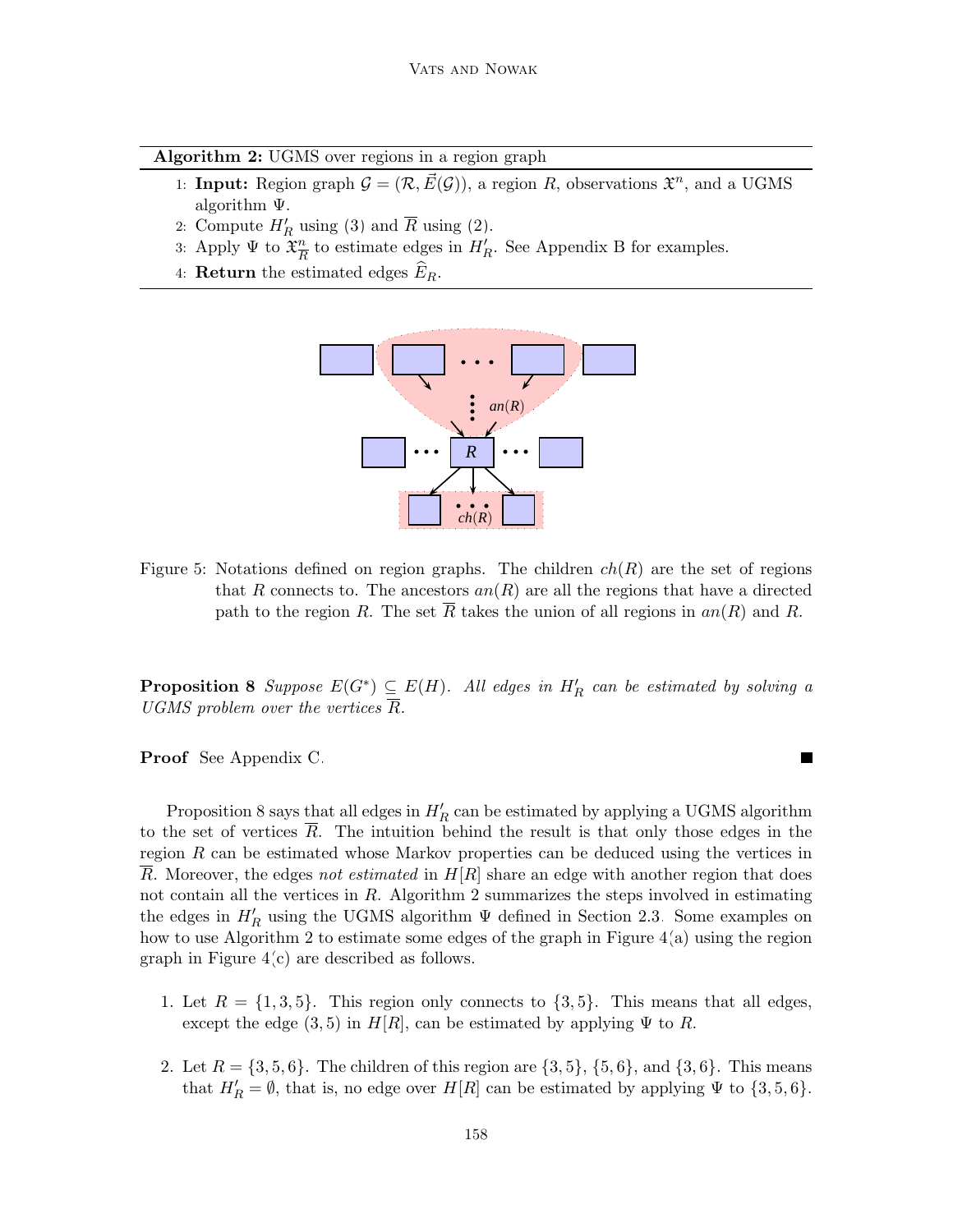| Notation                                               | Description                                                             |
|--------------------------------------------------------|-------------------------------------------------------------------------|
| $G^* = (V, E(G^*))$                                    | Unknown graph that we want to estimate.                                 |
| H                                                      | Known graph such that $E(G^*) \subseteq E(H)$ .                         |
| $\mathcal{G} = (\mathcal{R}, \vec{E}(\mathcal{G}))$    | Region graph of $H$ constructed using Algorithm 1.                      |
| $\mathcal{R} = (\mathcal{R}^1, \ldots, \mathcal{R}^L)$ | Partitioning of the regions in $R$ into L labels.                       |
| $\overline{R}$                                         | The set of vertices used when applying $\Psi$ to estimate edges over R. |
|                                                        | See $(2)$ for definition.                                               |
| $H'_R$                                                 | Edges in $H[R]$ that can be estimated using Algorithm 2.                |
|                                                        | See $(3)$ for definition.                                               |

<span id="page-12-2"></span>Table 1: A summary of some notations.

3. Let  $R = \{3, 4, 6\}$ . This region only connects to  $\{3, 6\}$ . Thus, all edges except  $(3, 6)$ can be estimated. The regions  $\{2, 3, 4, 6\}$  and  $\{3, 4, 6, 7\}$  connect to R, so  $\Psi$  needs to be applied to  $\bar{R} = \{2, 3, 4, 6, 7\}.$ 

### <span id="page-12-0"></span>5. UGMS Using Junction Trees: A General Framework

In this section, we present the junction tree framework for UGMS using the results from Sections [3-](#page-8-1)[4.](#page-10-0) Section [5.1](#page-12-1) presents the junction tree framework. Section [5.2](#page-14-0) discusses the computational complexity of the framework. Section [5.3](#page-15-0) highlights the advantages of using junction trees for UGMS using some examples. We refer to Table [1](#page-12-2) for a summary of all the notations that we use in this section.

#### <span id="page-12-1"></span>5.1 Description of Framework

Recall that Algorithm [2](#page-11-1) shows that to estimate a subset of edges in  $H[R]$ , where R is a region in the region graph G, the UGMS algorithm  $\Psi$  in Assumption [1](#page-7-1) needs to be applied to the set R defined in  $(2)$ . Given this result, a straightforward approach to decomposing the UGMS problem is to apply Algorithm [2](#page-11-1) to each region  $R$  and combine all the estimated edges. This will work since for any  $R, S \in \mathcal{R}$  such that  $R \neq S$ ,  $E(H_R') \cap E(H_S') = \emptyset$ . This means that each application of Algorithm [2](#page-11-1) estimates a different set of edges in the graph. However, for some edges, this may require applying a UGMS algorithm to a large set of nodes. For example, in Figure [4\(](#page-9-0)c), when applying Algorithm [2](#page-11-1) to  $R = \{3, 6\}$ , the UGMS algorithm needs to be applied to  $\overline{R} = \{2, 3, 4, 5, 6, 7, 8\}$ , which is almost the full set of vertices. To reduce the problem size of the subproblems, we apply Algorithms [1](#page-8-0) and [2](#page-11-1) in an iterative manner as outlined in Algorithm [3.](#page-12-3)

<span id="page-12-3"></span>Figure [6](#page-13-0) shows a high level description of Algorithm [3.](#page-12-3) We first find a junction tree and then a region graph of the graph  $H$  using Algorithm [1.](#page-8-0) We then find the row in the region graph over which edges can be estimated and apply Algorithm [2](#page-11-1) to each region in that row. We note that when estimating edges over a region, we use model selection algorithms to choose an appropriate regularization parameter to select the number of edges to estimate. Next, all estimated edges are added to  $\hat{G}$  and all edges that are estimated are removed from H. Thus, H now represents all the edges that are left to be estimated and  $\widehat{G} \cup H$  contains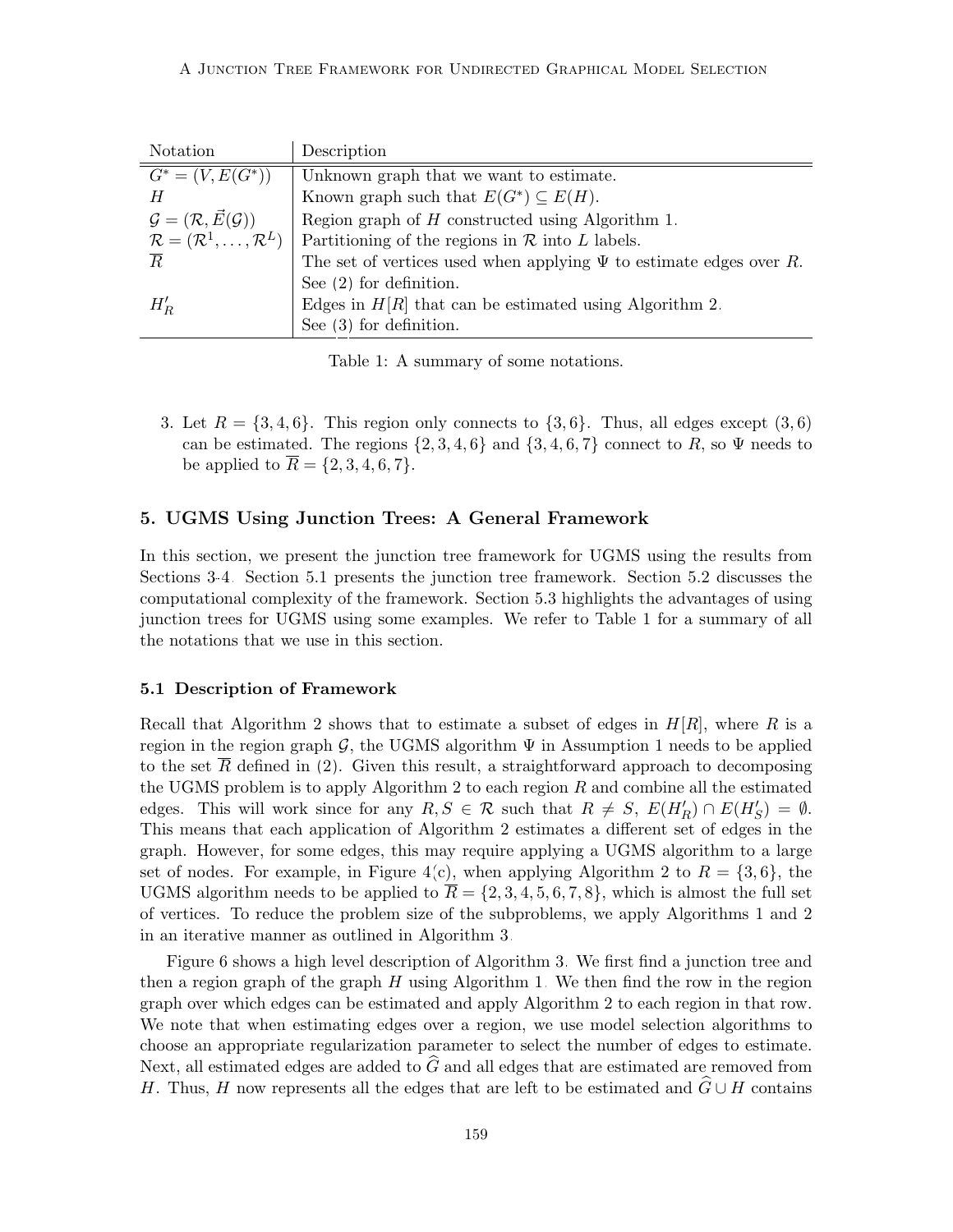

<span id="page-13-0"></span>Figure 6: A high level overview of the junction tree framework for UGMS in Algorithm [3.](#page-12-3)

#### Algorithm 3: Junction Tree Framework for UGMS

See Table [1](#page-12-2) for notations.

- Step 1. Initialize  $\widehat{G}$  so that  $E(\widehat{G}) = \emptyset$  and find the region graph G of H.
- Step 2. Find the smallest  $\ell$  such that there exists a region  $R \in \mathcal{R}^{\ell}$  such that  $E(H_R') \neq \emptyset$ .
- Step 3. Apply Algorithm [2](#page-11-1) to each region in  $\mathcal{R}^{\ell}$ .
- Step 4. Add all estimated edges to  $\widehat{G}$  and *remove edges* from H that have been estimated. Now  $H \cup \widehat{G}$  contains all the edges in  $G^*$ .
- Step 5. Compute a new junction tree and region graph G using the graph  $\widehat{G} \cup H$ .
- Step 6. If  $E(H) = \emptyset$ , stop the algorithm, else go to Step 2.

all the edges in  $G^*$ . We repeat the above steps on a new region graph computed using  $\widehat{G} \cup H$ and stop the algorithm when  $H$  is an empty graph.

An example illustrating the junction tree framework is shown in Figure [7.](#page-14-1) The region graph in Figure [7\(](#page-14-1)b) is constructed using the graph H in Figure 7(a). The true graph  $G^*$ we want to estimate is shown in Figure [1\(](#page-1-0)a). The top and bottom in Figure [7\(](#page-14-1)c) show the graphs  $\widehat{G}$  and H, respectively, after estimating all the edges in  $\mathcal{R}^1$  of Figure [7\(](#page-14-1)b). The edges in  $\widehat{G}$  are represented by double lines to distinguish them from the edges in H. Figure [7\(](#page-14-1)d) shows the region graph of  $\hat{G} \cup H$ . Figure [7\(](#page-14-1)e) shows the updated  $\hat{G}$  and H where only the edges  $(4, 5)$  and  $(5, 6)$  are left to be estimated. This is done by applying Algorithm [2](#page-11-1) to the regions in  $\mathcal{R}^2$  of Figure [7\(](#page-14-1)f). Notice that we did not include the region  $\{1, 2\}$  in the last region graph since we know all edges in this region have already been estimated. In general, if  $E(H|R) = \emptyset$  for any region R, we can remove this region and thereby reduce the computational complexity of constructing region graphs.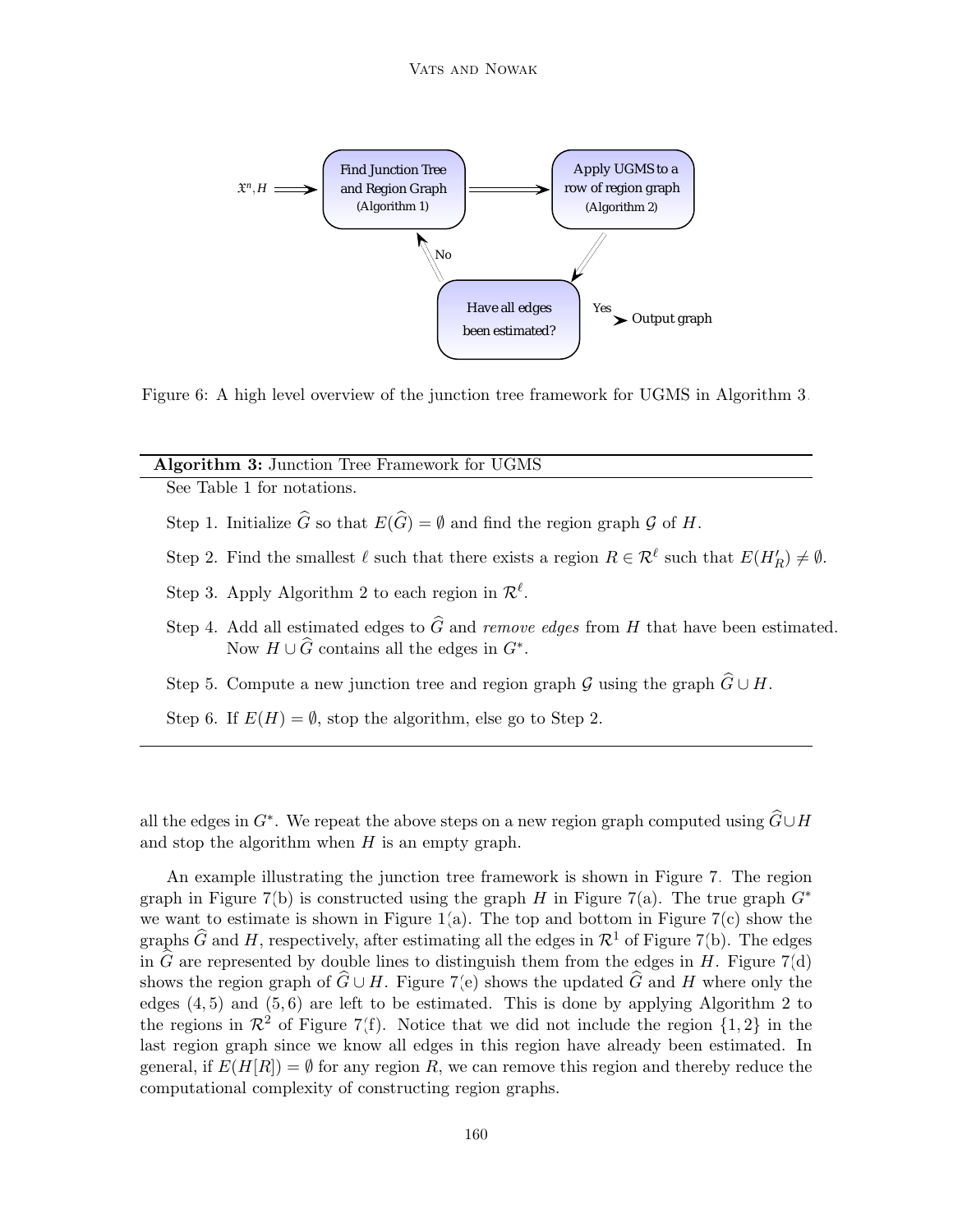

<span id="page-14-1"></span>Figure 7: Example to illustrate the junction tree framework in Algorithm [3.](#page-12-3)

## <span id="page-14-0"></span>5.2 Computational Complexity

In this section, we discuss the computational complexity of the junction tree framework. It is difficult to write down a closed form expression since the computational complexity depends on the structure of the junction tree. Moreover, merging clusters in the junction tree can easily control the computations. With this in mind, the main aim in this section is to show that the complexity of the framework is roughly the same as that of applying a standard UGMS algorithm. Consider the following observations.

- of computing  $H$  is roughly the same as that of applying a UGMS algorithm to all the 1. Computing  $H$ : Assuming no prior knowledge about  $H$  is given, this graph needs to be computed from the observations. This can be done using standard screening algorithms, such as those in [Fan and Lv](#page-40-0) [\(2008\)](#page-40-0) and [Vats](#page-43-0) [\(to appear\)](#page-43-0), or by applying a UGMS algorithm with a regularization parameter that selects a larger number of edges (than that computed by using a standard UGMS algorithm). Thus, the complexity vertices in the graph.
	- 2. Applying UGMS to regions: Recall from Algorithm [2](#page-11-1) that we apply a UGMS algorithm to observations over  $\overline{R}$  to estimate edges over the vertices  $R$ , where  $R$  is a region in a region graph representation of H. Since  $|\overline{R}| \leq p$ , it is clear that the complexity of Algorithm [2](#page-11-1) is less than that of applying a UGMS algorithm to estimate all edges in the graph.
	- 3. Computing junction trees: For a given graph, there exists several junction tree representations. The computational complexity of applying UGMS algorithms to a junction tree depends on the size of the clusters, the size of the separators, and the degree of the junction tree. In theory, it is useful to select a junction tree so that the overall computational complexity of the framework is as small as possible. However, this is hard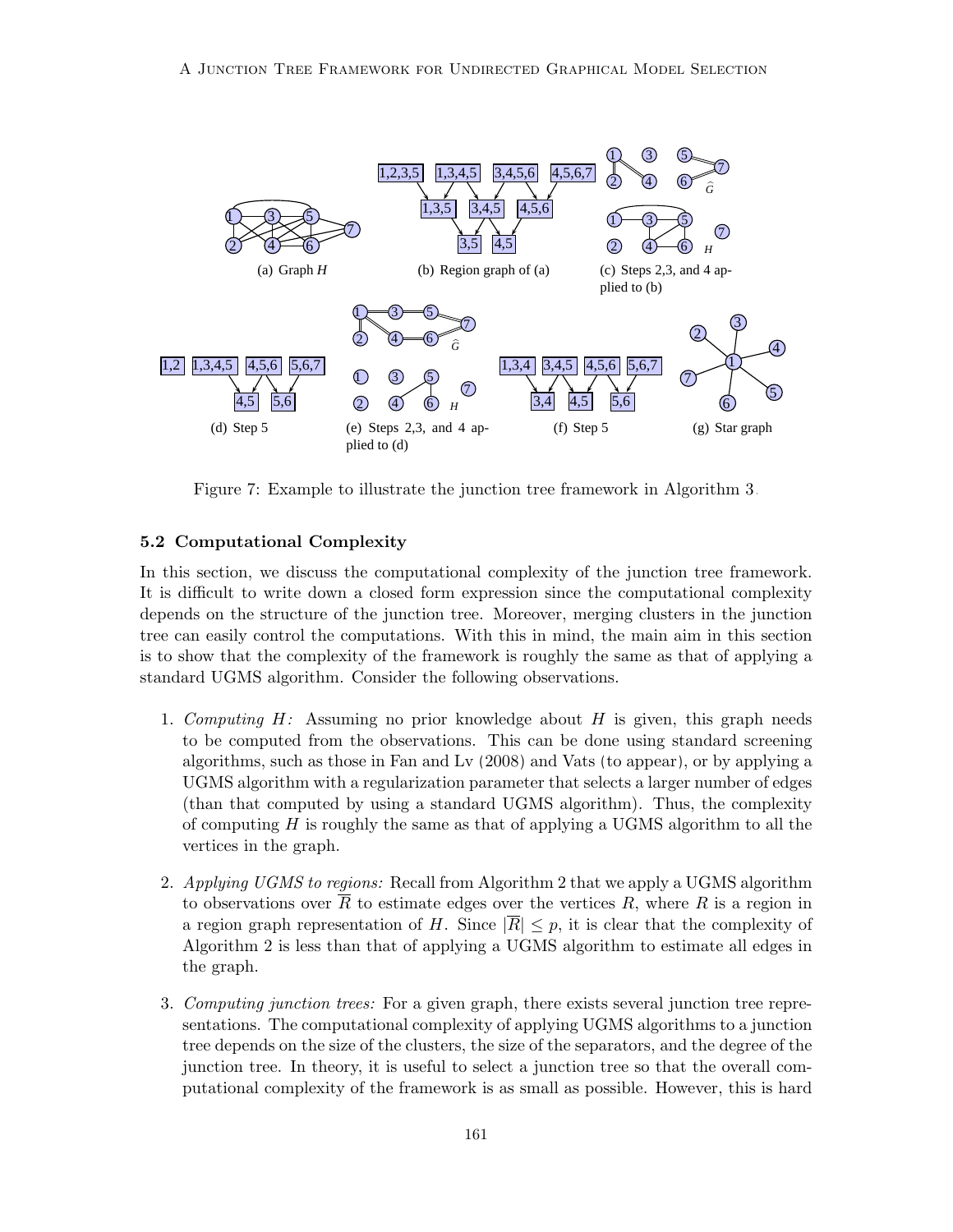since there can be an exponential number of possible junction tree representations. Alternatively, we can select a junction tree so that the maximum size of the clusters is as small as possible. Such junction trees are often referred to as optimal junction trees in the literature. Although finding optimal junction trees is also hard [\(Arnborg](#page-39-1) [et al., 1987\)](#page-39-1), there exists several computationally tractable heuristics for finding close to optimal junction trees [\(Kjaerulff, 1990;](#page-41-2) [Berry et al., 2003\)](#page-40-1). The complexity of such algorithms range from  $O(p^2)$  to  $O(p^3)$ , depending on the degree of approximation. We note that this time complexity is less than that of standard UGMS algorithms.

It is clear that the complexity of all the intermediate steps in the framework is less than that of applying a standard UGMS algorithm. The overall complexity of the framework depends on the number of clusters in the junction tree and the size of the separators in the junction tree. The size of the separators in a junction tree can be controlled by merging clusters that share a large separator. This step can be done in linear time. Removing large separators also reduces the total number of clusters in a junction tree. In the worst case, if all the separators in  $H$  are too large, the junction tree will only have one cluster that contains all the vertices. In this case, using the junction tree framework will be no different than using a standard UGMS algorithm.

## <span id="page-15-0"></span>5.3 Advantages of using Junction Trees and Region Graphs

An alternative approach to estimating  $G^*$  using H is to modify some current UGMS algorithms (see Appendix [B](#page-5-0) for some concrete examples). For example, neighborhood selection based algorithms first estimate the neighborhood of each vertex and then combine all the estimated neighborhoods to construct an estimate  $\widehat{G}$  of  $G^*$  (Meinshausen and Bühlmann, [2006;](#page-42-0) [Bresler et al., 2008;](#page-40-4) [Netrapalli et al., 2010;](#page-42-4) [Ravikumar et al., 2010\)](#page-43-3). Two ways in which these algorithms can be modified when given  $H$  are described as follows:

- 1. A straightforward approach is to decompose the UGMS problem into  $p$  different subproblems of estimating the neighborhood of each vertex. The graph H can be used to restrict the estimated neighbors of each vertex to be subsets of the neighbors in  $H$ . For example, in Figure [7\(](#page-14-1)a), the neighborhood of 1 is estimated from the set  $\{2, 3, 4, 5\}$ and the neighborhood of 3 is estimated from the set  $\{1, 4, 5, 6\}$ . This approach can be compared to independently applying Algorithm [2](#page-11-1) to each region in the region graph. For example, when using the region graph, the edge  $(1, 4)$  can be estimated by applying a UGMS algorithm to  $\{1, 3, 4, 5\}$ . In comparison, when not using region graphs, the edge  $(1, 4)$  is estimated by applying a UGMS algorithm to  $\{1, 2, 3, 4, 5\}$ . In general, using region graphs results in smaller subproblems. A good example to illustrate this is the star graph in Figure [7\(](#page-14-1)g). A junction tree representation of the star graph can be computed so that all clusters will have size two. Subsequently, the junction tree framework will only require applying a UGMS algorithm to a pair of nodes. On the other hand, neighborhood selection needs to be applied to all the nodes to estimate the neighbors of the central node 1 which is connected to all other nodes.
- 2. An alternative approach is to estimate the neighbors of each vertex in an iterative manner. However, it is not clear what ordering should be chosen for the vertices. The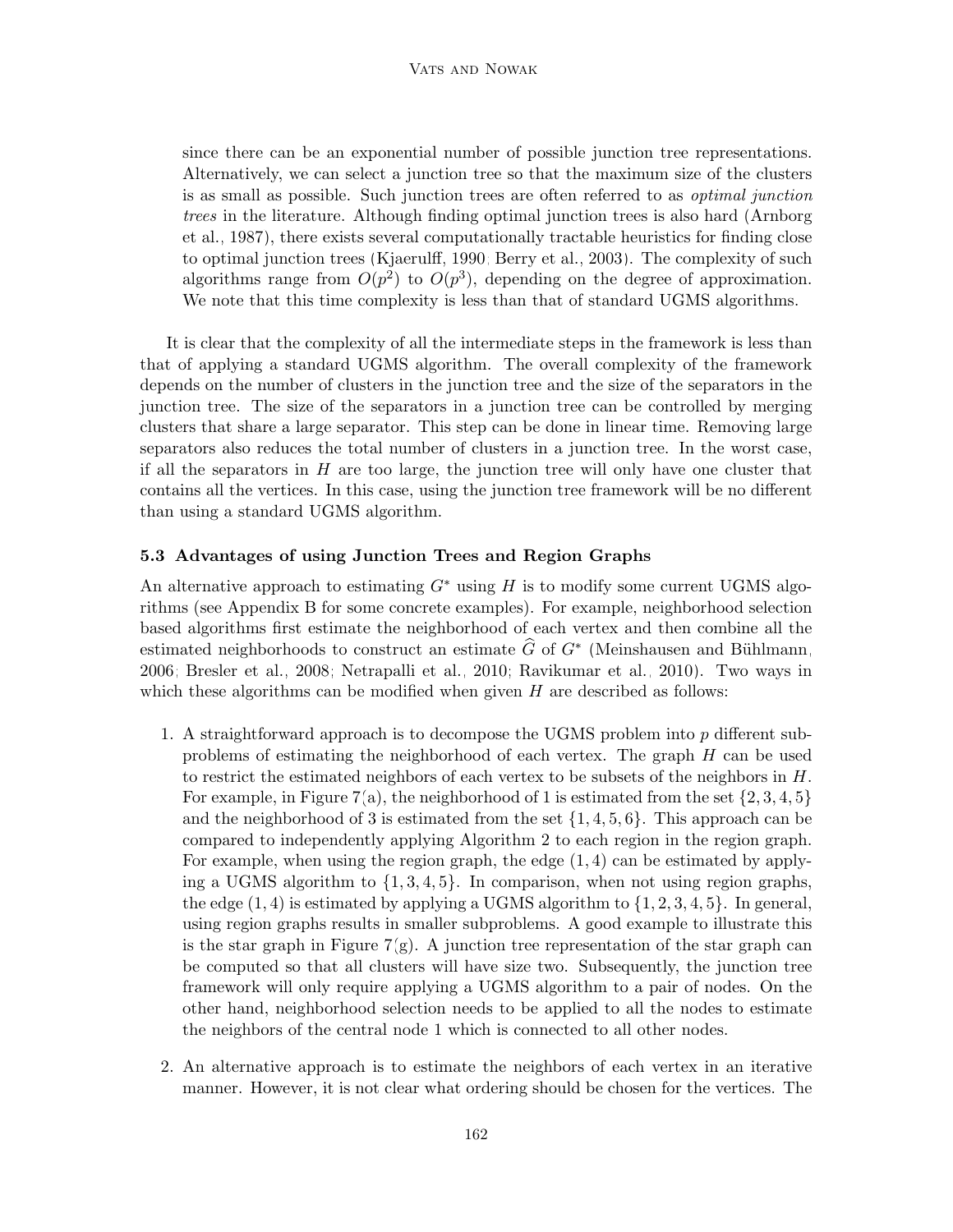region graph approach outlined in Section [5.1](#page-12-1) leads to a natural choice for choosing which edges to estimate in the graph so as to reduce the problem size of subsequent subproblems. Moreover, iteratively applying neighborhood selection may still lead to large subproblems. For example, suppose the star graph in Figure  $7(g)$  is in fact the true graph. In this case, using neighborhood selection always leads to applying UGMS to all the nodes in the graph.

From the above discussion, it is clear that using junction trees for UGMS leads to smaller subproblems and a natural choice of an ordering for estimating edges in the graph. We will see in Section [7](#page-18-0) that the smaller subproblems lead to weaker conditions on the number of observations required for consistent graph estimation. Moreover, our numerical simulations in Section [8](#page-23-0) empirically show the advantages of using junction tree over neighborhood selection based algorithms.

### <span id="page-16-0"></span>6. PC-Algorithm for UGMS

So far, we have presented the junction tree framework using an abstract undirected graphical model selection (UMGS) algorithm. This shows that our framework can be used in conjunction with any UGMS algorithm. In this section, we review the PC-Algorithm, since we use it to analyze the junction tree framework in Section [7.](#page-18-0) The PC-Algorithm was originally proposed in the literature for learning directed graphical models [\(Spirtes and](#page-43-2) [Glymour, 1991\)](#page-43-2). The first stage of the PC-Algorithm, which we refer to as PC, estimates an undirected graph using conditional independence tests. The second stage orients the edges in the undirected graph to estimate a directed graph. We use the first stage of the PC-Algorithm for UGMS. Algorithm [4](#page-16-1) outlines PC. Variants of the PC-Algorithm for learning undirected graphical models have recently been analyzed in [Anandkumar et al.](#page-39-3) [\(2012b,](#page-39-3)[a\)](#page-39-2). The main property used in PC is the global Markov property of undirected graphical models which states that if a set of vertices S separates i and j, then  $X_i \perp X_j | X_S$ . As seen in Line 5 of Algorithm [4,](#page-16-1) PC deletes an edge  $(i, j)$  if it identifies a conditional independence relationship. Some properties of PC are summarized as follows:

- <span id="page-16-1"></span>1. Parameter κ: PC iteratively searches for separators for an edge  $(i, j)$  by searching for separators of size  $0, 1, \ldots, \kappa$ . This is reflected in Line 2 of Algorithm [4.](#page-16-1) Theoretically, the algorithm can automatically stop after searching for all possible separators for each edge in the graph. However, this may not be computationally tractable, which is why  $\kappa$  needs to be specified.
- 2. Conditional Independence Test: Line 5 of Algorithm [4](#page-16-1) uses a conditional independence test to determine if an edge  $(i, j)$  is in the true graph. This makes PC extremely flexible since nonparametric independence tests may be used, see [Hoeffding](#page-41-12) [\(1948\)](#page-41-12), [Rasch et al.](#page-42-9) [\(2012\)](#page-42-9) and [Zhang et al.](#page-44-5) [\(2012\)](#page-44-5) for some examples. In this paper, for simplicity, we only consider Gaussian graphical models. In this case, conditional independence can be tested using the conditional correlation coefficient defined as

Conditional correlation coefficient: 
$$
\rho_{ij|S} = \frac{\Sigma_{ij} - \Sigma_{i,S} \Sigma_{S,S}^{-1} \Sigma_{S,j}}{\sqrt{\Sigma_{i,i|S} \Sigma_{j,j|S}}},
$$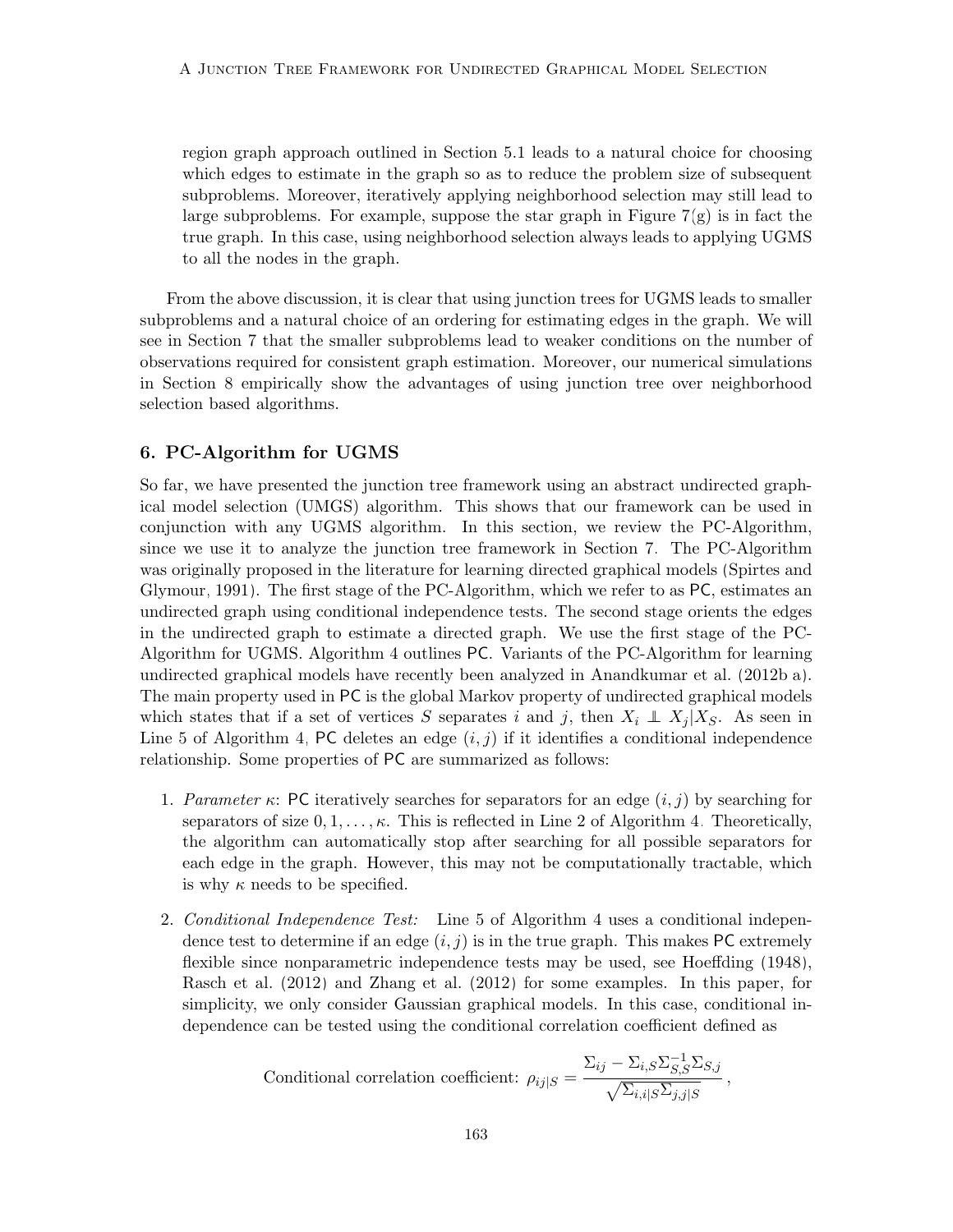|  | <b>Algorithm 4:</b> PC-Algorithm for UGMS: $PC(\kappa, \mathfrak{X}^n, H, L)$ |  |  |  |  |  |
|--|-------------------------------------------------------------------------------|--|--|--|--|--|
|--|-------------------------------------------------------------------------------|--|--|--|--|--|

# Inputs:

 $\kappa$ : An integer that controls the computational complexity of PC.

 $\mathfrak{X}^n$ : *n* i.i.d. observations.

H: A graph that contains all the true edges  $G^*$ .

L: A graph that contains the edges that need to be estimated.

**Output:** A graph  $\widehat{G}$  that contains edges in L that are estimated to be in  $G^*$ .

 $\hat{G} \leftarrow L$ 2 for each  $k \in \{0, 1, \ldots, \kappa\}$  do 3 for each  $(i, j) \in E(G)$  do 4  $\left| \right|$   $\mathcal{S}_{ij} \leftarrow$  Neighbors of i or j in H depending on which one has lower cardinality.  $\texttt{is} \quad | \quad \text{if} \; \exists \; S \subset \mathcal{S}_{ij}, \; |S| = k, \; s.t. \; \; X_i \perp\!\!\!\!\perp X_j | X_S \; \textit{(computed using $\mathfrak{X}^n$) then}$ 6  $\Box$  Delete edge  $(i, j)$  from G and H. 7 Return  $\widehat{G}$ .

where  $P_X \sim \mathcal{N}(0, \Sigma)$ ,  $\Sigma_{A,B}$  is the covariance matrix of  $X_A$  and  $X_B$ , and  $\Sigma_{A,B|S}$  is the conditional covariance defined by

$$
\Sigma_{A,B|S} = \Sigma_{A,B} - \Sigma_{A,S} \Sigma_{S,S}^{-1} \Sigma_{B,S}.
$$

Whenever  $X_i \perp \!\!\!\! \perp X_j | X_S$ , then  $\rho_{ij|S} = 0$ . This motivates the following test for independence:

<span id="page-17-1"></span>Conditional Independence Test: 
$$
|\hat{\rho}_{ij}| < \lambda_n \Longrightarrow X_i \perp X_j | X_S,
$$
 (4)

where  $\hat{\rho}_{ij|S}$  is computed using the empirical covariance matrix from the observations  $\mathfrak{X}^n$ . The regularization parameter  $\lambda_n$  controls the number of edges estimated in  $\widehat{G}$ .

3. The graphs H and L: Recall that H contains all the edges in  $G^*$ . The graph L contains edges that need to be estimated since, as seen in Algorithm [2,](#page-11-1) we apply UGMS to only certain parts of the graph instead of the whole graph. As an example, to estimate edges in a region R of a region graph representation of  $H$ , we apply Algorithm [4](#page-16-1) as follows:

<span id="page-17-0"></span>
$$
\widehat{G}_R = \mathsf{PC}\left(\eta, \mathfrak{X}^n, H, H'_R\right) \,,\tag{5}
$$

where  $H'_R$  is defined in [\(3\)](#page-10-3). Notice that we do not use  $\overline{R}$  in [\(5\)](#page-17-0). This is because Line 4 of Algorithm [4](#page-16-1) automatically finds the set of vertices to apply the PC algorithm to. Alternatively, we can apply Algorithm [4](#page-16-1) using  $\overline{R}$  as follows:

$$
\widehat{G}_R = \mathsf{PC}\left(\eta, \mathfrak{X}_{\overline{R}}^n, K_{\overline{R}}, H'_R\right) ,\tag{6}
$$

where  $K_{\overline{R}}$  is the complete graph over R.

4. The set  $S_{ij}$ : An important step in Algorithm [4](#page-16-1) is specifying the set  $S_{ij}$  in Line 4 to restrict the search space for finding separators for an edge  $(i, j)$ . This step significantly reduces the computational complexity of PC and differentiates PC from the first stage of the SGS-Algorithm [\(Spirtes et al., 1990\)](#page-43-6), which specifies  $\mathcal{S}_{ij} = V \setminus \{i, j\}.$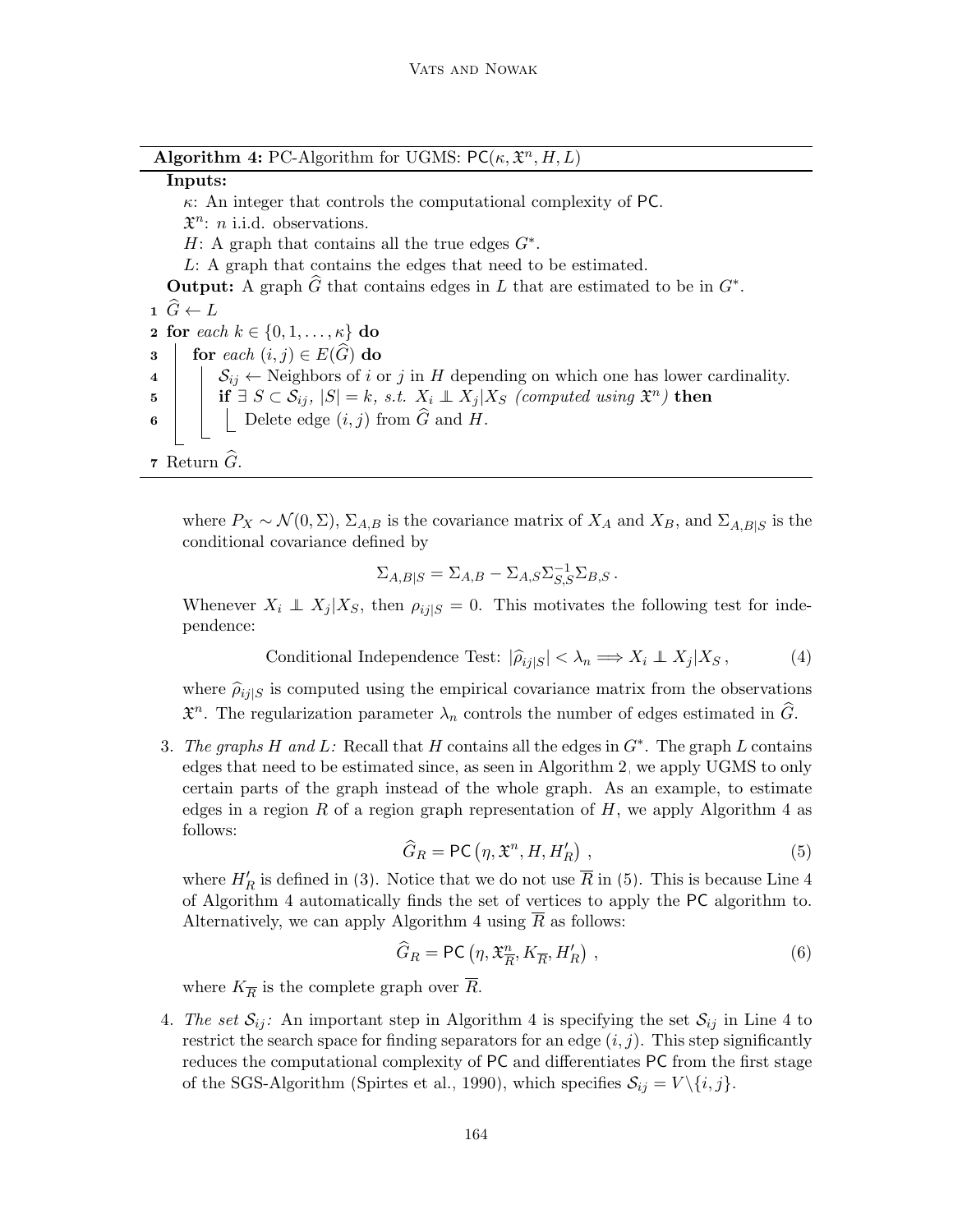### <span id="page-18-0"></span>7. Theoretical Analysis of Junction Tree based PC

We use the PC-algorithm to analyze the junction tree based UGMS algorithm. Our main result, stated in Theorem [9,](#page-20-0) shows that when using the PC-Algorithm with the junction tree framework, we can potentially estimate the graph using fewer number of observations than what is required by the standard PC-Algorithm. As we shall see in Theorem [9,](#page-20-0) the particular gain in performance depends on the structure of the graph.

Section [7.1](#page-18-1) discusses the assumptions we place on the graphical model. Section [7.2](#page-19-0) presents the main theoretical result highlighting the advantages of using junction trees. Throughout this section, we use standard asymptotic notation so that  $f(n) = \Omega(g(n))$ implies that there exists an N and a constant c such that for all  $n \geq N$ ,  $f(n) \geq cg(n)$ . For  $f(n) = O(g(n))$ , replace  $\geq$  by  $\leq$ .

### <span id="page-18-1"></span>7.1 Assumptions

- (A1) Gaussian graphical model: We assume  $X = (X_1, \ldots, X_p) \sim P_X$ , where  $P_X$  is a multivariate normal distribution with mean zero and covariance  $\Sigma$ . Further,  $P_X$  is Markov on  $G^*$  and not Markov on any subgraph of  $G^*$ . It is well known that this is assumption translates into the fact that  $\Sigma_{ij}^{-1} = 0$  if and only if  $(i, j) \notin G^*$  [\(Speed and](#page-43-7) [Kiiveri, 1986\)](#page-43-7).
- (A2) Faithfulness: If  $X_i \perp X_j | X_S$ , then i and j are separated by S. This assumption is important for the PC algorithm to output the correct graph. Further, note that the Markov assumption is different since it goes the other way: if  $i$  and  $j$  are separated by S, then  $X_i \perp\!\!\!\perp X_j | X_S$ . Thus, when both (A1) and (A2) hold, we have that  $X_i \perp\!\!\!\perp$  $X_j | X_S \Longleftrightarrow (i, j) \notin G^*$ .
- (A3) Separator Size  $\eta$ : For all  $(i, j) \notin G^*$ , there exists a subset of nodes  $S \subset V \setminus \{i, j\}$ , where  $|S| \leq \eta$ , such that S is a separator for i and j in  $G^*$ . This assumption allows us to use  $\kappa = \eta$  when using PC.
- (A4) Conditional Correlation Coefficient  $\rho_{ij|S}$  and  $\Sigma$ : Under (A3), we assume that  $\rho_{ij|S}$ satisfies

 $\sup\{|\rho_{ij|S}| : i, j \in V, S \subset V, |S| \leq \eta\}\} \leq M < 1$ ,

where M is a constant. Further, we assume that  $\max_{i,S,|S| \leq \eta} \sum_{i,i|S} \leq L < \infty$ .

- (A5) High-Dimensionality We assume that the number of vertices in the graph  $p$  scales with *n* so that  $p \to \infty$  as  $n \to \infty$ . Furthermore, both  $\rho_{ij|S}$  and  $\eta$  are assumed to be functions of  $n$  and  $p$  unless mentioned otherwise.
- (A6) Structure of  $G^*$ : Under (A3), we assume that there exists a set of vertices  $V_1$ ,  $V_2$ , and T such that T separates  $V_1$  and  $V_2$  in  $G^*$  and  $|T| < \eta$ . Figure [8\(](#page-19-1)a) shows the general structure of this assumption.

Assumptions (A1)-(A5) are standard conditions for proving high-dimensional consistency of the PC-Algorithm for Gaussian graphical models. The structural constraints on

<span id="page-18-2"></span><sup>3.</sup> If S is the empty set, then there is no path between  $i$  and  $j$ .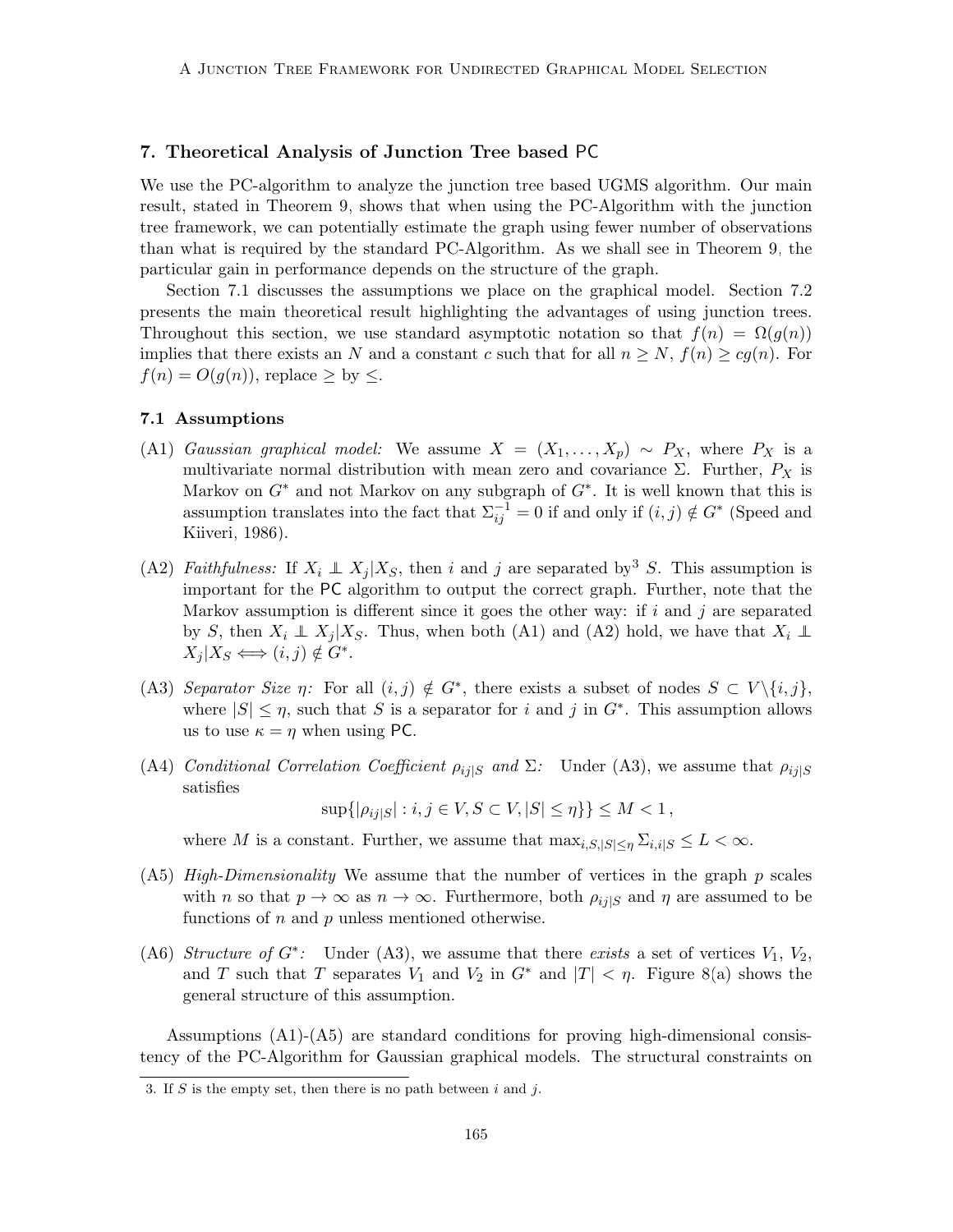

<span id="page-19-1"></span>Figure 8: General Structure of the graph we use in showing the advantages of the junction tree framework.

the graph in Assumption (A6) are required for showing the advantages of the junction tree framework. We note that although (A6) appears to be a strong assumption, there are several graph families that satisfy this assumption. For example, the graph in Figure [1\(](#page-1-0)a) satisfies (A6) with  $V_1 = \{1, 2\}$ ,  $V_2 = \{1, 3, 4, 5, 6, 7\}$ , and  $T = \{1\}$ . In general, if there exists a separator in the graph of size less than  $\eta$ , then  $(AG)$  is clearly satisfied. Further, we remark that we only assume the *existence* of the sets  $V_1$ ,  $V_2$ , and  $T$  and do not assume that these sets are known a priori. We refer to Remark [17](#page-22-0) for more discussions about  $(46)$ and some extensions of this assumption.

### <span id="page-19-0"></span>7.2 Theoretical Result and Analysis

Recall PC in Algorithm [4.](#page-16-1) Since we assume (A1), the conditional independence test in [\(4\)](#page-17-1) can be used in Line 5 of Algorithm [4.](#page-16-1) To analyze the junction tree framework, consider the following steps to construct  $\widehat{G}$  using PC when given n i.i.d. observations  $\mathfrak{X}^n$ :

Step 1. Compute H: Apply PC using a regularization parameter  $\lambda_n^0$  such that

$$
H = \mathsf{PC}(|T|, \mathfrak{X}^n, K_V, K_V),
$$

where  $K_V$  is the complete graph over the nodes V. In the above equation, we apply PC to remove all edges for which there exists a separator of size less than or equal to  $|T|$ .

Step 2. Estimate a subset of edges over  $V_1 \cup T$  and  $V_2 \cup T$  using regularization parameters  $\lambda_n^1$  and  $\lambda_n^2$ , respectively, such that

$$
\widehat{G}_{V_k} = \textsf{PC}\left(\eta, \mathfrak{X}^n, H[V_k \cup T] \cup K_T, H'_{V_k \cup T}\right), \text{for } k = 1, 2,
$$

where  $H'_{V_k \cup T} = H[V_k \cup T] \backslash K_T$  as defined in [\(3\)](#page-10-3).

Step 3. Estimate edges over T using a regularization parameter  $\lambda_n^T$ :

$$
\widehat{G}_T = \mathsf{PC}\left(\eta, \mathfrak{X}^n, H[T \cup ne_{\widehat{G}_{V_1} \cup \widehat{G}_{V_2}}(T)], H[T]\right) .
$$

Step 4. Final estimate is  $\hat{G} = \hat{G}_{V_1} \cup \hat{G}_{V_2} \cup \hat{G}_T$ .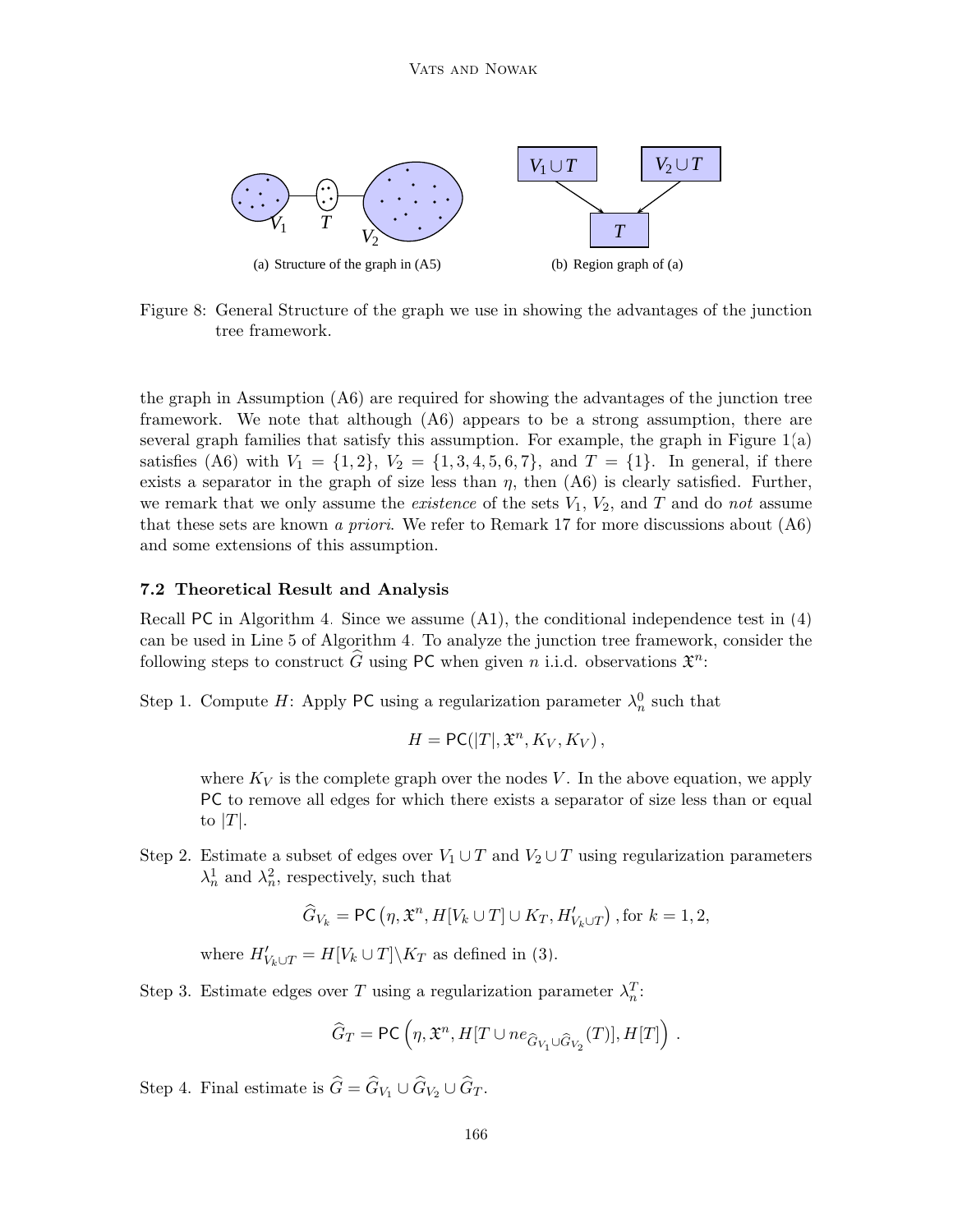Step 1 is the screening algorithm used to eliminate some edges from the complete graph. For the region graph in Figure [8\(](#page-19-1)b), Step 2 corresponds to applying PC to the regions  $V_1 \cup T$ and  $V_2 \cup T$ . Step 3 corresponds to applying PC to the region T and all neighbors of T estimated so far. Step 4 merges all the estimated edges. Although the neighbors of T are sufficient to estimate all the edges in  $T$ , in general, depending on the graph, a smaller set of vertices is required to estimate edges in  $T$ . The main result is stated using the following terms defined on the graphical model:

$$
p_1 = |V_1| + |T|, \ p_2 = |V_2| + |T|, \ p_T = |T \cup ne_{G^*}(T)|, \ \eta_T = |T|,
$$
  
\n
$$
\rho_0 = \inf\{|\rho_{ij}|s| : i, j \ s.t. |S| \leq \eta_T \& |\rho_{ij}|s| > 0\},
$$
  
\n
$$
\rho_1 = \inf\{|\rho_{ij}|s| : i \in V_1, j \in V_1 \cup T \ s.t. \ (i, j) \in E(G^*), S \subseteq V_1 \cup T, |S| \leq \eta\},
$$
  
\n
$$
\rho_2 = \inf\{|\rho_{ij}|s| : i \in V_2, j \in V_2 \cup T \ s.t. \ (i, j) \in E(G^*), S \subseteq V_2 \cup T, |S| \leq \eta\},
$$
  
\n
$$
\rho_T = \inf\{|\rho_{ij}|s| : i, j \in T \ s.t. \ (i, j) \in E, S \subseteq T \cup ne_{G^*}(T), \eta_T < |S| \leq \eta\},
$$

The term  $\rho_0$  is a measure of how hard it is to learn the graph H in Step 1 so that  $E(G^*) \subseteq$  $E(H)$  and all edges that have a separator of size less than |T| are deleted in H. The terms  $\rho_1$ and  $\rho_2$  are measures of how hard it is learn the edges in  $G^*[V_1 \cup T] \setminus K_T$  and  $G^*[V_2 \cup T] \setminus K_T$ (Step 2), respectively, given that  $E(G^*) \subseteq E(H)$ . The term  $\rho_T$  is a measure of how hard it is learn the graph over the nodes  $T$  given that we know the edges that connect  $V_1$  to  $T$ and  $V_2$  to  $T$ .

<span id="page-20-0"></span>**Theorem 9** Under Assumptions  $(A1)$ - $(A6)$ , there exists a conditional independence test such that if

$$
n = \Omega\left(\max\left\{\rho_0^{-2}\eta_T\log(p), \rho_1^{-2}\eta\log(p_1), \rho_2^{-2}\eta\log(p_2), \rho_T^{-2}\eta\log(p_T)\right\}\right),\tag{7}
$$

then  $P(\widehat{G} \neq G) \to 0$  as  $n \to \infty$ .

Proof See Appendix [E.](#page-12-0)

We now make several remarks regarding Theorem [9](#page-20-0) and its consequences.

Remark 10 (Comparison to Necessary Conditions) Using results from [Wang et al.](#page-43-8) [\(2010\)](#page-43-8), it follows that a necessary condition for any algorithm to recover the graph  $G^*$  that satisfies Assumptions (A1) and (A6) is that  $n = \Omega(\max{\{\theta_1^{-2}\log(p_1 - d), \theta_2^{-2}\log(p_2 - d)\}}$ , where d is the maximum degree of the graph and  $\theta_1$  and  $\theta_2$  are defined as follows:

<span id="page-20-1"></span>
$$
\theta_k = \min_{(i,j) \in G^*[V_k \cup T] \backslash G^*[T]} \frac{|\Sigma_{ij}^{-1}|}{\sqrt{|\Sigma_{ii}^{-1} \Sigma_{jj}^{-1}|}} \,, k=1,2 \,.
$$

If  $\eta$  is a constant and  $\rho_1$  and  $\rho_2$  are chosen so that the corresponding expressions dominate all other expressions, then [\(7\)](#page-20-1) reduces to  $n = \Omega(\max{\{\rho_1^{-2}\log(p_1), \rho_2^{-2}\log(p_2)\}})$ . Furthermore, for certain classes of Gaussian graphical models, namely walk summable graphical models [\(Malioutov et al., 2006\)](#page-42-10), the results in [Anandkumar et al.](#page-39-2) [\(2012a\)](#page-39-2) show that there exists conditions under which  $\rho_1 = \Omega(\theta_1)$  and  $\rho_2 = \Omega(\theta_2)$ . In this case, [\(7\)](#page-20-1) is equivalent to  $n = \Omega(\max{\{\theta_1^{-2}\log(p_1), \theta_2^{-2}\log(p_2)\}})$ . Thus, as long as  $p_1, p_2 \gg d$ , there exists a family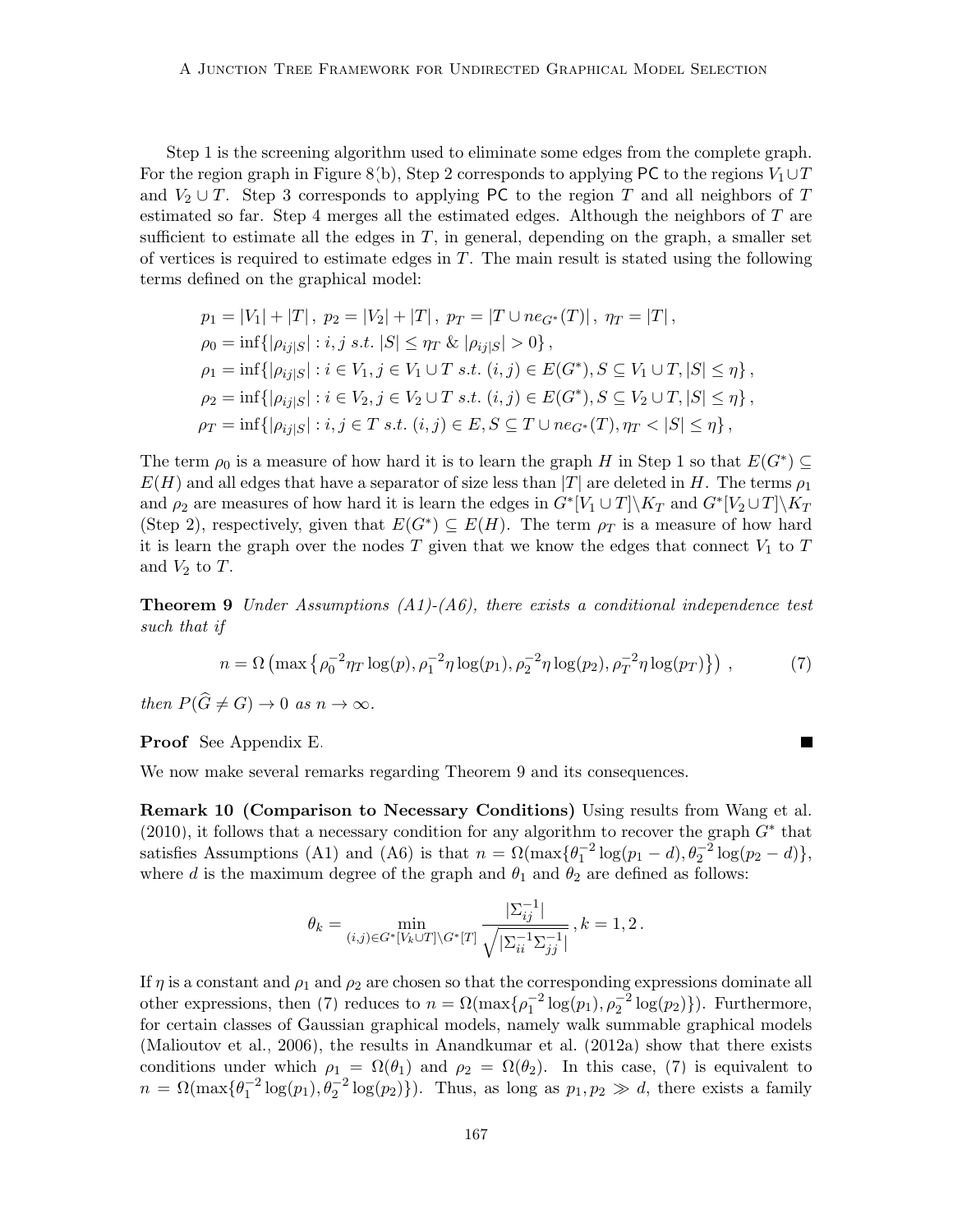of graphical models for which the sufficient conditions in Theorem [9](#page-20-0) nearly match the necessary conditions for asymptotically reliable estimation of the graph. We note that the particular family of graphical models is quite broad, and includes forests, scale-free graphs, and some random graphs. We refer to [Anandkumar et al.](#page-39-2) [\(2012a\)](#page-39-2) for a characterization of such graphical models.

Remark 11 (Choice of Regularization Parameters) We use the conditional independence test in [\(4\)](#page-17-1) that thresholds the conditional correlation coefficient. From the proof in Appendix [E,](#page-12-0) the thresholds, which we refer to as the regularization parameter, are chosen as follows:

$$
\lambda_n^0 = O(\rho_0) \text{ and } \rho_0 = \Omega\left(\sqrt{\eta_T \log(p)/n}\right),
$$
  
\n
$$
\lambda_n^k = O(\rho_k) \text{ and } \rho_k = \Omega\left(\sqrt{\eta \log(p_k)/n}\right), k = 1, 2,
$$
  
\n
$$
\lambda_n^T = O(\rho_T) \text{ and } \rho_T = \Omega\left(\sqrt{\eta \log(p_T)/n}\right).
$$

We clearly see that different regularization parameters are used to estimate different parts of the graph. Furthermore, just like in the traditional analysis of UGMS algorithms, the optimal choice of the regularization parameter depends on unknown parameters of the graphical model. In practice, we use model selection algorithms to select regularization parameters. We refer to Section [8](#page-23-0) for more details.

Remark 12 (Weaker Condition) If we do not use the junction tree based approach outlined in Steps 1-4, and instead directly apply PC, the sufficient condition on the number of observations will be  $n = \Omega(\rho_{min}^{-2} \eta \log(p))$ , where

$$
\rho_{min} := \inf \{ |\rho_{ij|S}| : (i,j) \in E(G^*), |S| \leq \eta \}.
$$

This result is proved in Appendix [D](#page-10-0) using results from Kalisch and Bühlmann [\(2007\)](#page-41-3) and [Anandkumar et al.](#page-39-2) [\(2012a\)](#page-39-2). Since  $\rho_{min} \leq \min\{\rho_0, \rho_1, \rho_2, \rho_T\}$ , it is clear that [\(7\)](#page-20-1) is a weaker condition. The main reason for this difference is that the junction tree approach defines an ordering on the edges to test if an edge belongs to the true graph. This ordering allows for a reduction in separator search space (see  $S_{ij}$  in Algorithm [4\)](#page-16-1) for testing edges over the set T. Standard analysis of PC assumes that the edges are tested randomly, in which case, the separator search space is always upper bounded by the full set of nodes.

<span id="page-21-1"></span>**Remark 13 (Reduced Sample Complexity)** Suppose  $\eta$ ,  $\rho_0$ , and  $\rho_T$  are constants and  $\rho_1 < \rho_2$ . In this case, [\(7\)](#page-20-1) reduces to

<span id="page-21-0"></span>
$$
n = \Omega\left(\max\left\{\log(p), \rho_1^{-2}\log(p_1), \rho_2^{-2}\log(p_2)\right\}\right). \tag{8}
$$

If 
$$
\rho_1^{-2} = \Omega \left( \max \left\{ \rho_2^{-2} \log(p_2) / \log(p_1), \log(p) \right\} \right)
$$
, then (8) reduces to  
\n
$$
n = \Omega \left( \rho_1^{-2} \log(p_1) \right).
$$

On the other hand, if we do not use junction trees,  $n = \Omega(\rho_{min}^{-2} \log(p))$ , where  $\rho_{min} \le$  $\rho_1$ . Thus, if  $p_1 \ll p$ , for example  $p_1 = \log(p)$ , then using the junction tree based PC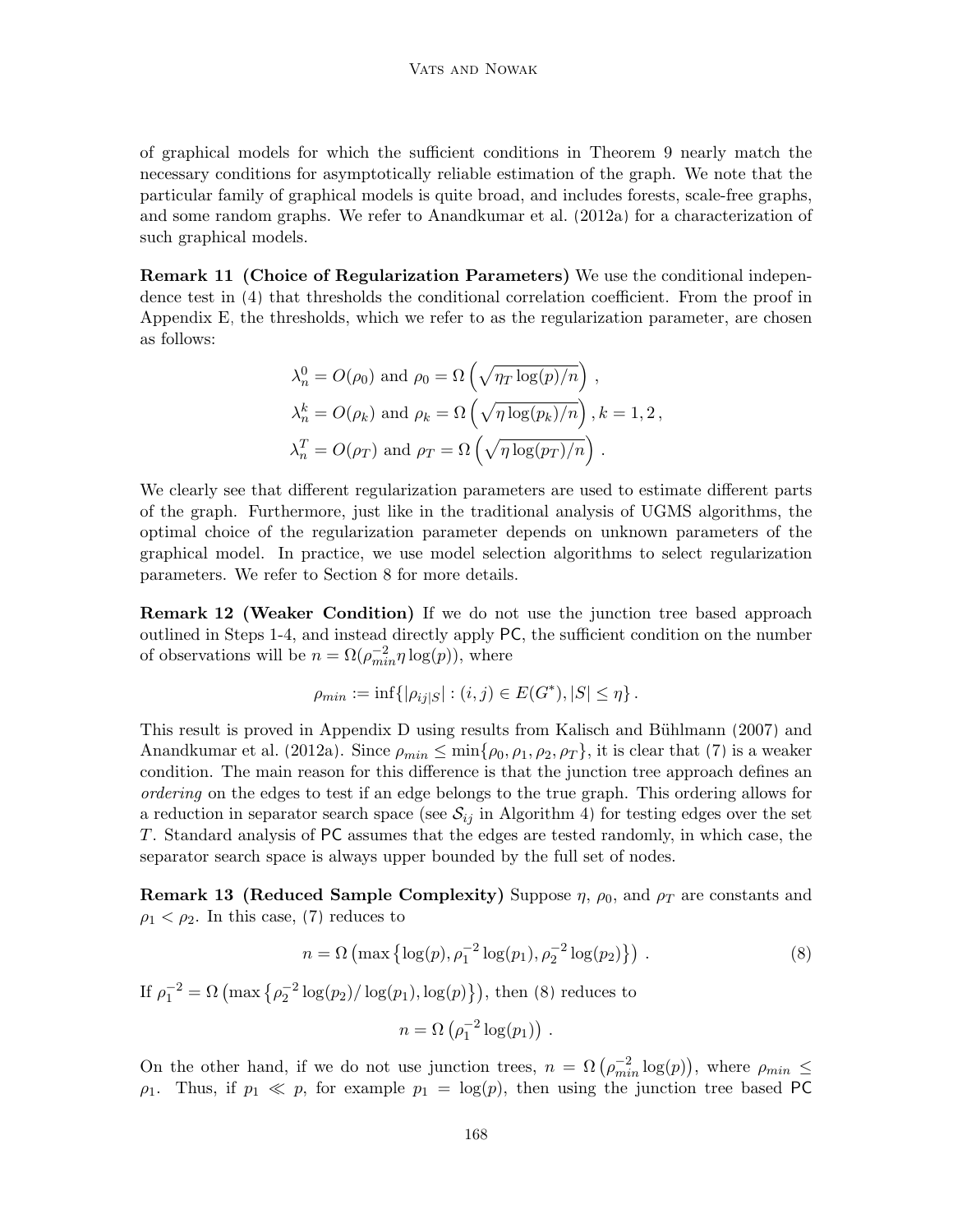

<span id="page-22-1"></span>Figure 9: Junction tree representation with clusters  $V_1, \ldots, V_5$  and separators denotes by rectangular boxes. We can cluster vertices in the junction tree to get a two cluster representation as in Figure [8.](#page-19-1)

requires lower number of observations for consistent UGMS. Informally, the above condition says that if the graph structure in (A6) is easy to identify,  $p_1 \ll p_2$ , and the minimal conditional correlation coefficient over the true edges lies in the smaller cluster (but not over the separator), the junction tree framework may accurately learn the graph using significantly less number of observations.

Remark 14 (Learning Weak Edges) We now analyze Theorem [9](#page-20-0) to see how the conditional correlation coefficients scale for high-dimensional consistency. Under the assumption in Remark [13,](#page-21-1) it is easy to see that the minimal conditional correlation coefficient scales as  $\Omega(\sqrt{\log(p_1)/n})$  when using junction trees and as  $\Omega(\sqrt{\log(p)/n})$  when not using junction trees. This suggests that when  $p_1 \ll p$ , it may be possible to learn edges with weaker conditional correlation coefficients when using junction trees. Our numerical simulations in Section [8](#page-23-0) empirically show this property of the junction tree framework.

tational complexity of the PC-Algorithm is  $O(p^{n+2})$  since there are  $O(p^2)$  edges and testing Remark 15 (Computational complexity) It is easy to see that the worst case compufor each edge requires a search over at most  $O(p^{n})$  separators. The worst case computational complexity of Steps 1-4 is roughly  $O(p^{|T|+2} + p_1^{\eta+2} + p_2^{\eta+2} + p_T^{\eta+2})$ T . Under the conditions in Remark 8.3 and when  $p_1 \ll p$ , this complexity is roughly  $O(p^{n+2})$ , which is the same as the standard PC-Algorithm. In practice, especially when the graph is sparse, the computational complexity is much less than  $O(p^{n+2})$  since the PC-Algorithm restricts the search space for finding separators.

Remark 16 (Using other UGMS Algorithms) Although our analysis used the PC-Algorithm to derive sufficient conditions for accurately estimating the graph, we can easily use other algorithms, such as the graphical Lasso or the neighborhood selection based Lasso, for analysis. The main difference will be in the assumptions imposed on the graphical model.

<span id="page-22-0"></span>Remark 17 (Extensions) We have analyzed the junction tree framework assuming that the junction tree of  $H$  only has two clusters. One way to generalize our analysis to junction trees with multiple clusters is to merge clusters so that the resulting junction tree admits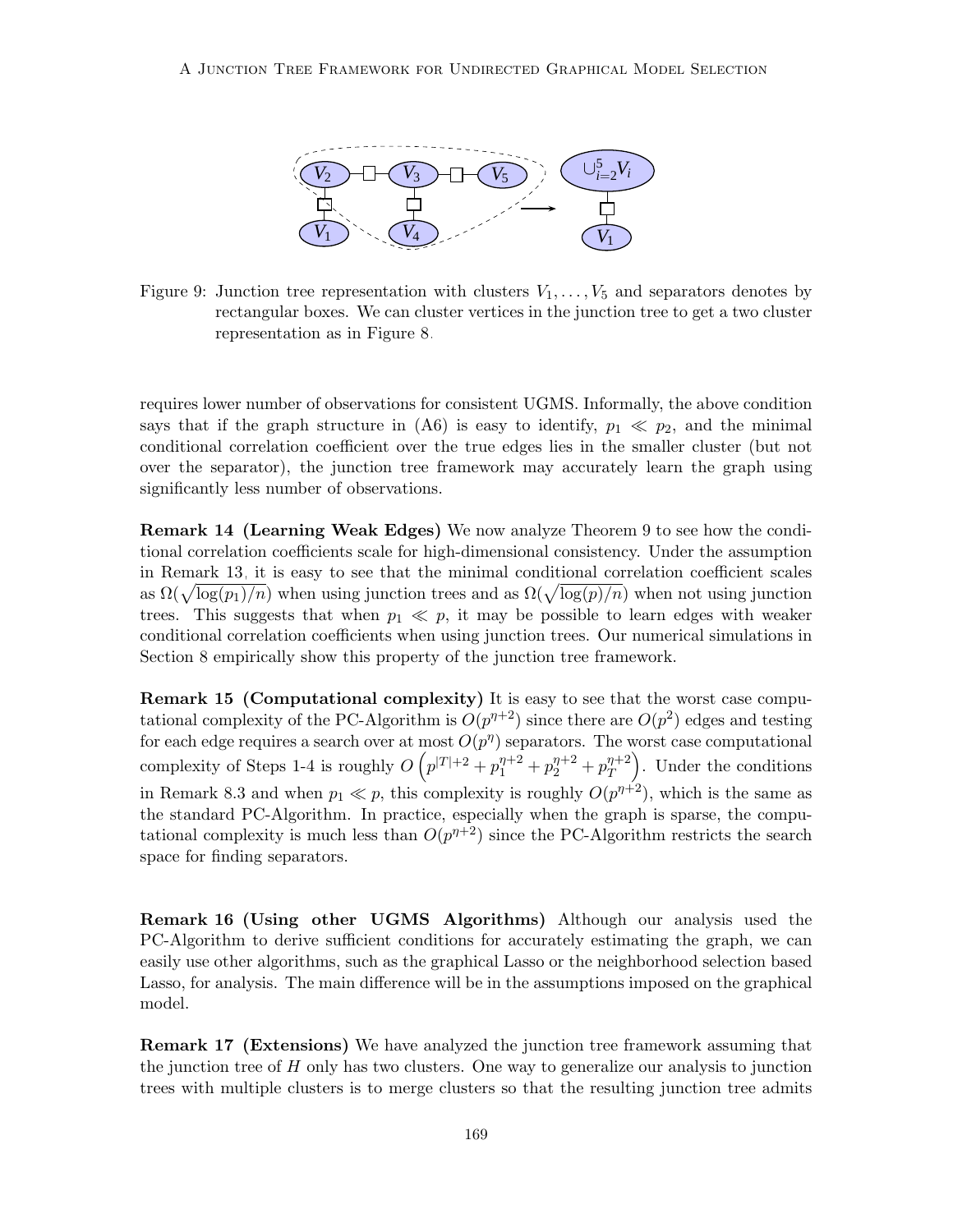the structure in Figure [8.](#page-19-1) For example, suppose the graph  $G^*$  has a junction tree repre-sentation as in Figure [9](#page-22-1) with five clusters. If  $|V_1 \cap V_2| < \eta$ , then we can merge the clusters  $V_2, V_3, \ldots, V_5$  so that the resulting junction tree admits the two cluster representation in Figure [8.](#page-19-1) Furthermore, we can also generalize Theorem [9](#page-20-0) to cases when  $|T| = \eta$ . The main change in the analysis will be in the definition of  $\rho_0$ . For example, if the graph is a chain so that the first  $p_1$  vertices are associated with "weak edges", we can get similar results as in Theorem [9.](#page-20-0) Finally, we note that a full analysis of the junction tree framework, that also incorporates the step of updating the junction tree in Algorithm [3,](#page-12-3) is challenging and will be addressed in future work.

### <span id="page-23-0"></span>8. Numerical Simulations

In this section, we present numerical simulations that highlight the advantages of using the junction tree framework for UGMS. Throughout this section, we assume a Gaussian graphical model such that  $P_X \sim \mathcal{N}(0, \Theta^{-1})$  is Markov on  $G^*$ . It is well known that this implies that  $(i, j) \notin G^* \iff \Theta_{ij} = 0$  [\(Speed and Kiiveri, 1986\)](#page-43-7). Some algorithmic details used in the simulations are described as follows.

Computing H: We apply Algorithm [4](#page-16-1) with a suitable value of  $\kappa$  in such a way that the separator search space  $S_{ij}$  (see Line 4) is restricted to be small. In other words, we do not test for all possible conditional independence tests so as to restrict the computational complexity of the screening algorithm. We use the conditional partial correlation to test for conditional independence and choose a separate threshold to test for each edge in the graph. The thresholds for the conditional independence test are computed using 5-fold cross-validation. The computational complexity of this step is roughly  $O(p^2)$  since there are  $O(p^2)$  edges to be tested. Note that this method for computing H is equivalent to Step 1 in Section [7.2](#page-19-0) with  $|T| = \kappa$ . Finally, we note that the above method does not guarantee that all edges in  $G^*$  will be included in H. This can result in false edges being included in the junction tree estimated graphs. To avoid this situation, once a graph estimate  $G$ has been computed using the junction tree based UGMS algorithm, we apply conditional independence tests again to prune the estimated edge set.

Computing the junction tree: We use standard algorithms in the literature for computing close to optimal junction trees.<sup>[4](#page-23-1)</sup> Once the junction tree is computed, we merge clusters so that the maximum size of the separator is at most  $\kappa + 1$ , where  $\kappa$  is the parameter used when computing the graph  $H$ . For example, in Figure [9,](#page-22-1) if the separator associated with  $V_2$ and  $V_3$  has cardinality greater than  $\kappa + 1$ , then we merge  $V_2$  and  $V_3$  and resulting junction tree is such that  $V_1$ ,  $V_4$ , and  $V_5$  all connect to the cluster  $V_2 \cup V_3$ .

UGMS Algorithms: We apply the junction tree framework in conjunction with graphical Lasso (gL) [\(Banerjee et al., 2008\)](#page-40-2), neighborhood selection using Lasso (nL) [\(Meinshausen](#page-42-0) and Bühlmann, 2006), and the PC-Algorithm  $(PC)$  [\(Spirtes and Glymour, 1991\)](#page-43-2). See Appendix [B](#page-5-0) for a review of  $gL$  and  $nL$  and Algorithm [4](#page-16-1) for PC. When using  $nL$ , we use the intersection rule to combine neighborhood estimates. Further, we use the adaptive Lasso [\(Zou, 2006\)](#page-44-6) for finding neighbors of a vertex since this is known to give superior results for variable selection [\(van de Geer et al., 2011\)](#page-43-9).

<span id="page-23-1"></span><sup>4.</sup> We use the GreedyFillin heuristic. This is known to give good results with reasonable computational time [\(Kjaerulff, 1990\)](#page-41-2).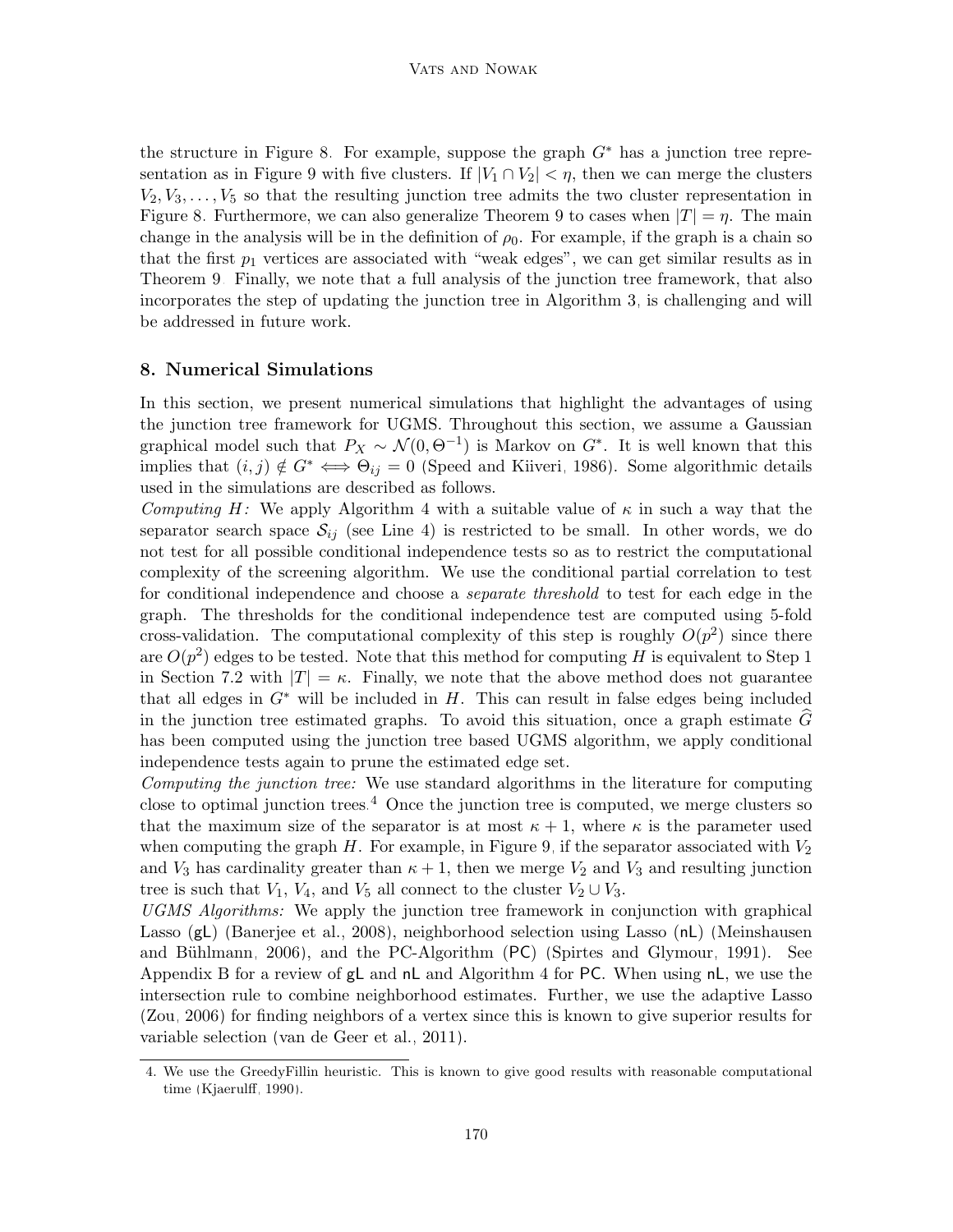Choosing Regularization Parameters: An important step when applying UGMS algorithms is to choose a suitable regularization parameter. It is now well known that classical methods, such as cross-validation and information criterion based methods, tend to choose a much larger number of edges when compared to an oracle estimator for high-dimensional problems (Meinshausen and Bühlmann, 2010; [Liu et al., 2010\)](#page-42-12). Several alternative methods have been proposed in the literature; see for example stability selection [\(Meinshausen and B¨uhlmann,](#page-42-11) [2010;](#page-42-11) [Liu et al., 2010\)](#page-42-12) and extended Bayesian information (EBIC) criterion [\(Chen and](#page-40-9) [Chen, 2008;](#page-40-9) [Foygel and Drton, 2010\)](#page-40-10). In all our simulations, we use EBIC since it is much faster than stability based methods when the distribution is Gaussian. EBIC selects a regularization parameter  $\widehat{\lambda}_n$  as follows:

$$
\widehat{\lambda}_n = \max_{\lambda_n > 0} \left\{ n \left[ \log \det \widehat{\Theta}_{\lambda_n} - \text{trace}(\widehat{S}\Theta) \right] + |E(\widehat{G}_{\lambda_n})| \log n + 4\gamma |E(\widehat{G}_{\lambda_n})| \log p \right\},\,
$$

where S is the empirical covariance matrix,  $\Theta_{\lambda_n}$  is the estimate of the inverse covariance matrix and  $|E(G_{\lambda_n})|$  is the number of edges in the estimated graph. The estimate  $\lambda_n$ depends on a parameter  $\gamma \in [0, 1]$  such that  $\gamma = 0$  results in the BIC estimate and increasing  $\gamma$  produces sparser graphs. The authors in reference [Foygel and Drton](#page-40-10) [\(2010\)](#page-40-10) suggest that  $\gamma = 0.5$  is a reasonable choice for high-dimensional problems. When solving subproblems using Algorithm [2,](#page-11-1) the log  $\underline{p}$  term is replaced by log  $|R|$ ,  $\Theta_{\lambda_n}$  is replaced by the inverse covariance over the vertices R, and  $|G_{\lambda_n}|$  is replaced by the number of edges estimated from the graph  $H'_R$ .

*Small subproblems:* Whenever  $|\overline{R}|$  is small (less than 8 in our simulations), we independently test whether each edge is in  $G^*$  using hypothesis testing. This shows the application of using different algorithms to learn different parts of the graph.

#### 8.1 Results on Synthetic Graphs

We assume that  $\Theta_{ii} = 1$  for all  $i = 1, \ldots, p$ . We refer to all edges connected to the first  $p_1$ vertices as weak edges and the rest of the edges are referred to as strong edges. The different types of synthetic graphical models we study are described as follows:

- Chain (CH<sub>1</sub> and CH<sub>2</sub>):  $\Theta_{i,i+1} = \rho_1$  for  $i = 1, \ldots, p_1 1$  (weak edges) and  $\Theta_{i,i+1} = \rho_2$ for  $i = p_1, p - 1$  (strong edges). For CH<sub>1</sub>,  $\rho_1 = 0.15$  and  $\rho_2 = 0.245$ . For CH<sub>2</sub>,  $\rho_1 = 0.075$  and  $\rho_2 = 0.245$ . Let  $\Theta_{ij} = \Theta_{ji}$ .
- Cycle (CY<sub>1</sub> and CY<sub>2</sub>):  $\Theta_{i,i+1} = \rho_1$  for  $i = 1, \ldots, p_1 1$  (weak edges) and  $\Theta_{i,i+1} = \rho_2$ for  $i = p_1, p - 1$  (strong edges). In addition,  $\Theta_{i,i+3} = \rho_1$  for  $i = 1, \ldots, p_1 - 3$  and  $\Theta_{i,i+3} = \rho_2$  for  $i = p_1, p_1 + 1, \ldots, p-3$ . This introduces multiple cycles in the graph. For  $CY_1$ ,  $\rho_1 = 0.15$  and  $\rho_2 = 0.245$ . For  $CY_2$ ,  $\rho_1 = 0.075$  and  $\rho_2 = 0.245$ .
- Hub ( $HB_1$  and  $HB_2$ ): For the first  $p_1$  vertices, construct as many star<sup>[5](#page-24-0)</sup> graphs of size  $d_1$  as possible. For the remaining vertices, construct star graphs of size  $d_2$  (at most one may be of size less than  $d_2$ ). The hub graph  $G^*$  is constructed by taking a union of all star graphs. For  $(i, j) \in G^*$  s.t.  $i, j \leq p_1$ , let  $\Theta_{i,j} = 1/d_1$ . For the remaining edges, let  $\Theta_{ij} = 1/d_2$ . For HB<sub>1</sub>,  $d_1 = 8$  and  $d_2 = 5$ . For HB<sub>2</sub>,  $d_1 = 12$  and  $d_2 = 5$ .

<span id="page-24-0"></span><sup>5.</sup> A star is a tree where one vertex is connected all other vertices.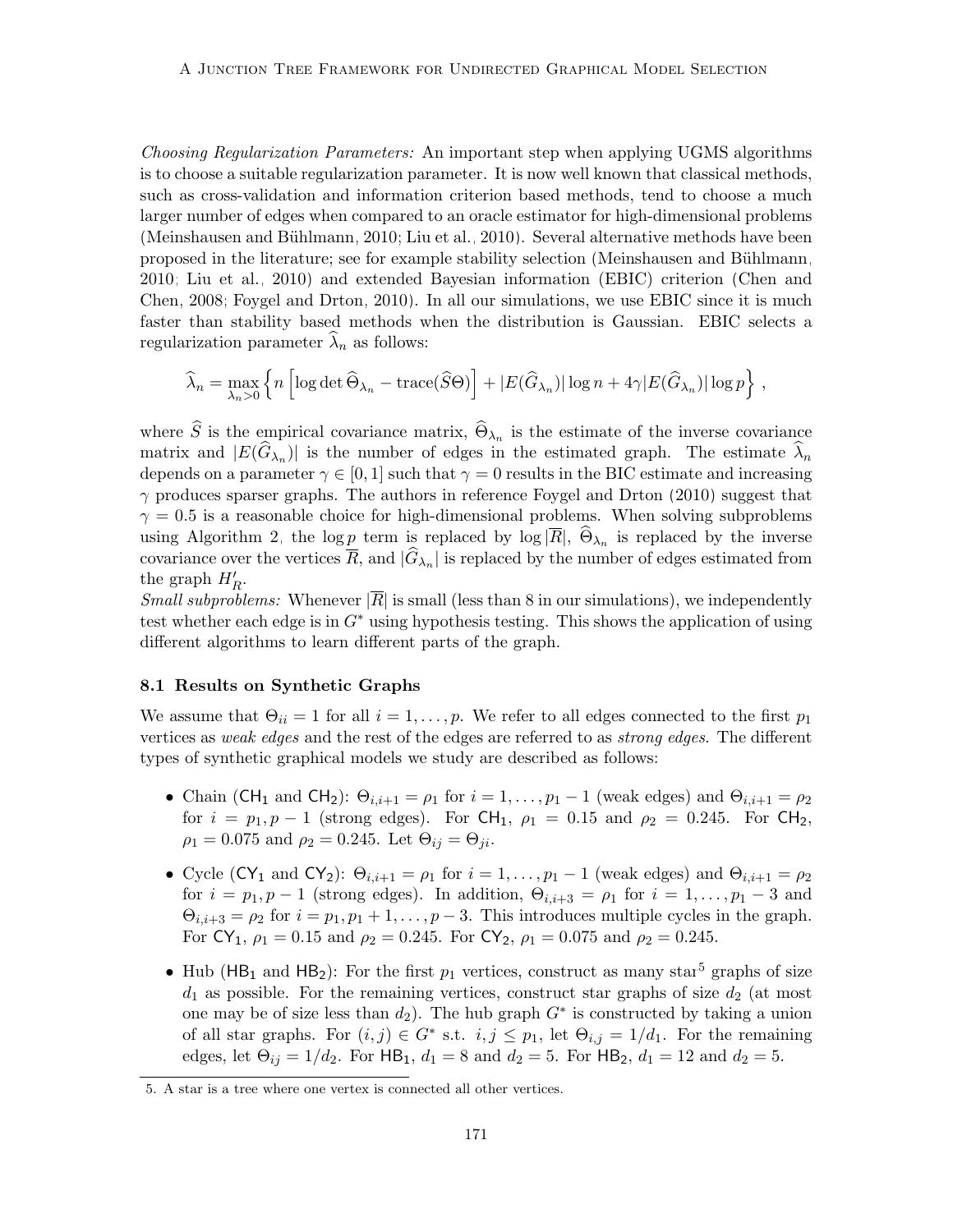• Neighborhood graph  $(NB_1 \text{ and } NB_2)$ : Randomly place vertices on the unit square at coordinates  $y_1, \ldots, y_p$ . Let  $\Theta_{ij} = 1/\rho_1$  with probability  $(\sqrt{2\pi})^{-1} \exp(-4||y_i - y_j||_2^2)$ , otherwise  $\Theta_{ij} = 0$  for all  $i, j \in \{1, \ldots, p_1\}$  such that  $i > j$ . For all  $i, j \in \{p_1 + 1, \ldots, p\}$ such that  $i > j$ ,  $\Theta_{ij} = \rho_2$ . For edges over the first  $p_1$  vertices, delete edges so that each vertex is connected to at most  $d_1$  other vertices. For the vertices  $p_1 + 1, \ldots, p$ , delete edges such that the neighborhood of each vertex is at most  $d_2$ . Finally, randomly add four edges from a vertex in  $\{1, \ldots, p_1\}$  to a vertex in  $\{p_1, p_1 + 1, \ldots, p\}$  such that for each such edge,  $\Theta_{ij} = \rho_1$ . We let  $\rho_2 = 0.245$ ,  $d_1 = 6$ , and  $d_2 = 4$ . For NB<sub>1</sub>,  $\rho_1 = 0.15$ and for  $NB_2, \rho_2 = 0.075$ .

Notice that the parameters associated with the weak edges are lower than the parameters associated with the strong edges. Some comments regarding notation and usage of various algorithms is given as follows.

- The junction tree versions of the UGMS algorithms are denoted by JgL, JPC, and JnL.
- We use EBIC with  $\gamma = 0.5$  to choose regularization parameters when estimating graphs using JgL and JPC. To objectively compare JgL (JPC) and gL (PC), we make sure that the number of edges estimated by gL (PC) is roughly the same as the number of edges estimated by JgL (JPC).
- The nL and JnL estimates are computed differently since it is difficult to control the number of edges estimated using both these algorithms.<sup>[6](#page-25-0)</sup> We apply both  $nL$  and JnL for multiple different values of  $\gamma$  (the parameter for EBIC) and choose graphs so that the number of edges estimated is closest to the number of edges estimated by gL.
- When applying PC and JPC, we choose  $\kappa$  as 1, 2, 1, and 3 for Chain, Cycle, Hub, and Neighborhood graphs, respectively. When computing H, we choose  $\kappa$  as 0, 1, 0, and 2 for Chain, Cycle, Hub, and Neighborhood graphs, respectively.

Tables [2-](#page-26-0)[5](#page-28-0) summarize the results for the different types of synthetic graphical models. For an estimate  $\widehat{G}$  of  $G^*$ , we evaluate  $\widehat{G}$  using the weak edge discovery rate (WEDR), false discovery rate (FDR), true positive rate (TPR), and the edit distance (ED).

$$
\text{WEDR} = \frac{\# \text{ weak edges in } \hat{G}}{\# \text{ of weak edges in } G^*},
$$
\n
$$
\text{FDR} = \frac{\# \text{ of edges in } \hat{G} \backslash G^*}{\# \text{ of edges in } \hat{G}},
$$
\n
$$
\text{TPR} = \frac{\# \text{ of edges in } \hat{G} \cap G^*}{\# \text{ of edges in } G^*},
$$
\n
$$
\text{ED} = \{ \# \text{ edges in } \hat{G} \backslash G^* \} + \{ \# \text{ edges in } G^* \backslash \hat{G} \},
$$

<span id="page-25-0"></span><sup>6.</sup> Recall that both these algorithms use different regularization parameters. Thus, there may exist multiple different estimates with the same number of edges.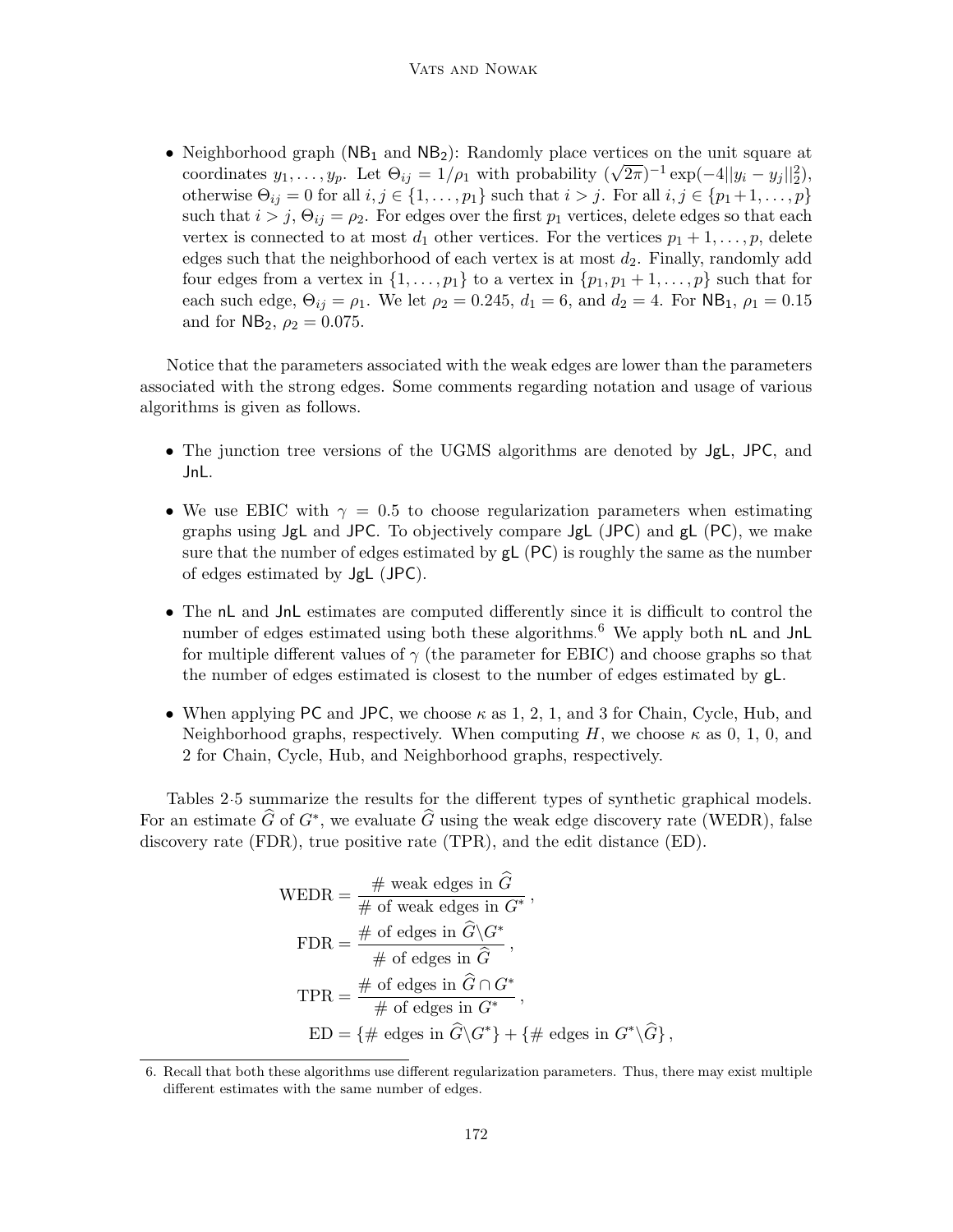| Model           | $\boldsymbol{n}$ | $\rm{Alg}$ | <b>WEDR</b>                                          | <b>FDR</b>                                                    | TPR                                       | ED                                      | $ \widehat{G} $                  |
|-----------------|------------------|------------|------------------------------------------------------|---------------------------------------------------------------|-------------------------------------------|-----------------------------------------|----------------------------------|
| CH <sub>1</sub> | 300              | JgL        | 0.305(0.005)                                         | 0.048(0.001)                                                  | 0.767(0.002)                              | 27.0(0.176)                             | 79.8                             |
| $p = 100$       |                  | gL         | 0.180(0.004)                                         | 0.061(0.001)                                                  | 0.757(0.001)                              | 29.0(0.153)                             | 79.8                             |
|                 |                  | <b>JPC</b> | $\overline{0.312}$ $\overline{(0.004)}$              | 0.047(0.001)                                                  | 0.775(0.001)                              | $26.\overline{0}$ $(0.\overline{162})$  | $80.\overline{5}$                |
|                 |                  | PC         | 0.264(0.005)                                         | 0.047(0.001)                                                  | 0.781(0.001)                              | 25.6(0.169)                             | 81.2                             |
|                 |                  | JnL        | $\overline{0.306}$ $\overline{(0.005)}$              | $0.\overline{0}7\overline{2}$ $(0.\overline{0}0\overline{1})$ | $\bar{0.769}$ $\bar{0.002}$ $\bar{0.002}$ | $\bar{28.8}$ (0.188)                    | $8\overline{2}.\overline{1}$     |
|                 |                  | nL         | 0.271(0.005)                                         | 0.073(0.001)                                                  | 0.757(0.001)                              | 30.0(0.197)                             | 80.9                             |
| CH <sub>2</sub> | 300              | JgL        | 0.052(0.002)                                         | 0.067(0.001)                                                  | 0.727(0.001)                              | 32.2(0.173)                             | 77.3                             |
| $p = 100$       |                  | gL         | 0.009(0.001)                                         | 0.062(0.001)                                                  | 0.733(0.002)                              | 31.3(0.162)                             | 77.4                             |
|                 |                  | <b>JPC</b> | $\mathbf{0.048} \, \mathbf{0.002}$                   | $\overline{0.064}$ $(\overline{0.001})$                       | $\overline{0.735}$ $\overline{(0.001)}$   | $\bar{31.2}$ (0.169)                    | $7\overline{7}.\overline{8}$     |
|                 |                  | PC         | 0.0337(0.002)                                        | 0.055(0.001)                                                  | 0.748(0.001)                              | 29.3(0.144)                             | 78.4                             |
|                 |                  | JnE        | $\overline{0.052}$ $\overline{(0.002)}$              | $\overline{0.077}$ $(0.\overline{0}01)$                       | 0.733(0.001)                              | $\overline{32.5}$ (0.186)               | $\overline{78.7}$                |
|                 |                  | nL         | 0.039(0.002)                                         | 0.086(0.001)                                                  | 0.723(0.001)                              | 34.2(0.216)                             | 78.4                             |
| CH <sub>1</sub> | 500              | JgL        | 0.596(0.006)                                         | 0.021(0.001)                                                  | 0.916(0.001)                              | 10.2(0.133)                             | 92.6                             |
| $p = 100$       |                  | gL         | 0.44(0.005)                                          | 0.050(0.001)                                                  | 0.889(0.001)                              | 15.6(0.132)                             | 92.7                             |
|                 |                  | <b>JPC</b> | $\overline{0.612} (0.005)$                           | $\overline{0.022}$ $(0.\overline{0}01)$                       | $0.921\,(0.001)$                          | $\overline{9.86}$ $\overline{(0.128)}$  | $9\overline{3}\cdot\overline{2}$ |
|                 |                  | PC         | 0.577(0.005)                                         | 0.032(0.001)                                                  | 0.916(0.001)                              | 11.4(0.124)                             | 93.7                             |
|                 |                  | JnL        | $\mathbf{\overline{0.623} \overline{0.005}}$         | $\overline{0.059}$ $(\overline{0.001})$                       | $\overline{0.922}$ $\overline{0.001}$     | $\overline{13.5} \, \overline{(0.133)}$ | $97.\overline{0}$                |
|                 |                  | nL         | 0.596(0.005)                                         | 0.069(0.001)                                                  | 0.918(0.001)                              | 14.9(0.164)                             | 97.6                             |
| CH <sub>2</sub> | 500              | JgL        | 0.077(0.002)                                         | 0.044(0.001)                                                  | 0.816(0.001)                              | 22.0(0.107)                             | 84.5                             |
| $p = 100$       |                  | gL         | 0.0211(0.001)                                        | 0.053(0.001)                                                  | 0.808(0.000)                              | 23.5(0.082)                             | 84.6                             |
|                 |                  | <b>JPC</b> | $\mathbf{\overline{0.073}}\mathbf{\overline{0.002}}$ | $\overline{0.042}$ $(\overline{0.001})$                       | $\overline{0.817}$ $\overline{0.001}$     | $\bar{21.7}$ (0.082)                    | $8\overline{4}.\overline{5}$     |
|                 |                  | PC         | 0.0516(0.002)                                        | 0.049(0.001)                                                  | 0.815(0.001)                              | 22.5(0.092)                             | 84.9                             |
|                 |                  | JnL        | $\overline{0.076}$ $\overline{(0.002)}$              | $\overline{0.070}$ $(\overline{0.001})$                       | 0.818(0.001)                              | $\overline{24.2}$ (0.102)               | $8\overline{7}.\overline{2}$     |
|                 |                  | nL         | 0.066(0.002)                                         | 0.077(0.001)                                                  | 0.815(0.001)                              | 25.1(0.126)                             | 87.5                             |

<span id="page-26-0"></span>Table 2: Results for Chain graphs:  $p = 100$  and  $p_1 = 20$ 

Recall that the weak edges are over the first  $p_1$  vertices in the graph. Naturally, we want WEDR and TPR to be large and FDR and ED to be small. Each entry in the table shows the mean value and standard error (in brackets) over 50 observations. We now make some remarks regarding the results.

Remark 18 (Graphical Lasso) Of all the algorithms, graphical Lasso (gL) performs the worst. On the other hand, junction tree based  $gL$  significantly improves the performance of gL. Moreover, the performance of JgL is comparable, and sometimes even better, when compared to JPC and JnL. This suggests that when using gL in practice, it is beneficial to apply a screening algorithm to remove some edges and then use the junction tree framework in conjunction with gL.

Remark 19 (PC-Algorithm and Neighborhood Selection) Although using junction trees in conjunction with the PC-Algorithm (PC) and neighborhood selection (nL) does improve the graph estimation performance, the difference is not as significant as gL. The reason is because both PC and nL make use of the local Markov property in the graph H. The junction tree framework further improves the performance of these algorithms by making use of the global Markov property, in addition to the local Markov property.

Remark 20 (Chain Graph) Although the chain graph does not satisfy the conditions in (A6), the junction tree estimates still outperforms the non-junction tree estimates. This suggests the advantages of using junction trees beyond the graphs considered in (A6). We suspect that correlation decay properties, which have been studied extensively in [Anand](#page-39-3)[kumar et al.](#page-39-3)  $(2012b,a)$  $(2012b,a)$ , can be used to weaken the assumption in  $(46)$ .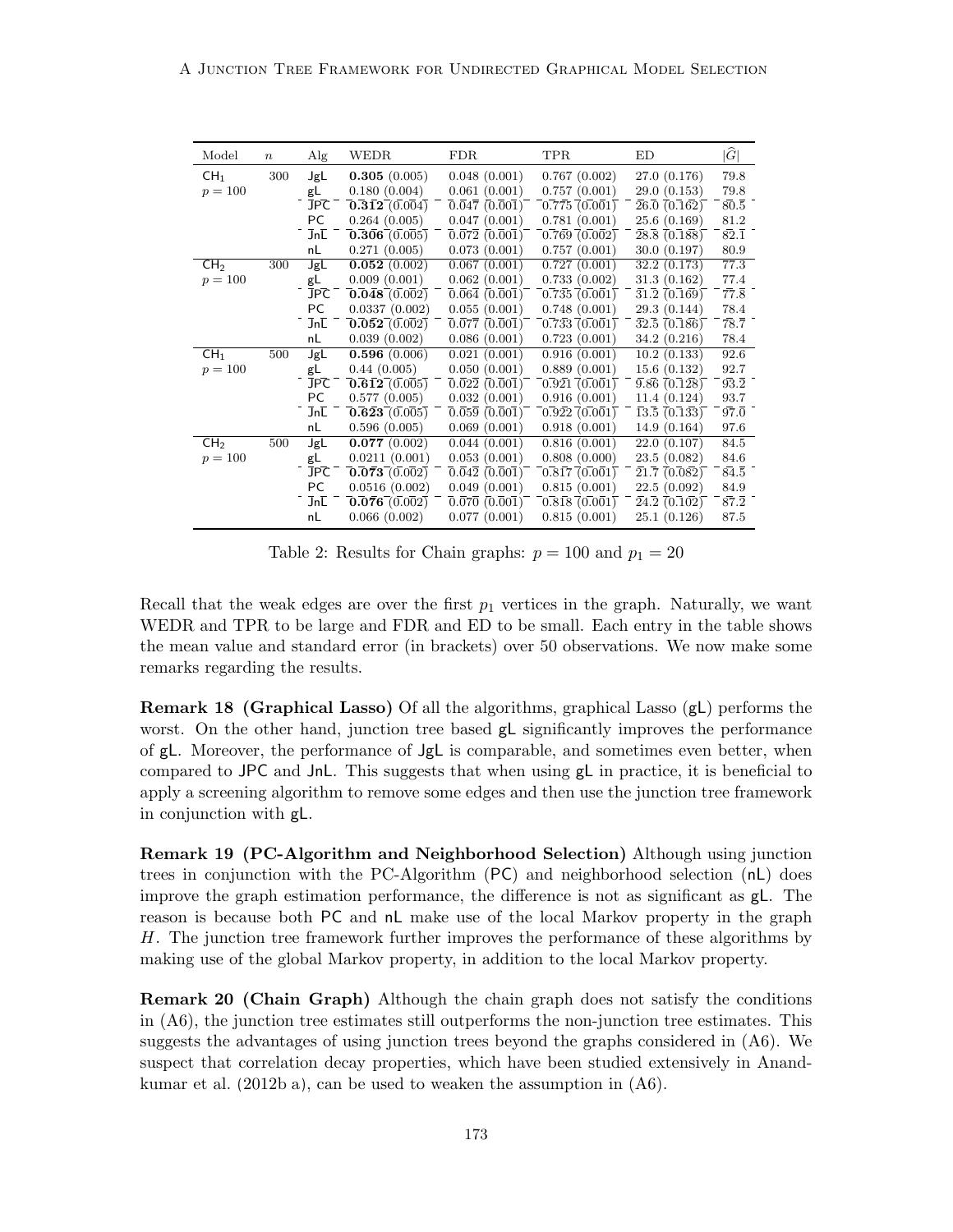| Model           | $\boldsymbol{n}$ | Alg        | <b>WEDR</b>                                     | <b>FDR</b>                                                                          | TPR                                     | ED                                     | $ \widehat{G} $             |
|-----------------|------------------|------------|-------------------------------------------------|-------------------------------------------------------------------------------------|-----------------------------------------|----------------------------------------|-----------------------------|
| CY <sub>1</sub> | 300              | JgL        | 0.314(0.003)                                    | 0.036(0.001)                                                                        | 0.814(0.001)                            | 28.5(0.142)                            | 111                         |
| $p = 100$       |                  | gL         | 0.105(0.003)                                    | 0.057(0.001)                                                                        | 0.798(0.001)                            | 32.9(0.16)                             | 112                         |
|                 |                  | JPC        | $\overline{0.326}$ $\overline{(0.004)}$         | 0.030(0.001)                                                                        | $0.8\overline{1}9(0.001)$               | $\overline{2}7.2\overline{0.18}$       | $\bar{1}1\bar{2}$           |
|                 |                  | PC         | 0.307(0.004)                                    | 0.027(0.001)                                                                        | 0.826(0.001)                            | 26(0.169)                              | 112                         |
|                 |                  | JnL        | $\overline{0.342} (0.004)$                      | $\overline{0.043}$ $(0.001)$                                                        | 0.813(0.001)                            | $\overline{29.5}$ $\overline{(0.175)}$ | $\overline{1}1\overline{2}$ |
|                 |                  | nL         | 0.299(0.004)                                    | 0.044(0.001)                                                                        | 0.793(0.001)                            | 32.3(0.192)                            | 110                         |
| CY <sub>2</sub> | 300              | JgL        | 0.047(0.002)                                    | 0.045(0.001)                                                                        | 0.762(0.001)                            | 36.2(0.163)                            | 105                         |
| $p = 100$       |                  | gL         | 0.001(0.001)                                    | 0.049(0.001)                                                                        | 0.759(0.001)                            | 37.0 (0.172)                           | 105                         |
|                 |                  | JPC        | $\overline{0.043}^{-} (\overline{0.002})$       | $\overline{0}.\overline{0}4\overline{2}$ $\overline{(0.\overline{0}0\overline{1})}$ | 0.764(0.001)                            | 35.6(0.174)                            | $\bar{1}0\bar{5}$           |
|                 |                  | PC         | 0.027(0.002)                                    | 0.036(0.001)                                                                        | 0.773(0.001)                            | 33.7(0.137)                            | 106                         |
|                 |                  | JnL        | $\overline{0.042}$ $\overline{(0.002)}$         | 0.058(0.002)                                                                        | 0.754(0.001)                            | $38.6 \overline{0.210}$                | $\bar{1}0\bar{6}$           |
|                 |                  | nL         | 0.035(0.002)                                    | 0.057(0.002)                                                                        | 0.743(0.001)                            | 39.9 (0.228)                           | 104                         |
| $CY_1$          | 500              | JgL        | 0.532(0.005)                                    | 0.022(0.001)                                                                        | 0.907(0.001)                            | 15.1(0.139)                            | 122                         |
| $p = 100$       |                  | gL         | 0.278(0.001)                                    | 0.071(0.001)                                                                        | 0.862(0.001)                            | 26.9(0.178)                            | 122                         |
|                 |                  | JPC        | $\overline{\textbf{0.61}}$ $\overline{(0.004)}$ | $\overline{0.012}$ $(\overline{0.001})$                                             | 0.925(0.001)                            | 11.9 (0.150)                           | $\bar{1}2\bar{4}$           |
|                 |                  | PC         | 0.609(0.004)                                    | 0.020(0.001)                                                                        | 0.925(0.001)                            | 12.5(0.134)                            | 125                         |
|                 |                  | JnL        | 0.612(0.005)                                    | $\overline{0.028}$ $(0.001)$                                                        | 0.924(0.001)                            | 13.6(0.151)                            | $\overline{1}2\overline{5}$ |
|                 |                  | nL         | 0.584(0.005)                                    | 0.041(0.001)                                                                        | 0.919(0.001)                            | 15.9(0.171)                            | 126                         |
| CY <sub>2</sub> | 500              | JgL        | 0.086(0.003)                                    | 0.039(0.001)                                                                        | 0.821(0.001)                            | 28.1(0.116)                            | 113                         |
| $p = 100$       |                  | gL         | 0.004(0.001)                                    | 0.058(0.001)                                                                        | 0.805(0.000)                            | 32.3(0.088)                            | 113                         |
|                 |                  | <b>JPC</b> | $\overline{0.087}$ $\overline{(0.002)}$         | $\bar{0.034}$ (0.001)                                                               | $\overline{0.825}$ $\overline{(0.001)}$ | $\overline{27.0}$ (0.099)              | $\overline{1}1\overline{3}$ |
|                 |                  | PC         | 0.074(0.002)                                    | 0.040(0.001)                                                                        | 0.823(0.001)                            | 27.9(0.010)                            | 113                         |
|                 |                  | JnL        | $\overline{0.085}$ (0.003)                      | $\overline{0.045}$ $(\overline{0.001})$                                             | 0.824(0.001)                            | $\overline{28.4}$ (0.147)              | $\bar{1}1\bar{4}$           |
|                 |                  | nL         | 0.069(0.003)                                    | 0.053(0.001)                                                                        | 0.821(0.001)                            | 29.8(0.158)                            | 114                         |

Table 3: Results for Cycle graphs,  $p = 100$  and  $p_1 = 20\,$ 

| Model           | $\boldsymbol{n}$ | Alg              | WEDR                                    | <b>FDR</b>                                                                          | <b>TPR</b>                                 | ED                                                | $ \widehat{G} $              |
|-----------------|------------------|------------------|-----------------------------------------|-------------------------------------------------------------------------------------|--------------------------------------------|---------------------------------------------------|------------------------------|
| HB <sub>1</sub> | 300              | JgL              | 0.204(0.004)                            | 0.039(0.001)                                                                        | 0.755(0.002)                               | 22.3(0.151)                                       | 63.7                         |
| $p = 100$       |                  | gL               | 0.154(0.004)                            | 0.038(0.001)                                                                        | 0.758(0.002)                               | 22.1(0.130)                                       | 63.8                         |
|                 |                  | JPC              | 0.204(0.004)                            | $\overline{0.038}$ $\overline{(0.001)}$                                             | $\overline{0.753}$ $\overline{(0.002)}$    | $\overline{22.4}$ (0.160)                         | $6\overline{3.4}$            |
|                 |                  | PC               | 0.193(0.004)                            | 0.038(0.001)                                                                        | 0.762(0.002)                               | 21.7(0.143)                                       | 64.2                         |
|                 |                  | JnL              | $\overline{0.245}$ $\overline{(0.005)}$ | $\overline{0}.\overline{0}8\overline{9}$ $(\overline{0}.\overline{0}0\overline{1})$ | $\overline{0.750}$ $\overline{(0.002)}$    | $\bar{26.2}$ (0.174)                              | $6\overline{6}.7$            |
|                 |                  | nL               | 0.247(0.005)                            | 0.098(0.002)                                                                        | 0.752(0.002)                               | 26.8(0.198)                                       | 67.6                         |
| HB <sub>2</sub> | 300              | JgL              | 0.044(0.002)                            | 0.047(0.001)                                                                        | 0.710(0.001)                               | 26.7(0.116)                                       | 61.2                         |
| $p = 100$       |                  | gL               | 0.013(0.002)                            | 0.043(0.001)                                                                        | 0.716(0.001)                               | 26.0(0.121)                                       | 61.4                         |
|                 |                  | JPC              | $\mathbf{0.048} \, \mathbf{0.002}$      | $\overline{0.043}$ $(\overline{0.001})$                                             | $\bar{0.709}$ $\bar{0.001}$ $\bar{0.001}$  | $\bar{26.5}$ (0.108)                              | $6\overline{0}.\overline{8}$ |
|                 |                  | PC               | 0.029(0.002)                            | 0.038(0.001)                                                                        | 0.718(0.001)                               | 25.5(0.121)                                       | 61.3                         |
|                 |                  | $Jn\overline{L}$ | 0.054(0.003)                            | $\overline{0.083}$ $\overline{(0.001)}$                                             | 0.704(0.001)                               | $\overline{29.6}$ $\overline{(0.146)}$            | $6\overline{3}.\overline{0}$ |
|                 |                  | nL               | 0.0467(0.002)                           | 0.096(0.001)                                                                        | 0.700(0.001)                               | 30.7(0.138)                                       | 63.5                         |
| HB <sub>1</sub> | 500              | JgL              | 0.413(0.007)                            | 0.026(0.001)                                                                        | 0.870(0.002)                               | 12.4(0.156)                                       | 72.4                         |
| $p = 100$       |                  | gL               | 0.364(0.007)                            | 0.035(0.001)                                                                        | 0.863(0.002)                               | 13.7(0.144)                                       | 72.5                         |
|                 |                  | <b>JPC</b>       | 0.438(0.007)                            | $\overline{0.027}$ $\overline{(0.001)}$                                             | 0.878(0.002)                               | 11.9(0.148)                                       | $\overline{73.1}$            |
|                 |                  | PC               | 0.448(0.007)                            | 0.027(0.001)                                                                        | 0.882(0.001)                               | 11.6(0.141)                                       | 73.4                         |
|                 |                  | JnL              | $\overline{0.507}$ $\overline{(0.006)}$ | $\overline{0}.\overline{0}7\overline{6}$ $(\overline{0}.\overline{0}0\overline{1})$ | $\overline{0.890}$ $\overline{0.001}$      | $\overline{1}3.\overline{9} \ \overline{(0.152)}$ | $\bar{78.2}$                 |
|                 |                  | nL               | 0.52(0.007)                             | 0.091(0.001)                                                                        | 0.893(0.002)                               | 15.9(0.191)                                       | 79.6                         |
| HB <sub>2</sub> | 500              | JgL              | 0.086(0.003)                            | 0.042(0.001)                                                                        | 0.794(0.001)                               | 19.8 (0.086)                                      | 68.0                         |
| $p = 100$       |                  | gL               | 0.050(0.002)                            | 0.047(0.001)                                                                        | 0.789(0.001)                               | 20.6(0.098)                                       | 68.0                         |
|                 |                  | JPC              | $\mathbf{0.097} \,(0.003)$              | $\overline{0}.\overline{0}4\overline{0}$ $(\overline{0}.\overline{0}0\overline{1})$ | $\left[0.798\, \right. \left(0.001\right)$ | $\overline{19.3}$ $\overline{(0.109)}$            | $68.\overline{2}$            |
|                 |                  | PC               | 0.087(0.003)                            | 0.044(0.001)                                                                        | 0.797(0.001)                               | 19.7(0.111)                                       | 68.4                         |
|                 |                  | JnL              | $\overline{0.123}$ $\overline{0.004}$   | $\overline{0.084}$ $\overline{(0.002)}$                                             | $0.804\ (0.001)$                           | $\bar{2}2.\bar{2}$ (0.15)                         | $\overline{72.1}$            |
|                 |                  | nL               | 0.106(0.003)                            | 0.105(0.002)                                                                        | 0.801(0.001)                               | 24.1(0.143)                                       | 73.4                         |

Table 4: Results for Hub graphs:  $p=100$  and  $p_1=20$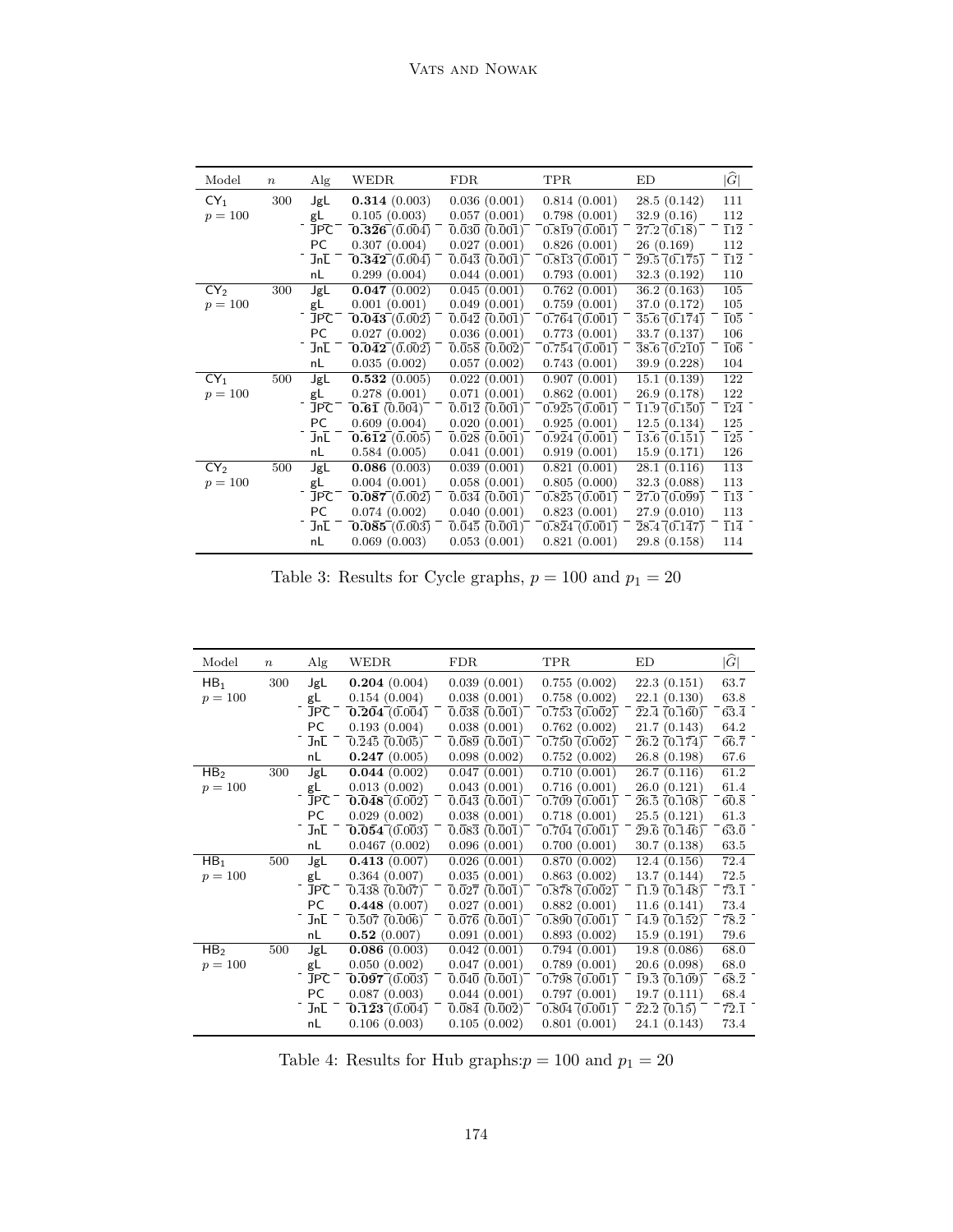| Model           | $\boldsymbol{n}$ | Alg              | WEDR                                                     | <b>FDR</b>                              | <b>TPR</b>   | ED                                     | $ \widehat{G} $             |
|-----------------|------------------|------------------|----------------------------------------------------------|-----------------------------------------|--------------|----------------------------------------|-----------------------------|
| NB <sub>1</sub> | 300              | JgL              | 0.251(0.002)                                             | 0.030(0.000)                            | 0.813(0.000) | 126(0.329)                             | 498                         |
| $p = 100$       |                  | gL               | 0.102(0.0015)                                            | 0.039(0.000)                            | 0.806(0.001) | 135(0.345)                             | 498                         |
|                 |                  | JPC              | $\overline{0.259}$ $\overline{(0.002)}$                  | $\overline{0.031}$ $\overline{(0.000)}$ | 0.814(0.000) | $\overline{126}$ $\overline{(0.260)}$  | $\overline{4}9\overline{9}$ |
|                 |                  | PC               | 0.255(0.002)                                             | 0.036(0.000)                            | 0.813(0.000) | 129(0.330)                             | 501                         |
|                 |                  | $Jn\overline{L}$ | $\mathbf{\overline{0.254}} \, \mathbf{\overline{0.002}}$ | $\overline{0.035}$ $\overline{(0.000)}$ | 0.812(0.001) | $\bar{1}2\bar{9}$ (0.461)              | $50\overline{0}$            |
|                 |                  | nL               | 0.226(0.002)                                             | 0.039(0.000)                            | 0.804(0.001) | 136 (0.458)                            | 497                         |
| NB <sub>1</sub> | 300              | JgL              | 0.005(0.000)                                             | 0.043(0.000)                            | 0.784(0.001) | 149 (0.385)                            | 486                         |
| $p = 100$       |                  | gL               | 0.000(0.000)                                             | 0.036(0.000)                            | 0.790(0.000) | 142(0.259)                             | 487                         |
|                 |                  | JPC              | $\overline{0.004}$ $\overline{(0.000)}$                  | $\overline{0.042}$ $\overline{(0.000)}$ | 0.784(0.001) | $\bar{1}4\bar{8}$ (0.376)              | $\bar{4}8\bar{6}$           |
|                 |                  | PC               | 0.003(0.000)                                             | 0.048(0.000)                            | 0.782(0.000) | 153(0.239)                             | 488                         |
|                 |                  | JnL              | $\overline{0.005}$ $\overline{(0.000)}$                  | $\overline{0.046}$ $\overline{(0.000)}$ | 0.783(0.000) | $\overline{151}$ $\overline{(0.356)}$  | $\overline{488}$            |
|                 |                  | nL               | 0.003(0.000)                                             | 0.050(0.000)                            | 0.775(0.000) | 158 (0.374)                            | 485                         |
| NB <sub>1</sub> | 500              | JgL              | 0.449(0.001)                                             | 0.018(0.000)                            | 0.921(0.000) | 57.1 (0.199)                           | 557                         |
| $p = 100$       |                  | gL               | 0.319(0.002)                                             | 0.035(0.000)                            | 0.905(0.000) | 75.8(0.242)                            | 557                         |
|                 |                  | <b>JPC</b>       | $\overline{0.489}$ $\overline{(0.002)}$                  | $\overline{0.019}$ $\overline{(0.000)}$ | 0.925(0.000) | $\overline{52.8}$ $\overline{(0.189)}$ | $\overline{558}$            |
|                 |                  | PC               | 0.496(0.002)                                             | 0.023(0.000)                            | 0.920(0.000) | 60.2(0.214)                            | 559                         |
|                 |                  | JnL              | 0.508(0.003)                                             | $\overline{0.027}$ $\overline{(0.000)}$ | 0.929(0.000) | $\overline{57.9}$ $\overline{(0.348)}$ | $\bar{5}6\bar{7}$           |
|                 |                  | nL               | 0.494(0.003)                                             | 0.033(0.000)                            | 0.927(0.000) | 62.3(0.400)                            | 570                         |
| NB <sub>2</sub> | 500              | JgL              | 0.008(0.000)                                             | 0.033(0.000)                            | 0.870(0.000) | 95.0(0.206)                            | 534                         |
| $p = 100$       |                  | gL               | 0.000(0.000)                                             | 0.034(0.000)                            | 0.869(0.000) | 96.0(0.214)                            | 534                         |
|                 |                  | JPC              | 0.009(0.000)                                             | $\overline{0.032}$ $\overline{(0.000)}$ | 0.870(0.000) | $\overline{94.2} \, \overline{0.215}$  | $\bar{5}3\bar{4}$           |
|                 |                  | PC               | 0.005(0.000)                                             | 0.040(0.000)                            | 0.865(0.000) | 102(0.207)                             | 536                         |
|                 |                  | JnL              | $\overline{0.001}$ (0.000)                               | $\overline{0.038}$ $\overline{(0.000)}$ | 0.871(0.000) | 97.3(0.220)                            | 538                         |
|                 |                  | nL               | 0.005(0.000)                                             | 0.043(0.000)                            | 0.870(0.000) | 101(0.234)                             | 540                         |

<span id="page-28-0"></span>Table 5: Results for Neighborhood graph,  $p = 300$  and  $p_1 = 30$ 

**Remark 21 (Hub Graph)** For the hub graph  $HB_1$ , the junction tree estimate does not result in a significant difference in performance, especially for the PC and nL algorithms. This is mainly because this graph is extremely sparse with multiple components. For the number of observations considered, H removes a significant number of edges. However, for HB2, the junction tree estimate, in general, performs slightly better. This is because the parameters associated with the weak edges in  $HB_2$  are smaller than that of  $HB_1$ .

Remark 22 (General Conclusion) We see that, in general, the WEDR and TPR are higher, while the FDR and ED are lower, for junction tree based algorithms. This clearly suggests that using junction trees results in more accurate graph estimation. Moreover, the higher WEDR suggest that the main differences between the two algorithms are over the weak edges, that is, junction tree based algorithms are estimating more weak edges when compared to a non junction tree based algorithm.

#### 8.2 Analysis of Stock Returns Data

We applied our methods to the data set in [Choi et al.](#page-40-11) [\(2011\)](#page-40-11) of  $n = 216$  monthly stock returns of  $p = 85$  companies in the S&P 100. We computed H using  $\kappa = 1$ . We applied **JgL** using EBIC with  $\gamma = 0.5$  and applied gL so that both graphs have the same number of edges. This allows us to objectively compare the gL and JgL graphs. Figure [10](#page-29-0) shows the two estimated graphs in such a way that the vertices are positioned so that the JgL graph looks aesthetically pleasing. In Figure [11,](#page-30-0) the vertices are positioned so that gL looks aesthetically pleasing. In each graph, we mark the common edges by bold lines and the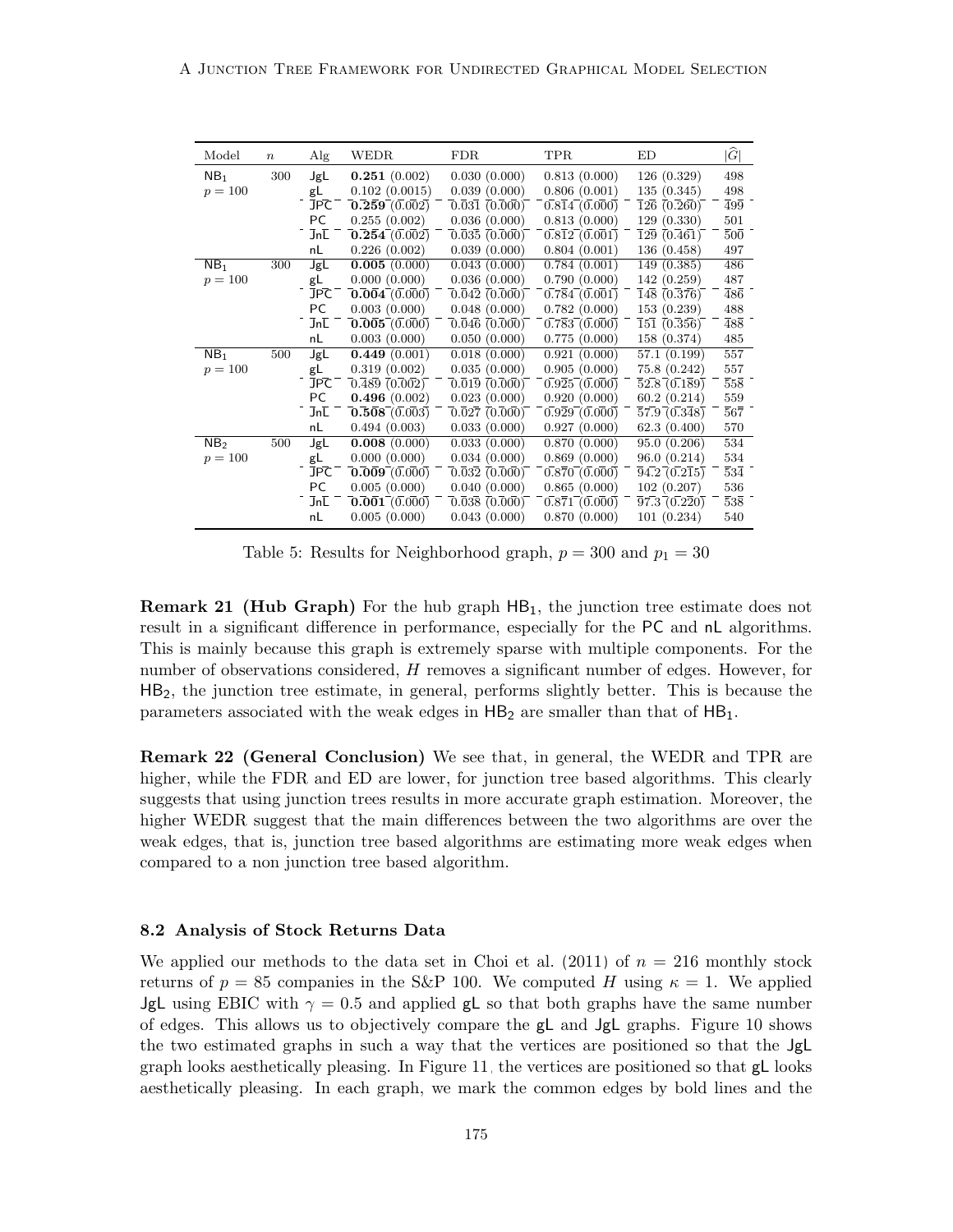



(b) Graphical Lasso

<span id="page-29-0"></span>Figure 10: Graph over a subset of companies in the S&P 100. The positioning of the vertices is chosen so that the junction tree based graph is aesthetically pleasing. The edges common in (a) and (b) are marked by bold lines and the remaining edges are marked by dashed lines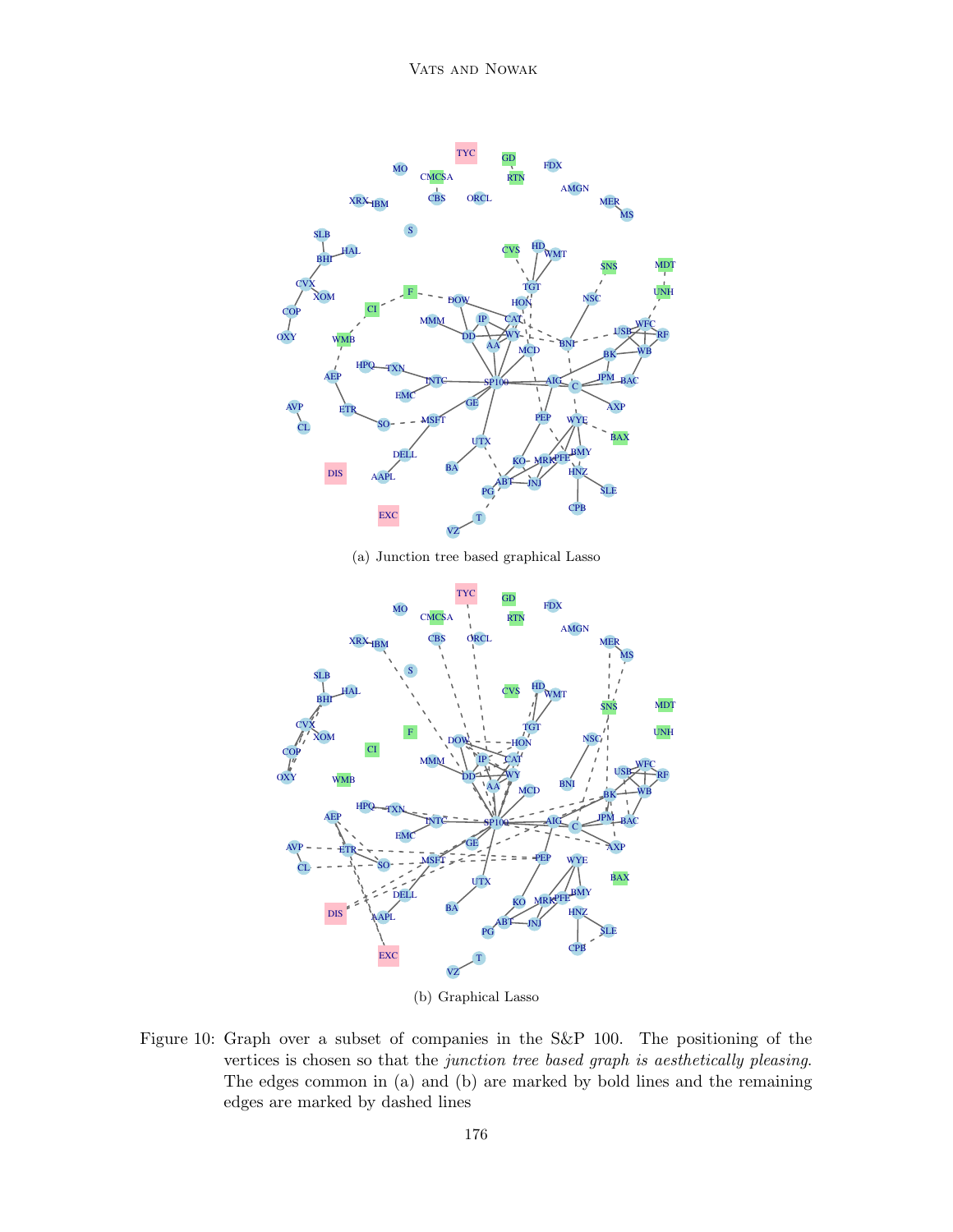



(b) Graphical Lasso

<span id="page-30-0"></span>Figure 11: Graph over a subset of companies in the S&P 100. The positioning of the vertices is chosen so that the graphical Lasso based graph is aesthetically pleasing. The edges common in (a) and (b) are marked by bold lines and the remaining edges are marked by dashed lines.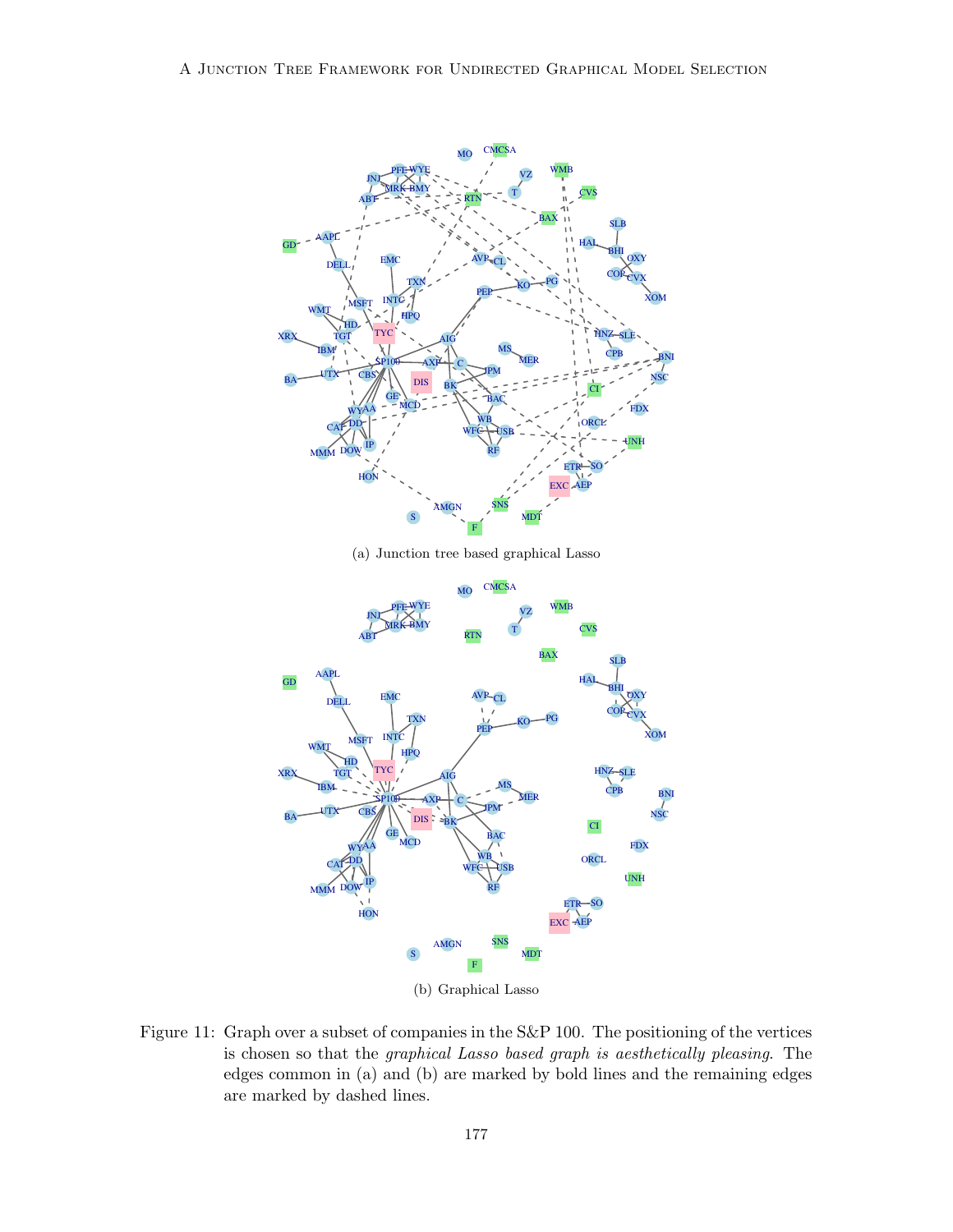remaining edges by dashed lines. Some conclusions that we draw from the estimated graphs are summarized as follows:

- The gL graph in Figure [11\(](#page-30-0)b) seems well structured with multiple different clusters of nodes with companies that seem to be related to each other. A similar clustering is seen for the  $JgL$  graph in Figure [10\(](#page-29-0)a) with the exception that there are now connections between the clusters. As observed in [Choi et al.](#page-40-11) [\(2011\)](#page-40-11) and [Chandrasekaran](#page-40-12) [et al.](#page-40-12) [\(2012\)](#page-40-12), it has been hypothesized that the "actual" graph over the companies is dense since there are several unobserved companies that induce conditional dependencies between the observed companies. These induced conditional dependencies can be considered to be the weak edges of the "actual" graph. Thus, our results suggest that the junction tree based algorithm is able to detect such weak edges.
- We now focus on some specific edges and nodes in the graphs. The 11 vertices represented by smaller squares and shaded in green are not connected to any other vertex in gL. On the other hand, all these 11 vertices are connected to at least one other vertex in JgL (see Figure [10\)](#page-29-0). Moreover, several of these edges are meaningful. For example, CBS and CMCSA are in the television industry, TGT and CVS are stores, AEP and WMB are energy companies, GD and RTN are defense companies, and MDT and UNH are in the healthcare industry. Finally, the three vertices represented by larger squares and shaded in pink, are not connected to any vertex in JgL and are connected to at least one other vertex in gL. Only the edges associated with EXC seem to be meaningful.

## 8.3 Analysis of Gene Expression Data

Graphical models have been used extensively for studying gene interactions using gene expression data [\(Nevins et al., 2004;](#page-42-13) [Wille et al., 2004\)](#page-43-10). The gene expression data we study is the Lymph node status data which contains  $n = 148$  expression values from  $p = 587$  genes [\(Li and Toh, 2010\)](#page-41-13). Since there is no ground truth available, the main aim in this section is to highlight the differences between the estimates JgL (junction tree estimate) and gL (non junction tree estimate). Just like in the stock returns data, we compute the graph  $H$  using  $\kappa = 1$ . Both the JgL and gL graphs contain 831 edges. Figure [12](#page-32-0) shows the graphs JgL and gL under different placements of the vertices. We clearly see significant differences between the estimated graphs. This suggests that using the junction tree framework may lead to new scientific interpretations when studying biological data.

### <span id="page-31-0"></span>9. Summary and Future Work

We have outlined a general framework that can be used as a wrapper around any arbitrary undirected graphical model selection (UGMS) algorithm for improved graph estimation. Our framework takes as input a graph  $H$  that contains all (or most of) the edges in G<sup>∗</sup> , decomposes the UGMS problem into multiple subproblems using a junction tree representation of  $H$ , and then solves subprolems iteratively to estimate a graph. Our theoretical results show that certain weak edges, which cannot be estimated using standard algorithms, can be estimated when using the junction tree framework. We supported the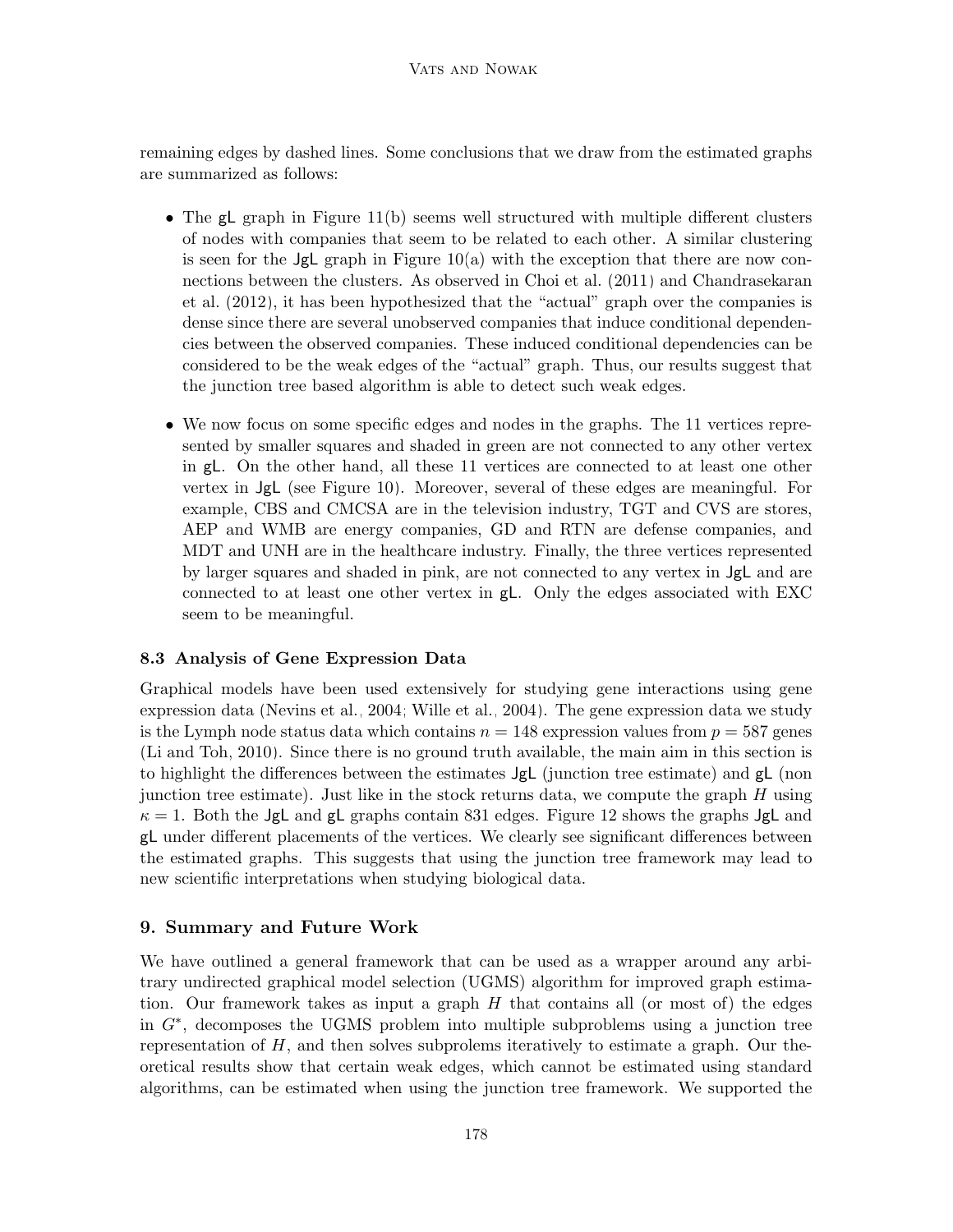

<span id="page-32-0"></span>Figure 12: Graph over genes computed using gene expression data. For (a) and (b), the vertices are chosen so that the junction tree estimate is aesthetically pleasing. For (c) and (d), the vertices are chosen so that the graphical Lasso estimate is aesthetically pleasing. Further, in (a) and (c), we only show edges that are estimated in the junction tree estimate, but not estimated using graphical Lasso. Similarly, for (b) and (c), we only show edges that are estimated by graphical Lasso, but not by the junction tree estimate.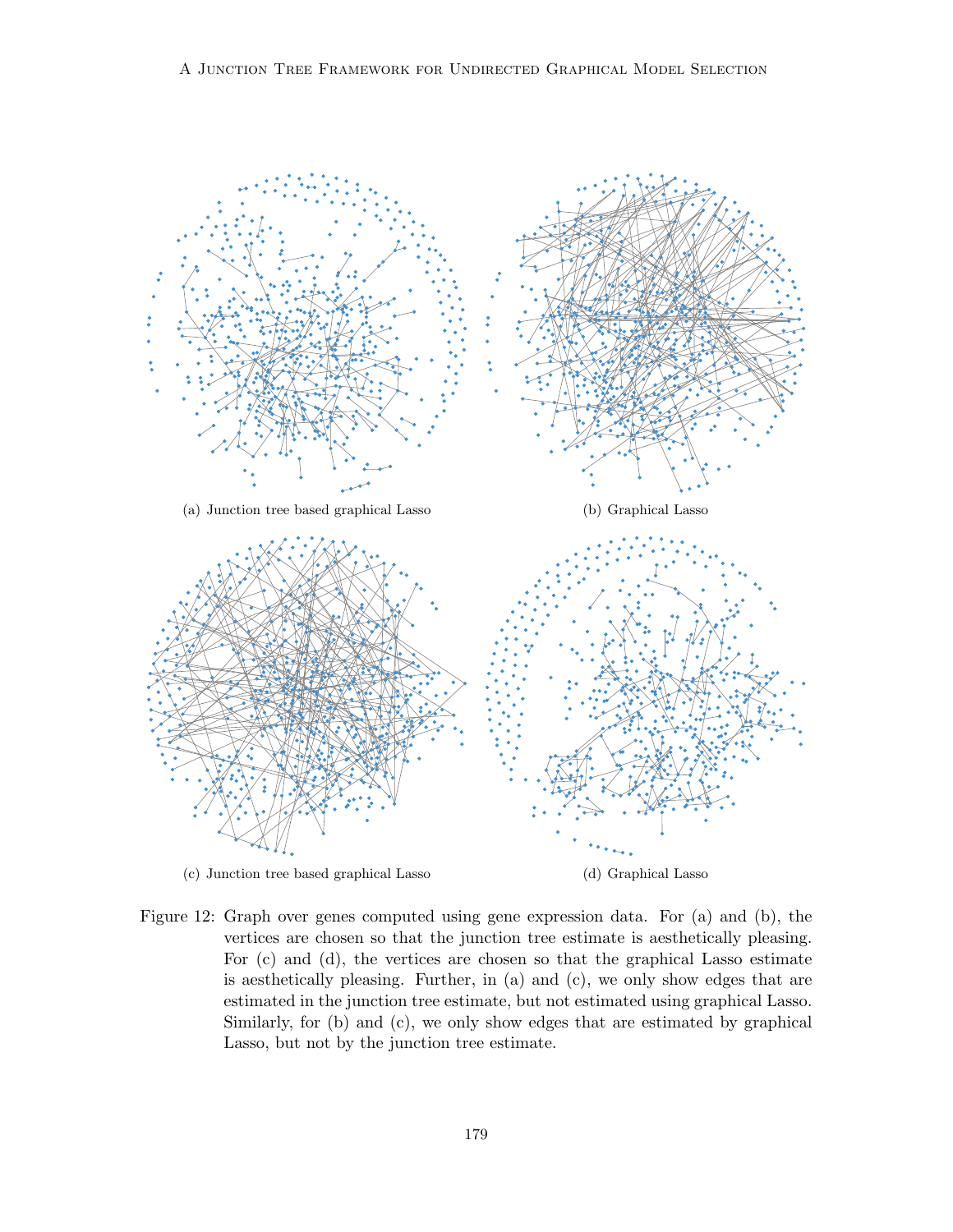theory with numerical simulations on both synthetic and real world data. All the data and code used in our numerical simulations can be found at [http://www.ima.umn.edu/~dvats/](http://www.ima.umn.edu/~dvats/JunctionTreeUGMS.html) [JunctionTreeUGMS.html](http://www.ima.umn.edu/~dvats/JunctionTreeUGMS.html).

Our work motivates several interesting future research directions. In our framework, we used a graph  $H$  to decompose the UGMS problem into multiple subproblems. Alternatively, we can also focus on directly finding such decompositions. Another interesting research direction is to use the decompositions to develop parallel algorithms for UGMS for estimating extremely large graphs. Finally, motivated by the differences in the graphs obtained using gene expression data, another research problem of interest is to study the scientific consequences of using the junction tree framework on various computational biology data sets.

## Acknowledgments

The first author thanks the Institute for Mathematics and its Applications (IMA) for financial support in the form of a postdoctoral fellowship. The authors thank Vincent Tan for discussions and comments on an earlier version of the paper. The authors thank the anonymous reviewers for comments which significantly improved this manuscript.

## Appendix A. Marginal Graph

<span id="page-33-0"></span>**Definition 23** The marginal graph  $G^{*,m}[A]$  of a graph  $G^*$  over the nodes A is defined as a graph with the following properties

- 1.  $E(G^*[A]) \subseteq E(G^{*,m}[A]).$
- 2. For an edge  $(i, j) \in E(K_A) \backslash E(G^*[A]),$  if all paths from i to j in  $G^*$  pass through a subset of the nodes in A, then  $(i, j) \notin G^{*,m}[A]$ .
- 3. For an edge  $(i, j) \in E(K_A) \backslash E(G^*[A]),$  if there exists a path from i to j in  $G^*$  such that all nodes in the path, except i and j, are in  $V \setminus A$ , then  $(i, j) \in G^{*,m}[A]$ .

The graph  $K_A$  is the complete graph over the vertices A. The first condition in Definition [23](#page-33-0) says that the marginal graph contains all edges in the induced subgraph over A. The second and third conditions say which edges not in  $G^*[A]$  are in the marginal graph. As an example, consider the graph in Figure [13\(](#page-34-0)a) and let  $A = \{1, 2, 3, 4, 5\}$ . From the second condition, the edge  $(3, 4)$  is not in the marginal graph since all paths from 3 to 4 pass through a subset of the nodes in A. From the third condition, the edge  $(4, 5)$  is in the marginal graph since there exists a path  $\{4, 8, 5\}$  that does not go through any nodes in  $A\setminus\{4, 5\}$ . Similarly, the marginal graph over  $A = \{4, 5, 6, 7, 8\}$  can be constructed as in Figure [13\(](#page-34-0)c). The importance of marginal graphs is highlighted in the following proposition.

<span id="page-33-1"></span>**Proposition 24** If  $P_X > 0$  is Markov on  $G^* = (V, E(G^*))$  and not Markov on any subgraph of  $G^*$ , then for any subset of vertices  $A \subseteq V$ ,  $P_{X_A}$  is Markov on the marginal graph  $G^{*,m}[A]$ and not Markov on any subgraph of  $G^{*,m}[A]$ .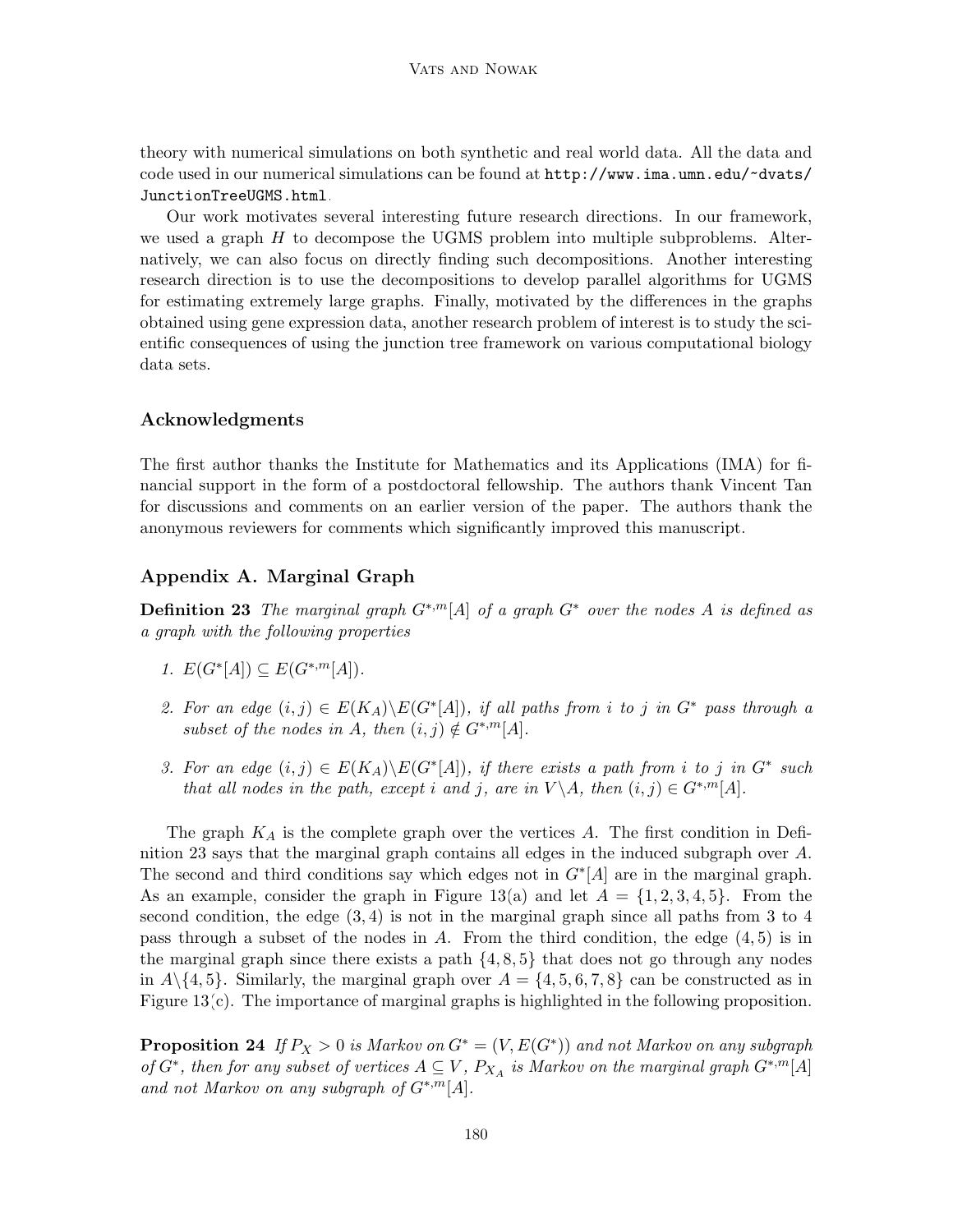

<span id="page-34-0"></span>Figure 13: (a) A graph over eight nodes. (b) The marginal graph over  $\{1, 2, 3, 4, 5\}$ . (c) The marginal graph over  $\{4, 5, 6, 7, 8\}$ .

**Proof** Suppose  $P_{X_A}$  is Markov on the graph  $\check{G}_A$  and not Markov on any subgraph of  $\check{G}_A$ . We will show that  $\check{G}_A = G^m[A]$ .

- If  $(i, j) \in G$ , then  $X_i \not\perp X_j | X_S$  for every  $S \subseteq V \setminus \{i, j\}$ . Thus,  $G[A] \subset \check{G}_A$ .
- For any edge  $(i, j) \in K_A \backslash G[A]$ , suppose that for every path from i to j contains at least one node from  $A\setminus\{i,j\}$ . Then, there exists a set of nodes  $S \subseteq A\setminus\{i,j\}$  such that  $X_i \perp\!\!\!\perp X_j | X_S \text{ and } (i, j) \notin G_A.$
- For any edge  $(i, j) \in K_A \backslash G[A]$ , suppose that there exists a path from i to j such that all nodes in the path, except i and j, are in  $V \backslash A$ . This means we cannot find a separator for i and j in the set A, so  $(i, j) \in \check{G}_A$ .

 $\overline{\phantom{a}}$ 

From the construction of  $\tilde{G}_A$  and Definition [23,](#page-33-0) it is clear that  $\tilde{G}_A = G^m[A]$ .

applied to a subset of vertices  $A$ , the output will be a consistent estimator of the marginal Using Proposition [24,](#page-33-1) it is clear that if the UGMS algorithm  $\Psi$  in Assumption [1](#page-7-1) is graph  $G^{*,m}[A]$ . Note that from Definition [23,](#page-33-0) although the marginal graph contains all edges in  $G<sup>*</sup>[A]$ , it may contain additional edges as well. Given only the marginal graph  $G^{*,m}[A]$ , it is not clear how to identify edges that are in  $G^*[A]$ . For example, suppose  $G^*$  is a graph over four nodes and let the graph be a single cycle. The marginal graph over any subset of three nodes is always the complete graph. Given the complete graph over three nodes, computing the induced subgraph over the three nodes is nontrivial.

### Appendix B. Examples of UGMS Algorithms

We give examples of standard UGMS algorithms and show how they can be used to implement step 3 in Algorithm [2](#page-11-1) when estimating edges in a region of a region graph. For simplicity, we review algorithms for UGMS when  $P_X$  is a Gaussian distribution with mean zero and covariance Σ<sup>∗</sup> . Such distributions are referred to as Gaussian graphical models. It is well known [\(Speed and Kiiveri, 1986\)](#page-43-7) that that the inverse covariance matrix  $\Theta^* = (\Sigma^*)^{-1}$ , also known as precision matrix, is such that for all  $i \neq j$ ,  $\Theta_{ij}^* \neq 0$  if and only if  $(i, j) \in E(G^*)$ . In other words, the graph  $G^*$  can be estimated given an estimate of the covariance or inverse covariance matrix of  $X$ . We review two standard algorithms for estimating G<sup>\*</sup>: graphical Lasso and neighborhood selection using Lasso (nLasso).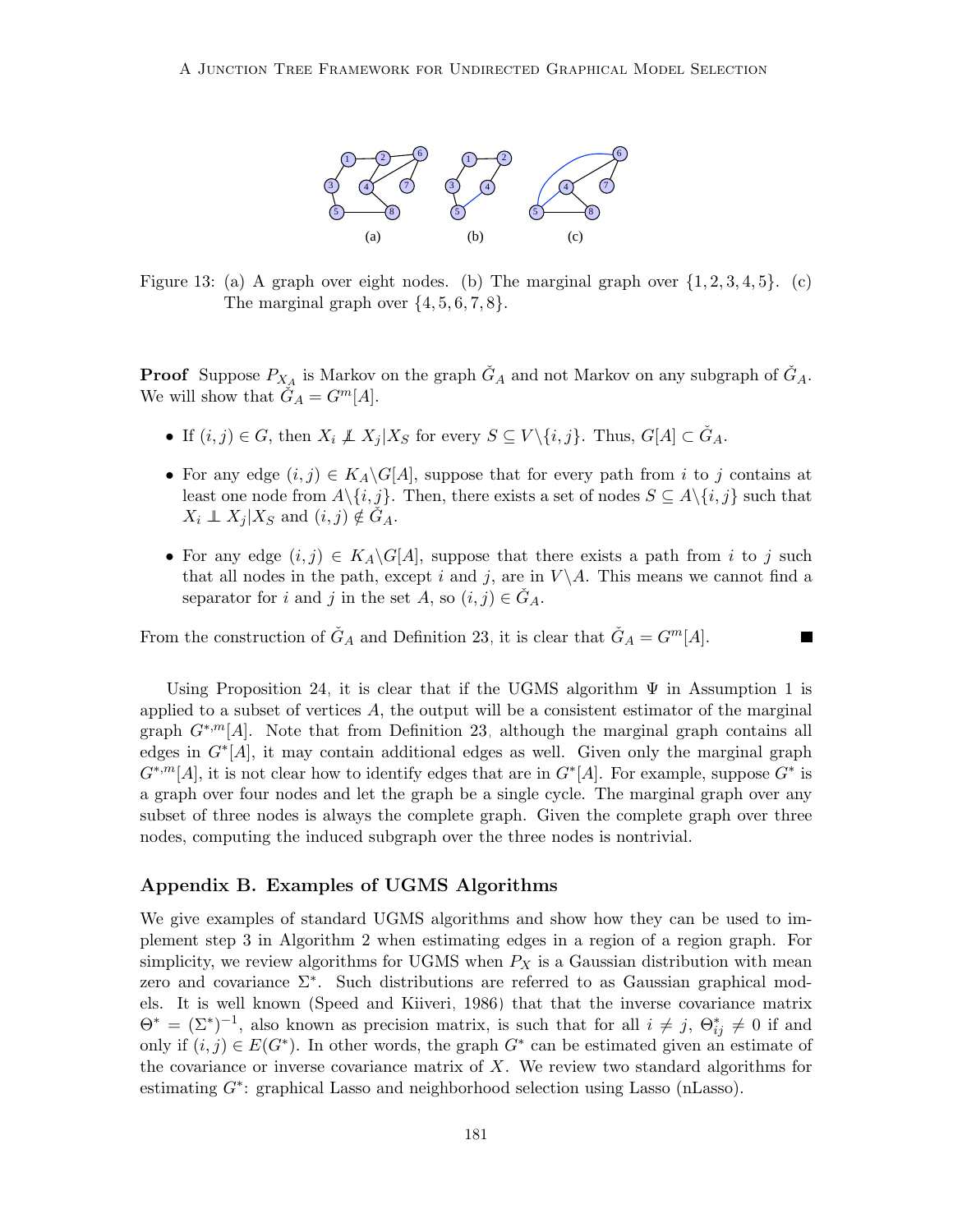### B.1 Graphical Lasso (gLasso)

Define the empirical covariance matrix  $\widehat{S}_A$  over a set of vertices  $A \subset V$  as follows:

$$
\widehat{S}_A = \frac{1}{n} \sum_{k=1}^n X_A^{(k)} \left( X_A^{(k)} \right)^T
$$

<span id="page-35-0"></span>.

Recall from Algorithm [2,](#page-11-1) we apply a UGMS algorithm  $\overline{R}$  to estimate edges in  $H'_R$  defined in [\(3\)](#page-10-3). The graphical Lasso (gLasso) estimates  $\widehat{E}_R$  by solving the following convex optimization problem:

$$
\widehat{\Theta} = \arg \max_{\Theta \succ 0, \Theta_{ij} = 0 \forall (i,j) \notin H^m[\overline{R}]} \left\{ \log \det(\Theta) - \text{trace} \left( \widehat{S}_{\overline{R}} \Theta \right) - \lambda \sum_{(i,j) \in H'_R} \Theta_{ij} \right\}, \quad (9)
$$
  

$$
\widehat{E}_R = \{ (i,j) \in H'_A : \widehat{\Theta}_{ij} \neq 0 \}.
$$

The graph  $H^m[\overline{R}]$  is the marginal graph over  $\overline{R}$  (see Appendix [A\)](#page-0-0). When  $\overline{R} = V$ ,  $H = K_V$ , and  $H'_A = K_V$ , the above equations recover the standard gLasso estimator, which was first proposed in [Banerjee et al.](#page-40-2) [\(2008\)](#page-40-2). Equation [\(9\)](#page-35-0) can be solved using algorithms in [Yuan and Lin](#page-44-7) [\(2007\)](#page-44-7), [Banerjee et al.](#page-40-2) [\(2008\)](#page-40-2), [Scheinberg et al.](#page-43-11) [\(2010\)](#page-43-11) and [Hsieh et al.](#page-41-14) [\(2011\)](#page-41-14). Theoretical properties of the estimates  $\Theta$  and  $\hat{E}_R$  have been studied in [Ravikumar](#page-43-12) [et al.](#page-43-12) [\(2011\)](#page-43-12). Note that the regularization parameter in [\(9\)](#page-35-0) controls the sparsity of  $E_R$ . A larger  $\lambda$  corresponds to a sparser solution. Further, we only regularize the terms in  $\Theta_{ij}$ corresponding to the edges that need to be estimated, that is, the edges in  $H_R'$ . Finally, Equation [\(9\)](#page-35-0) also accounts for the edges H by computing the marginal graph over  $\overline{R}$ . In general,  $H^m[\overline{R}]$  can be replaced by any graph that is superset of  $H^m[\overline{R}]$ .

### B.2 Neighborhood Selection (nLasso)

Using the local Markov property of undirected graphical models (see Definition [1\)](#page-6-0), we know that if  $P_X$  is Markov on  $G^*$ , then  $P(X_i | X_{V \setminus i}) = P(X_i | X_{ne_{G^*}(i)})$ . This motivates an algorithm for estimating the neighborhood of each node and then combining all these estimates to estimate  $G^*$ . For Gaussian graphical models, this can be achieved by solving a Lasso problem [\(Tibshirani, 1996\)](#page-43-13) at each node (Meinshausen and Bühlmann, 2006). Recall that we are interested in estimating all edges in  $H'_R$  by applying a UGMS algorithm to  $\overline{R}$ . The neighborhood selection using Lasso (nLasso) algorithm is given as follows:

<span id="page-35-1"></span>
$$
H'' = K_{\overline{R}} \backslash H^{m} \left[ \overline{R} \right],
$$
  
\n
$$
\hat{\beta}^{k} = \arg \min_{\beta_{i} = 0, i \in ne_{H''}(k) \cup k \cup V \backslash A} \left\{ \| \mathfrak{X}_{k}^{n} - \mathfrak{X}^{n} \beta \|_{2}^{2} + \lambda \sum_{i \in ne_{H'_{R}}(k)} |\beta_{i}| \right\},
$$
  
\n
$$
\widehat{ne}^{k} = \left\{ i : \widehat{\beta}_{i}^{k} \neq 0 \right\},
$$
  
\n
$$
\widehat{E}_{R} = \bigcup_{k \in \overline{R}} \left\{ (k, i) : i \in \widehat{ne}^{k} \right\}.
$$
\n(10)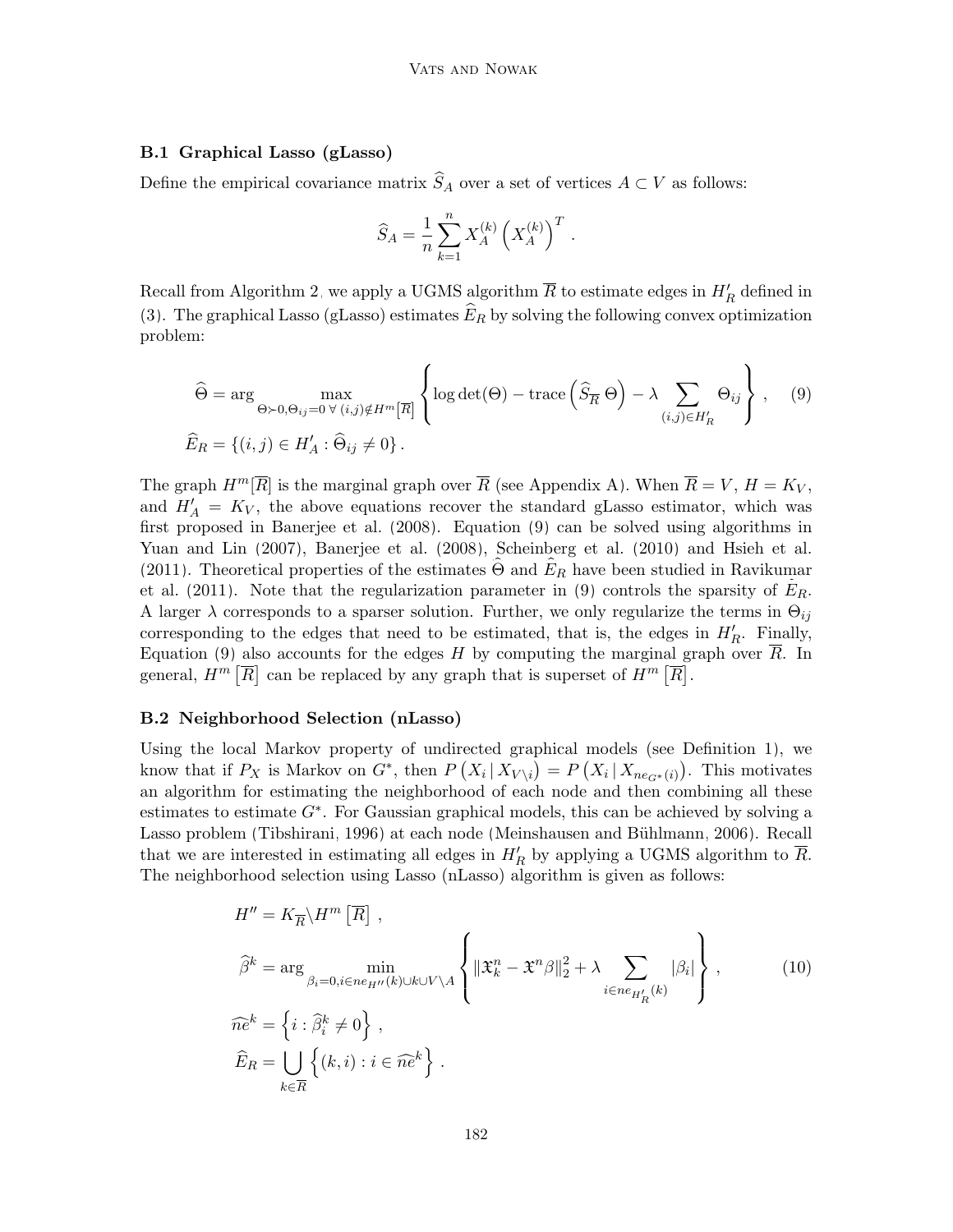Notice that in the above algorithm if i is estimated to be a neighbor of j, then we include the edge  $(i, j)$  even if j is not estimated to be a neighbor of i. This is called the union rule for combining neighborhood estimates. In our numerical simulations, we use the intersection rule to combine neighborhood estimates, that is,  $(i, j)$  is estimated only if i is estimated to be a neighbor of j and j is estimated to be a neighbor of i. Theoretical analysis of nLasso has been carried out in Meinshausen and Bühlmann [\(2006\)](#page-42-0) and [Wainwright](#page-43-14) [\(2009\)](#page-43-14). Note that, when estimating the neighbors of a node k, we only penalize the neighbors in  $H_R'$ . Further, we use prior knowledge about some of the edges by using the graph  $H$  in [\(10\)](#page-35-1). References [Bresler et al.](#page-40-4) [\(2008\)](#page-40-4), [Netrapalli et al.](#page-42-4) [\(2010\)](#page-42-4) and [Ravikumar et al.](#page-43-3) [\(2010\)](#page-43-3) extend the neighborhood selection based method to discrete valued graphical models.

### Appendix C. Proof of Proposition [8](#page-10-5)

<span id="page-36-0"></span>We first prove the following result.

**Lemma 25** For any  $(i, j) \in H_R'$ , there either exists no non-direct path from i to j in H or all non-direct paths in H pass through a subset of  $\overline{R}$ .

**Proof** We first show the result for  $R \in \mathcal{R}^1$ . This means that R is one of the clusters in the junction tree used to construct the region graph and  $ch(R)$  is the set of all separators of cardinality greater than one connected to the cluster  $R$  in the junction tree. Subsequently,  $R = R$ . If  $ch(R) = \emptyset$ , the claim trivially holds. Let  $ch(R) \neq \emptyset$  and suppose there exists a non-direct path from i to j that passes through a set of vertices  $\bar{S}$  not in  $\bar{R}$ . Then, there will exist a separator S in the junction tree such that S separates  $\{i, j\}$  and  $\overline{S}$ . Thus, all paths in H from i and j to  $\bar{S}$  pass through S. This implies that either there is no non-direct path from  $i$  to  $j$  in  $H$  or else we have reached a contradiction about the existence of a non-direct path from i to j that passes through the set  $\bar{S}$  not in  $\bar{R}$ .

Now, suppose  $R \in \mathcal{R}^l$  for  $l > 1$ . The set  $an(R)$  contains all the clusters in the junction tree than contain R. From the running intersection property of junction trees, all these clusters must form a subtree in the original junction tree. Merge  $\overline{R}$  into one cluster and find a new junction tree  $\mathcal{J}'$  by keeping the rest of the clusters the same. It is clear  $\overline{R}$  will be in the first row of the updated region graph. The arguments used above can be repeated to prove the claim. **The State** 

We now prove Proposition [8.](#page-10-5)

Case 1: Let  $(i, j) \in H_R'$  and  $(i, j) \notin G^*$ . If there exists no non-direct path from i to j in H, then the edge  $(i, j)$  can be estimated by solving a UGMS problem over i and j. By the definition of  $\overline{R}$ ,  $i, j \in \overline{R}$ . Suppose there does exist non-direct paths from i to j in H. From Lemma [25,](#page-36-0) all such paths pass through  $\overline{R}$ . Thus, the conditional independence of  $X_i$  and  $X_j$  can be determined from  $X_{\overline{R}\setminus\{i,j\}}$ .

Case 2: Let  $(i, j) \in H'_R$  and  $(i, j) \in G^*$ . From Lemma [25](#page-36-0) and using the fact that  $E(G^*) \subseteq E(H)$ , we know that all paths from i to j pass through  $\overline{R}$ . This means that if  $X_i \not\perp X_j | X_{\overline{R} \setminus \{i,j\}},$  then  $X_i \not\perp X_j | X_{V \setminus \{i,j\}}.$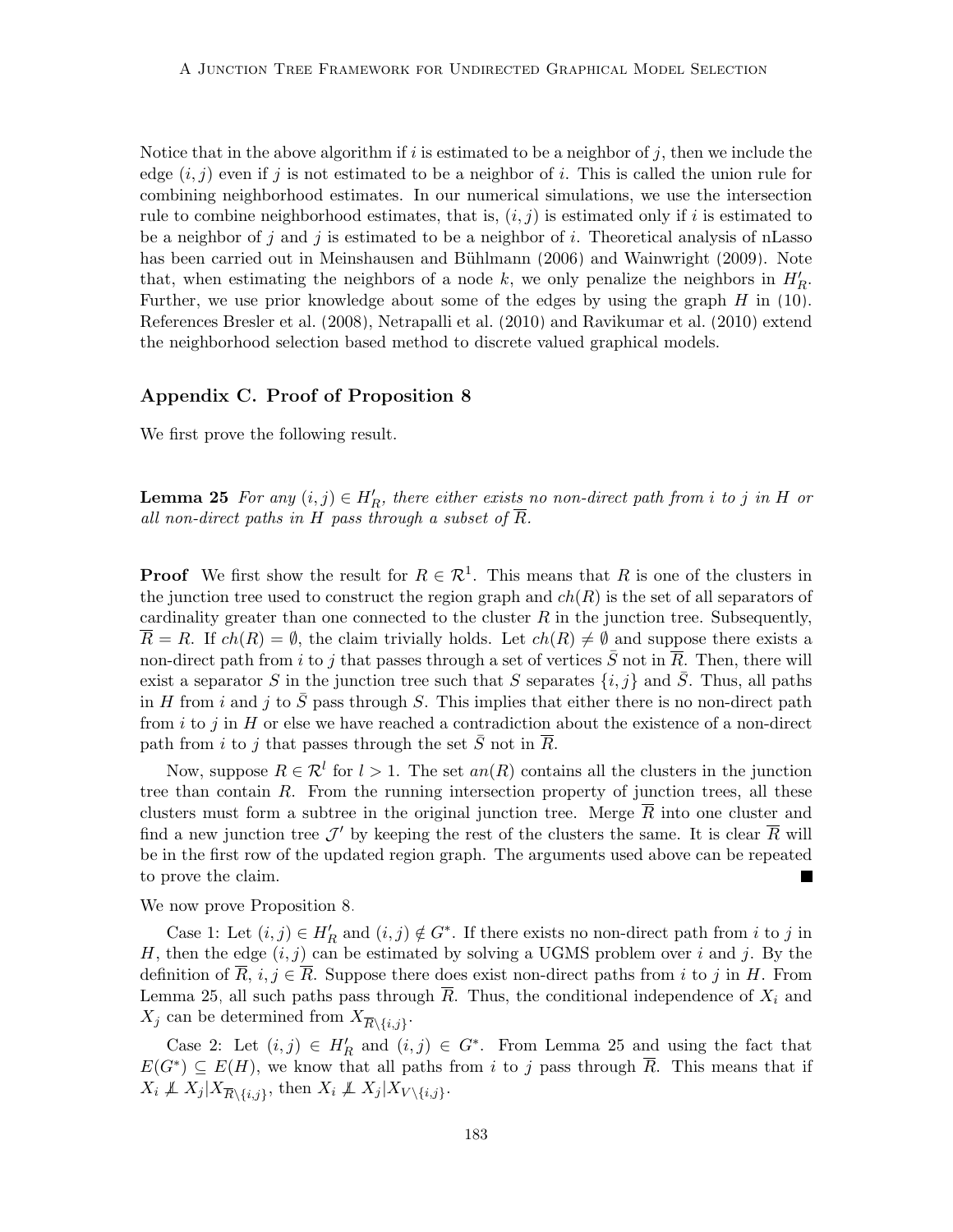## Appendix D. Analysis of the PC-Algorithm in Algorithm [4](#page-16-1)

In this section, we present the analysis of Algorithm [4](#page-16-1) using results from [Anandkumar](#page-39-2) [et al.](#page-39-2) [\(2012a\)](#page-39-2) and Kalisch and Bühlmann [\(2007\)](#page-41-3). The analysis presented here is for the non-junction tree based algorithm. Throughout this section, assume

<span id="page-37-0"></span>
$$
\widehat{G} = \mathsf{PC}(\eta, \mathfrak{X}^n, K_V, K_V),
$$

where  $K_V$  is the complete graph over the vertices V. Further, let the threshold for the conditional independence test in [\(4\)](#page-17-1) be  $\lambda_n$ . We are interested in finding conditions under which  $\hat{G} = G^*$  with high probability.

**Theorem 26** Under Assumptions  $(A1)-(A5)$ , there exists a conditional independence test such that if

$$
n = \Omega(\rho_{min}^{-2} \eta \log(p)) \text{ or } \rho_{min} = \Omega(\sqrt{\eta \log(p)/n}),
$$

then  $P(\widehat{G} \neq G) \to 0$  as  $n \to \infty$ .

We now prove Theorem [26.](#page-37-0) Define the set  $B_{\eta}$  as follows:

$$
B_{\eta} = \left\{ (i, j, S) : i, j \in V, i \neq j, S \subseteq V \setminus \{i, j\}, |S| \leq \eta \right\}.
$$

The following concentration inequality follows from [Anandkumar et al.](#page-39-2) [\(2012a\)](#page-39-2).

**Lemma 27** Under Assumption (A4), there exists constants  $c_1$  and  $c_2$  such that for  $\epsilon < M$ ,

<span id="page-37-1"></span>
$$
\sup_{(i,j,S)\in B_{\eta}} P(||\rho_{ij|S}|-|\hat{\rho}_{ij|S}||>\xi) \le c_1 \exp(-c_2(n-\eta)\xi^2) ,
$$

where n is the number of vector valued measurements made of  $X_i, X_j$ , and  $X_S$ .

Let  $P_e = P(\hat{G} \neq G)$ , where the probability measure P is with respect to  $P_X$ . Recall that we threshold the empirical conditional partial correlation  $\hat{\rho}_{ij|S}$  to test for conditional independence, that is,  $\hat{\rho}_{ij|S} \leq \lambda_n \implies X_i \perp X_j | X_S$ . An error may occur if there exists two distinct vertices i and j such that either  $\rho_{ij|S} = 0$  and  $|\hat{\rho}_{ij|S}| > \lambda_n$  or  $|\rho_{ij|S}| > 0$  and  $|\widehat{\rho}_{ij|S}| \leq \lambda_n$ . Thus, we have

$$
P_e \le P(\mathcal{E}_1) + P(\mathcal{E}_2),
$$
  
\n
$$
P(\mathcal{E}_1) = P\left(\bigcup_{(i,j)\notin G} \{\exists S \text{ s.t. } |\hat{\rho}_{ij}|S| > \lambda_n\}\right),
$$
  
\n
$$
P(\mathcal{E}_2) = P\left(\bigcup_{(i,j)\in G} \{\exists S \text{ s.t. } |\hat{\rho}_{ij}|S| \le \lambda_n\}\right).
$$

We will find conditions under which  $P(\mathcal{E}_1) \to 0$  and  $P(\mathcal{E}_2) \to 0$  which will imply that  $P_e \to 0$ . The term  $P(\mathcal{E}_1)$ , the probability of including an edge in  $\widehat{G}$  that does not belong to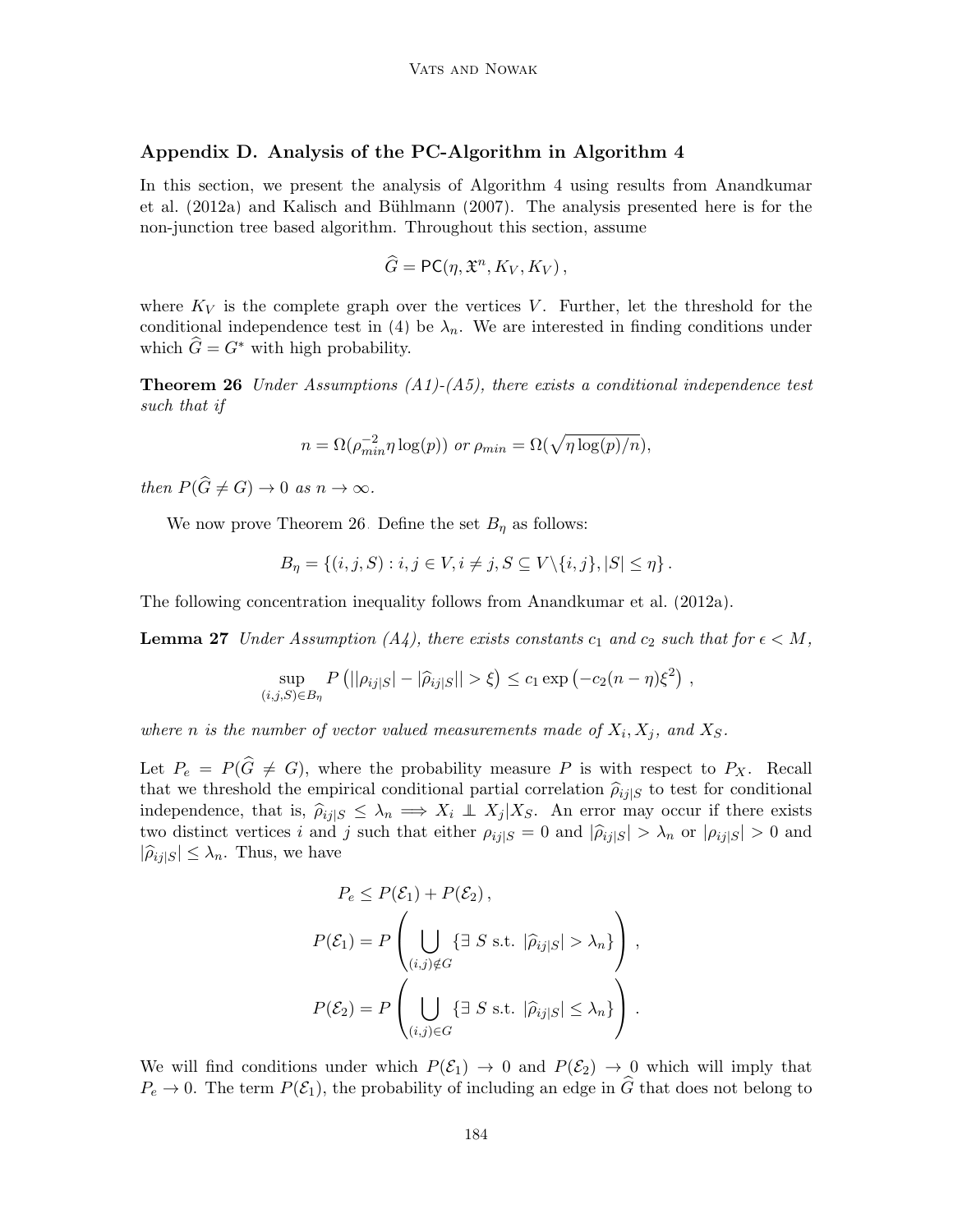the true graph, can be upper bounded as follows:

$$
P(\mathcal{E}_1) \le P\left(\bigcup_{\substack{(i,j)\notin G\\(i,j)\notin G}}\{\exists S \text{ s.t. } |\widehat{\rho}_{ij}|S| > \lambda_n\}\right) \le P\left(\bigcup_{\substack{(i,j)\notin G, S\subset V\backslash\{i,j\}\\(i,j)\notin G, S\subset V\backslash\{i,j\}}} \{|\widehat{\rho}_{ij}|S| > \lambda_n\}\right),
$$
  

$$
\le c_1 p^{\eta+2} \exp\left(-c_2(n-\eta)\lambda_n^2\right) = c_1 \exp\left((\eta+2)\log(p)-c_2(n-\eta)\lambda_n^2\right).
$$

The terms  $p^{\eta+2}$  comes from the fact that there are at most  $p^2$  number of edges and the algorithm searches over at most  $p^{\eta}$  number of separators for each edge. Choosing  $\lambda_n$  such that

$$
\lim_{n,p \to \infty} \frac{(n-\eta)\lambda_n^2}{(\eta+2)\log(p)} = \infty, \tag{11}
$$

ensures that  $P(\mathcal{E}_1) \to 0$  as  $n, p \to \infty$ . Further, choose  $\lambda_n$  such that for  $c_3 < 1$ 

<span id="page-38-1"></span>
$$
\lambda_n < c_3 \rho_{\min} \tag{12}
$$

The term  $P(\mathcal{E}_2)$ , the probability of not including an edge in  $\widehat{G}$  that does belong to the true graph, can be upper bounded as follows:

$$
P(\mathcal{E}_{2}) \leq P\left(\bigcup_{(i,j)\in G}\left\{\exists S \text{ s.t. } |\widehat{\rho}_{ij}|_{S}| \leq \lambda_{n}\right\}\right),
$$
  
\n
$$
\leq P\left(\bigcup_{(i,j)\in G, S\subset V\backslash\{i,j\}} |\rho_{ij}|_{S}| - |\widehat{\rho}_{ij}|_{S}| > |\rho_{ij}|_{S}| - \lambda_{n}\right),
$$
  
\n
$$
\leq p^{\eta+2} \sup_{(i,j,S)\in B_{\eta}} P\left(|\rho_{ij}|_{S}| - |\widehat{\rho}_{ij}|_{S}| > |\rho_{ij}|_{S}| - \lambda_{n}\right),
$$
  
\n
$$
\leq p^{\eta+2} \sup_{(i,j,S)\in B_{\eta}} P\left(||\rho_{ij}|_{S}| - |\widehat{\rho}_{ij}|_{S}|| > \rho_{min} - \lambda_{n}\right),
$$
  
\n
$$
\leq c_{1}p^{\eta+2} \exp\left(-c_{2}(n-\eta)(\rho_{min} - \lambda_{n})^{2}\right) = c_{1} \exp\left((\eta+2)\log(p) - c_{4}(n-\eta)\rho_{min}^{2}\right).
$$
\n(13)

To get [\(13\)](#page-38-0), we use [\(12\)](#page-38-1) so that  $(\rho_{min} - \lambda_n) > (1 - c_3)\rho_{min}$ . For some constant  $c_5 > 0$ , suppose that for all  $n > n'$  and  $p > p'$ ,

<span id="page-38-2"></span>
$$
c_4(n-\eta)\rho_{min}^2 > (\eta + 2 + c_5)\log(p). \tag{14}
$$

Given [\(14\)](#page-38-2),  $P(\mathcal{E}_2) \to 0$  as  $n, p \to \infty$ . In asymptotic notation, we can write (14) as

<span id="page-38-0"></span>
$$
n = \Omega(\rho_{min}^{-2} \eta \log(p)),
$$

which proves the Theorem. The conditional independence test is such that  $\lambda_n$  is chosen to satisfy [\(11\)](#page-37-1) and [\(12\)](#page-38-1). In asymptotic notation, we can show that  $\lambda_n = O(\rho_{min})$  and  $\lambda_n^2 = \Omega(\eta \log(p)/n)$  satisfies [\(11\)](#page-37-1) and [\(12\)](#page-38-1).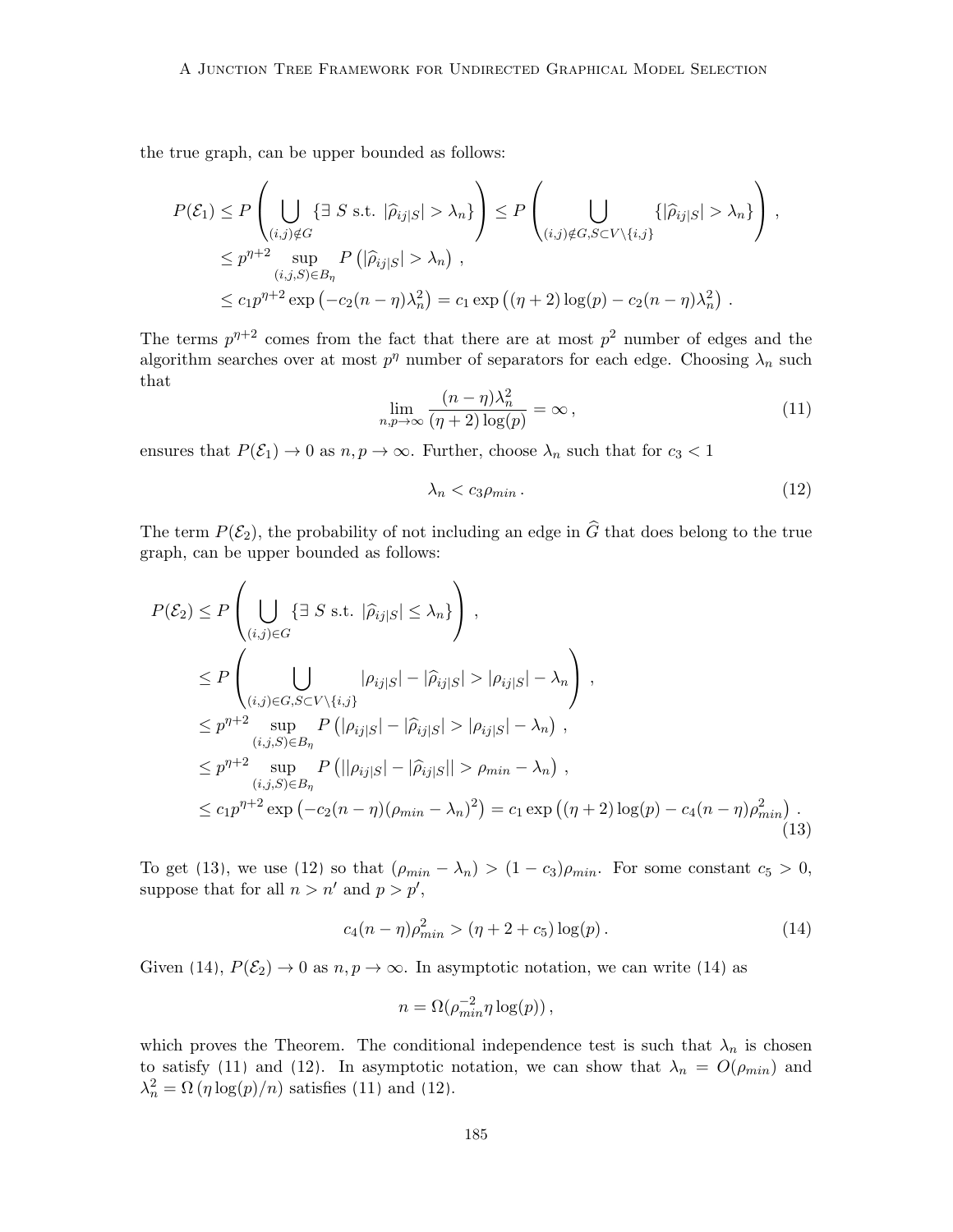# Appendix E. Proof of Theorem [9](#page-20-0)

To prove the theorem, it is sufficient to establish that

<span id="page-39-5"></span><span id="page-39-4"></span>
$$
\rho_0 = \Omega\left(\sqrt{\eta_T \log(p)/n}\right),\tag{15}
$$

<span id="page-39-6"></span>
$$
\rho_1 = \Omega\left(\sqrt{\eta \log(p_1)/n}\right),\tag{16}
$$

$$
\rho_2 = \Omega\left(\sqrt{\eta \log(p_2)/n}\right),\tag{17}
$$

<span id="page-39-7"></span>
$$
\rho_T = \Omega\left(\sqrt{\eta \log(p_T)/n}\right). \tag{18}
$$

Let H be the graph estimated in Step 1. An error occurs if for an edge  $(i, j) \in G^*$ there exists a subset of vertices S such that  $|S| \leq \eta_T$  and  $|\hat{\rho}_{ij}| \leq \lambda_n^0$ . Using the proof of Theorem [26](#page-37-0) (see analysis of  $P(\mathcal{E}_2)$ ), it is easy to see that  $n = \Omega(\rho_0^{-2}\eta_T \log(p))$  is sufficient for  $P(E(G^*) \not\subset E(H)) \to 0$  as  $n \to 0$ . Further, the threshold is chosen such that  $\lambda_n^0 = O(\rho_0)$ and  $(\lambda_n^0)^2 = \Omega(\eta_T \log(p)/n)$ . This proves [\(15\)](#page-39-4).

In Step 2, we estimate the graphs  $\hat{G}_1$  and  $\hat{G}_2$  by applying the PC-Algorithm to the vertices  $V_1 \cup T$  and  $V_2 \cup T$ , respectively. For  $\hat{G}_1$ , given that all edges that have a separator of size  $\eta_T$  have been removed, we can again use the analysis in the proof of Theorem [26](#page-37-0) to show that for  $\lambda_n^1 = O(\rho_1)$  and  $(\lambda_n^1)^2 = \Omega(\eta \log(p_1)/n)$ ,  $n = \Omega(\rho_1^{-2}\eta \log(p_1))$  is sufficient for  $P(\widehat{G}_1 \neq G^*[V_1 \cup T] \setminus K_T) | G^* \subset H) \to 0$  as  $n \to \infty$ . This proves [\(16\)](#page-39-5). Using similar analysis, we can prove  $(17)$  and  $(18)$ .

The probability of error can be written as

$$
P_e \le P(G^* \not\subset H) + \sum_{k=1}^2 P(\hat{G}_k \neq G^*[V_k \cup T] \setminus K_T | G^* \subset H)
$$
  
+  $P(\hat{G}_T \neq G^*[T] | G^* \subset H, \hat{G} = G[V_1 \cup T]^* \setminus K_T, G^*[V_2 \cup T] = G[V_2 \cup T] \setminus K_T).$ 

Given [\(15\)](#page-39-4)-[\(18\)](#page-39-7), each term on the right goes to 0 as  $n \to \infty$ , so  $P_e \to 0$  as  $n \to \infty$ .

### References

- <span id="page-39-2"></span>A. Anandkumar, V. Y. F. Tan, F. Huang, and A. S. Willsky. High-dimensional Gaussian graphical model selection: Walk summability and local separation criterion. Journal of Machine Learning Research, 13:2293–2337, 2012a.
- <span id="page-39-3"></span>A. Anandkumar, V. Y. F. Tan, F. Huang, and A. S. Willsky. High-dimensional structure learning of Ising models: Local separation criterion. Annals of Statistics, 40(3):1346–1375, 2012b.
- <span id="page-39-1"></span>S. Arnborg, D. G. Corneil, and A. Proskurowski. Complexity of finding embeddings in ak-tree. SIAM Journal on Algebraic Discrete Methods, 8(2):277–284, 1987.
- <span id="page-39-0"></span>S. Arnborg and A. Proskurowski. Linear time algorithms for NP-hard problems restricted to partial k-trees. Discrete Applied Mathematics, 23(1):11–24, April 1989.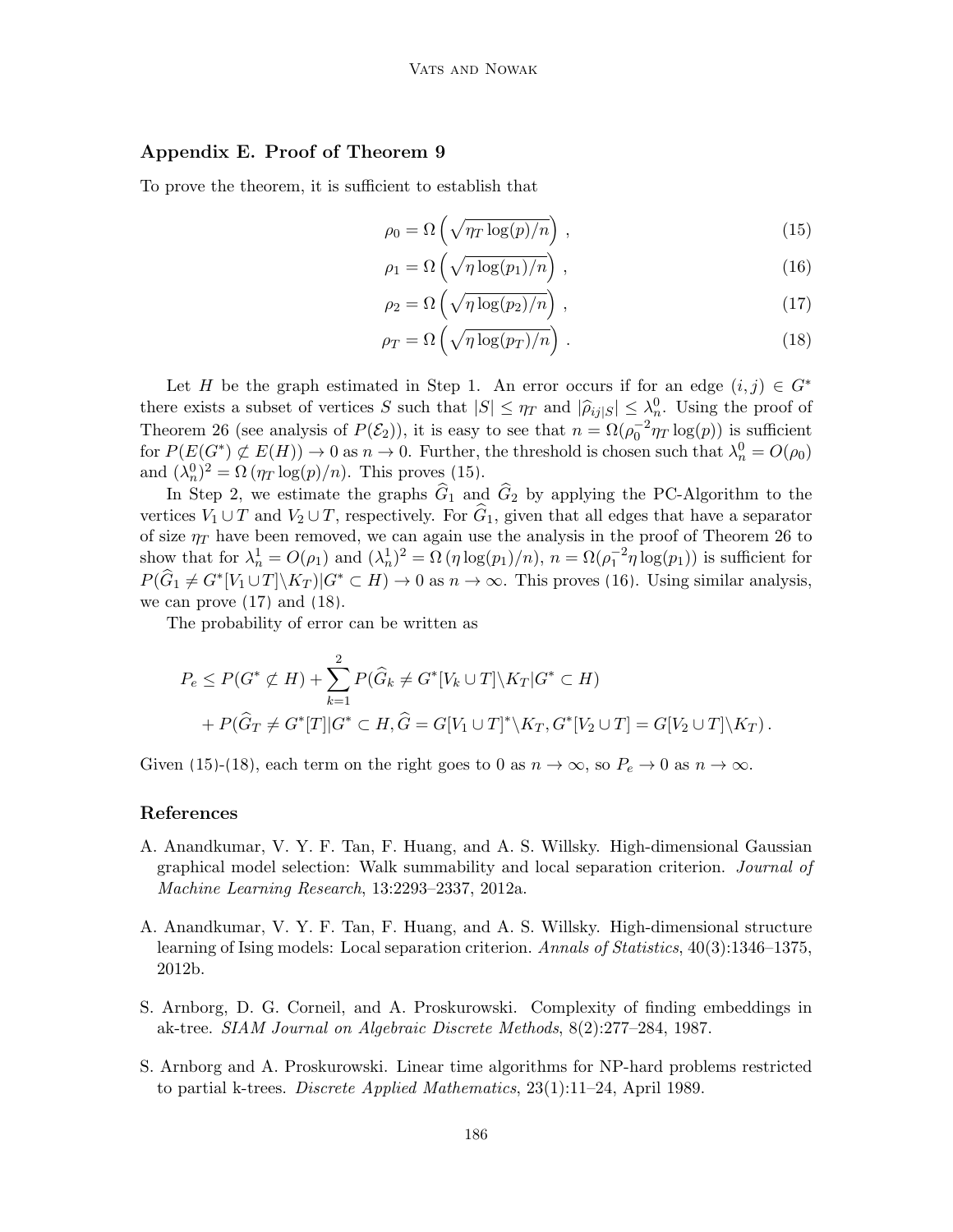- <span id="page-40-7"></span>F. R. Bach and M. I. Jordan. Thin junction trees. In Advances in Neural Information Processing Systems (NIPS), pages 569–576. MIT Press, 2001.
- <span id="page-40-2"></span>O. Banerjee, L. E. Ghaoui, and A. d'Aspremont. Model selection through sparse maximum likelihood estimation for multivariate Gaussian or binary data. Journal of Machine Learning Research, 9:485–516, June 2008.
- <span id="page-40-1"></span>A. Berry, P. Heggernes, and G. Simonet. The minimum degree heuristic and the minimal triangulation process. In Graph-Theoretic Concepts in Computer Science, pages 58–70. Springer, 2003.
- <span id="page-40-4"></span>G. Bresler, E. Mossel, and A. Sly. Reconstruction of Markov random fields from samples: Some observations and algorithms. In Ashish Goel, Klaus Jansen, Jos Rolim, and Ronitt Rubinfeld, editors, Approximation, Randomization and Combinatorial Optimization. Algorithms and Techniques, volume 5171 of Lecture Notes in Computer Science, pages 343–356. Springer Berlin, 2008.
- <span id="page-40-5"></span>F. Bromberg, D. Margaritis, and V. Honavar. Efficient Markov network structure discovery using independence tests. Journal of Artificial Intelligence Research (JAIR), 35:449–484, 2009.
- <span id="page-40-3"></span>T. Cai, W. Liu, and X. Luo. A constrained  $\ell_1$  minimization approach to sparse precision matrix estimation. Journal of the American Statistical Association, 106(494):594–607, 2011.
- <span id="page-40-12"></span>V. Chandrasekaran, P.A. Parrilo, and A.S. Willsky. Latent variable graphical model selection via convex optimization. Annals of Statistics,  $40(4):1935-1967$ , 2012.
- <span id="page-40-8"></span>A. Chechetka and C. Guestrin. Efficient principled learning of thin junction trees. In Advances in Neural Information Processing Systems (NIPS), pages 273–280, December 2007.
- <span id="page-40-9"></span>J. Chen and Z. Chen. Extended Bayesian information criteria for model selection with large model spaces. Biometrika, 95(3):759–771, 2008.
- <span id="page-40-11"></span>M. J. Choi, V. Y. F. Tan, A. Anandkumar, and A. S. Willsky. Learning latent tree graphical models. Journal of Machine Learning Research, 12:1771–1812, May 2011.
- <span id="page-40-6"></span>C. Chow and C. Liu. Approximating discrete probability distributions with dependence trees. IEEE Transactions on Information Theory, 14(3):462–467, May 1968.
- <span id="page-40-0"></span>J. Fan and J. Lv. Sure independence screening for ultrahigh dimensional feature space. Journal of the Royal Statistical Society: Series B (Statistical Methodology), 70(5):849– 911, 2008.
- <span id="page-40-10"></span>R. Foygel and M. Drton. Extended Bayesian information criteria for Gaussian graphical models. In Advances in Neural Information Processing Systems (NIPS), pages 604–612, 2010.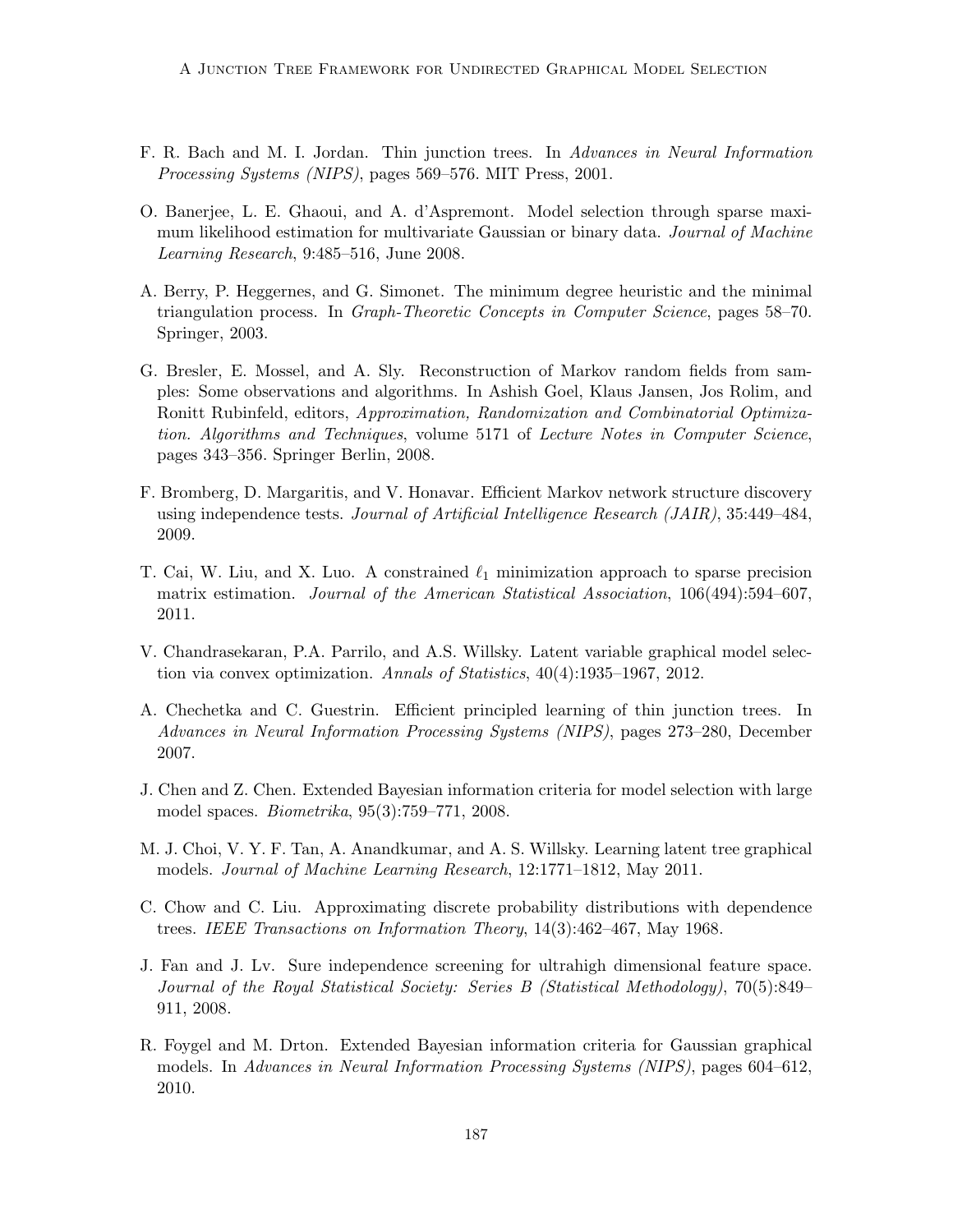- <span id="page-41-4"></span>J. Friedman, T. Hastie, and R. Tibshirani. Sparse inverse covariance estimation with the graphical Lasso. Biostatistics, 9(3):432–441, July 2008.
- <span id="page-41-11"></span>P. Giudici and P. J. Green. Decomposable graphical gaussian model determination. Biometrika, 86(4):785–801, 1999.
- <span id="page-41-12"></span>W. Hoeffding. A non-parametric test of independence. The Annals of Mathematical Statistics,  $19(4):546-557$ ,  $1948$ .
- <span id="page-41-14"></span>C. Hsieh, M. A. Sustik, I. S. Dhillon, and P. Ravikumar. Sparse inverse covariance matrix estimation using quadratic approximation. In Advances in Neural Information Processing Systems 24, pages 2330–2338, 2011.
- <span id="page-41-6"></span>A. Jalali, C. Johnson, and P. Ravikumar. On learning discrete graphical models using greedy methods. In Advances in Neural Information Processing Systems (NIPS), pages 1935–1943, 2011.
- <span id="page-41-7"></span>C. C. Johnson, A. Jalali, and P. Ravikumar. High-dimensional sparse inverse covariance estimation using greedy methods. Journal of Machine Learning Research - Proceedings Track, 22:574–582, 2012.
- <span id="page-41-3"></span>M. Kalisch and P. Bühlmann. Estimating high-dimensional directed acyclic graphs with the PC algorithm. Journal of Machine Learning Research, 8:613–636, 2007.
- <span id="page-41-9"></span>D. Karger and N. Srebro. Learning Markov networks: Maximum bounded tree-width graphs. In Proceedings of the twelfth annual ACM-SIAM symposium on Discrete algorithms, pages 392–401, 2001.
- <span id="page-41-2"></span>U. B. Kjaerulff. Triangulation of graphs - algorithms giving small total state space. Technical Report Research Report R-90-09, Department of Mathematics and Computer Science, Aalborg University, Denmark, 1990.
- <span id="page-41-1"></span>D. Koller and N. Friedman. *Probabilistic Graphical Models: Principles and Techniques*. The MIT Press, 2009.
- <span id="page-41-10"></span>K. S. S. Kumar and F. Bach. Convex relaxations for learning bounded-treewidth decomposable graphs. In Proceedings of the International Conference on Machine Learning (ICML), 2013.
- <span id="page-41-5"></span>J. Lafferty, H. Liu, and L. Wasserman. Sparse nonparametric graphical models. Statistical Science, 27(4):519–537, 2012.
- <span id="page-41-8"></span>S. L. Lauritzen and D. J. Spiegelhalter. Local computations with probabilities on graphical structures and their application to expert systems. Journal of the Royal Statistical Society. Series B (Methodological), 50(2):157–224, 1988.
- <span id="page-41-0"></span>S. L. Lauritzen. Graphical Models. Oxford University Press, USA, 1996.
- <span id="page-41-13"></span>L. Li and K. C. Toh. An inexact interior point method for  $\ell_1$ -regularized sparse covariance selection. Mathematical Programming Computation, 2(3):291–315, 2010.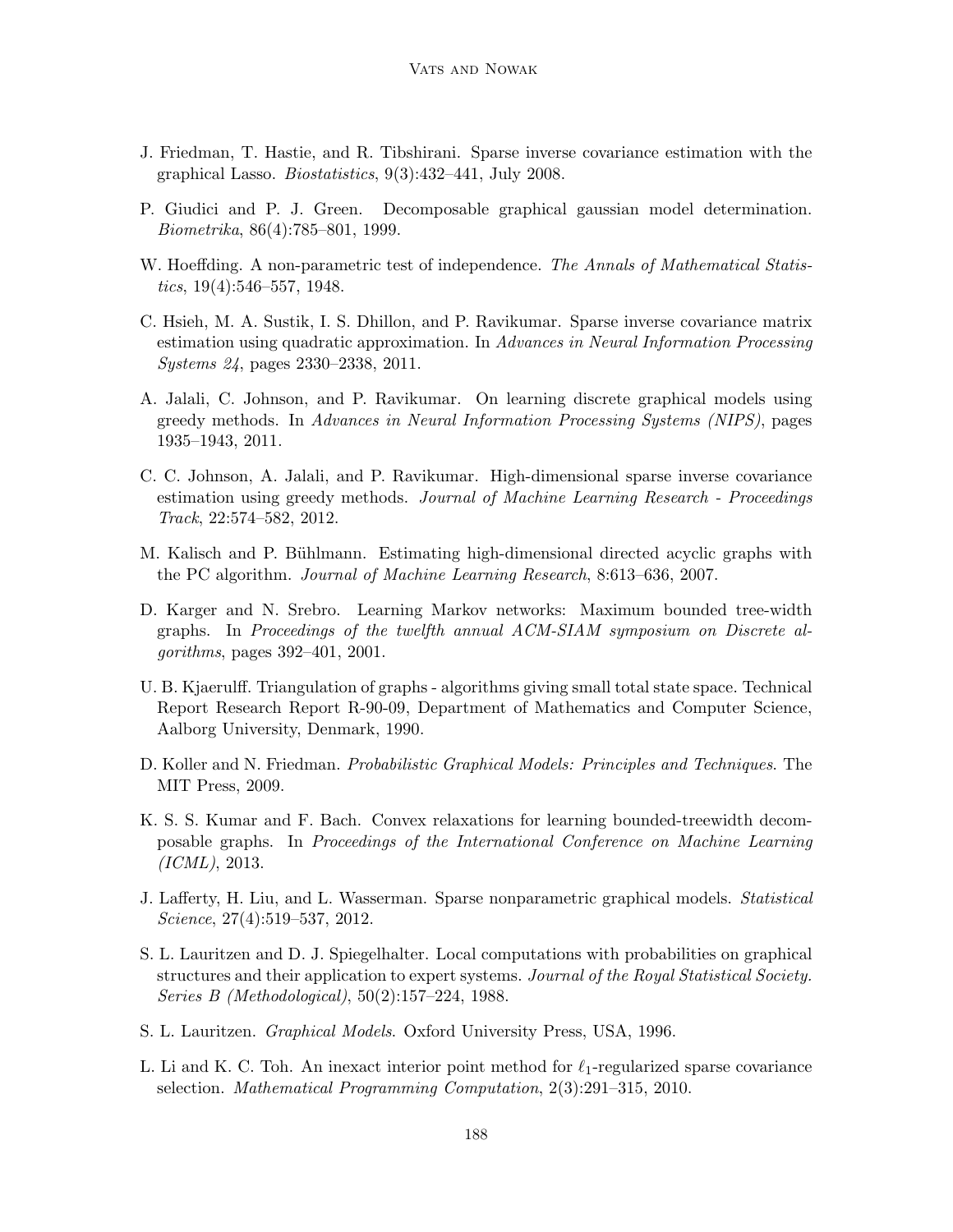- <span id="page-42-12"></span>H. Liu, K. Roeder, and L. Wasserman. Stability approach to regularization selection (stars) for high dimensional graphical models. In Advances in Neural Information Processing Systems (NIPS), 2010.
- <span id="page-42-2"></span>H. Liu, F. Han, M. Yuan, J. Lafferty, and L. Wasserman. High dimensional semiparametric Gaussian copula graphical models. Annals of Statistics, 40(4):2293–2326, 2012a.
- <span id="page-42-1"></span>H. Liu, J. Lafferty, and L. Wasserman. The nonparanormal: Semiparametric estimation of high dimensional undirected graphs. The Journal of Machine Learning Research, 10: 2295–2328, 2009.
- <span id="page-42-3"></span>H. Liu, F. Han, and C. Zhang. Transelliptical graphical models. In Advances in Neural Information Processing Systems (NIPS), pages 809–817, 2012b.
- <span id="page-42-8"></span>P. Loh and M. J. Wainwright. Structure estimation for discrete graphical models: Generalized covariance matrices and their inverses. In Advances in Neural Information Processing Systems (NIPS), pages 2096–2104, 2012.
- <span id="page-42-6"></span>Z. Ma, X. Xie, and Z. Geng. Structural learning of chain graphs via decomposition. Journal of Machine Learning Research, 9:2847–2880, December 2008.
- <span id="page-42-10"></span>D. M. Malioutov, J. K. Johnson, and A. S. Willsky. Walk-sums and belief propagation in gaussian graphical models. The Journal of Machine Learning Research, 7:2031–2064, 2006.
- <span id="page-42-5"></span>F. M. Malvestuto. Approximating discrete probability distributions with decomposable models. IEEE Transactions on Systems, Man and Cybernetics, 21(5):1287–1294, 1991.
- <span id="page-42-7"></span>R. Mazumder and T. Hastie. Exact covariance thresholding into connected components for large-scale graphical lasso. Journal of Machine Learning Research, 13:781–794, March 2012. ISSN 1532-4435.
- <span id="page-42-11"></span>N. Meinshausen and P. Bühlmann. Stability selection. *Journal of the Royal Statistical* Society: Series B (Statistical Methodology), 72(4):417–473, 2010.
- <span id="page-42-0"></span>N. Meinshausen and P. Bühlmann. High-dimensional graphs and variable selection with the lasso. Annals of Statistics, 34(3):1436–1462, 2006.
- <span id="page-42-4"></span>P. Netrapalli, S. Banerjee, S. Sanghavi, and S. Shakkottai. Greedy learning of Markov network structure. In 2010 48th Annual Allerton Conference on Communication, Control, and Computing (Allerton), pages 1295–1302, 2010.
- <span id="page-42-13"></span>A. Dobra, C. Hans, B. Jones, J. R. Nevins, and G. Yao, and M. West. Sparse graphical models for exploring gene expression data. Journal of Multivariate Analysis, 90:196–212, 2004.
- <span id="page-42-9"></span>M. J Rasch, A. Gretton, Y. Murayama, W. Maass, N. K Logothetis, L. Wiskott, G. Kempermann, L. Wiskott, G. Kempermann, B. Schölkopf, et al. A kernel two-sample test. Journal of Machine Learning Research, 2:299, 2012.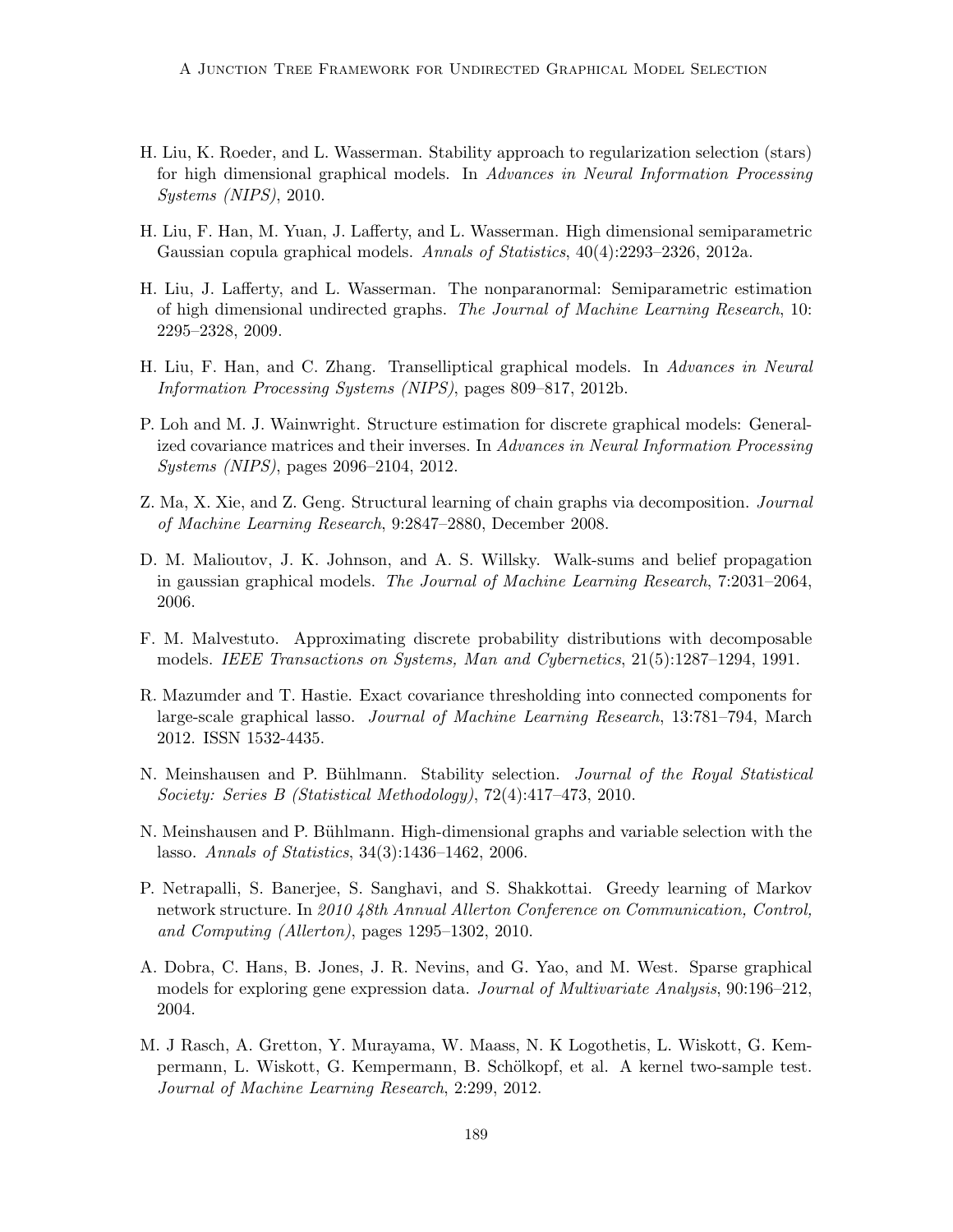- <span id="page-43-3"></span>P. Ravikumar, M. J. Wainwright, and J. Lafferty. High-dimensional Ising model selection using  $\ell_1$ -regularized logistic regression. Annals of Statistics, 38(3):1287–1319, 2010.
- <span id="page-43-12"></span>P. Ravikumar, M. J. Wainwright, G. Raskutti, and B. Yu. High-dimensional covariance estimation by minimizing  $\ell_1$ -penalized log-determinant divergence. Electronic Journal of Statistics, 5:935–980, 2011.
- <span id="page-43-1"></span>N. Robertson and P. D. Seymour. Graph minors. II. Algorithmic aspects of tree-width. Journal of Algorithms, 7(3):309 – 322, 1986.
- <span id="page-43-11"></span>K. Scheinberg, S. Ma, and D. Goldfarb. Sparse inverse covariance selection via alternating linearization methods. In Advances in Neural Information Processing Systems (NIPS), pages 2101–2109, 2010.
- <span id="page-43-7"></span>T. P. Speed and H. T. Kiiveri. Gaussian Markov distributions over finite graphs. The Annals of Statistics, 14(1):138–150, 1986.
- <span id="page-43-2"></span>P. Spirtes and C. Glymour. An algorithm for fast recovery of sparse causal graphs. Social Science Computer Review, 9:62–72, 1991.
- <span id="page-43-6"></span>P. Spirtes, C. Glymour, and R. Scheines. Causality from probability. In Advanced Computing for the Social Sciences, 1990.
- <span id="page-43-13"></span>R. Tibshirani. Regression shrinkage and selection via the Lasso. Journal of the Royal Statistical Society, Series B, 58(1):267–288, 1996.
- <span id="page-43-9"></span>S. van de Geer, P. Bühlmann, and S. Zhou. The adaptive and the thresholded Lasso for potentially misspecified models (and a lower bound for the lasso). Electronic Journal of Statistics, 5:688–749, 2011.
- <span id="page-43-0"></span>D. Vats. High-dimensional screening using multiple grouping of variables. IEEE Transactions On Signal Processing, to appear.
- <span id="page-43-5"></span>D. Vats and J. M. F. Moura. Finding non-overlapping clusters for generalized inference over graphical models. IEEE Transactions on Signal Processing, 60(12):6368 –6381, Dec. 2012.
- <span id="page-43-4"></span>M. J. Wainwright. Stochastic Processes on Graphs: Geometric and Variational Approaches. PhD thesis, Department of EECS, Massachusetts Institute of Technology, 2002.
- <span id="page-43-14"></span>M. J. Wainwright. Sharp thresholds for high-dimensional and noisy sparsity recovery using  $\ell_1$ -constrained quadratic programming (Lasso). IEEE Transactions on Information Theory, 55(5):2183–2202, 2009. ISSN 0018-9448.
- <span id="page-43-8"></span>W. Wang, M. J. Wainwright, and K. Ramchandran. Information-theoretic bounds on model selection for Gaussian Markov random fields. In IEEE International Symposium on Information Theory (ISIT), 2010.
- <span id="page-43-10"></span>A. Wille, P. Zimmermann, E. Vranová, A. Fürholz, O. Laule, S. Bleuler, L. Hennig, A. Prelic, P. Von Rohr, L. Thiele, et al. Sparse graphical Gaussian modeling of the isoprenoid gene network in arabidopsis thaliana. Genome Biol, 5(11):R92, 2004.